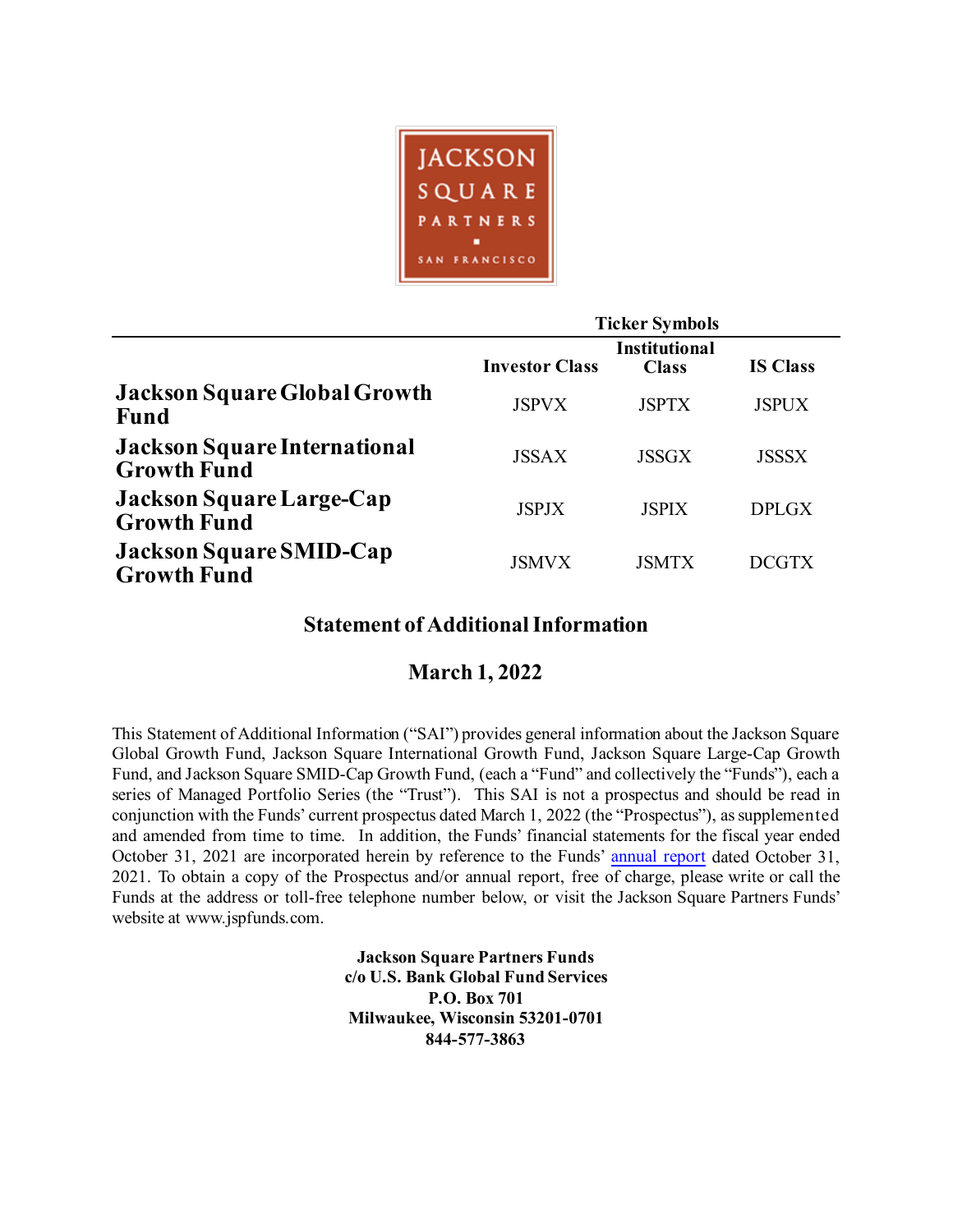# **TABLE OF CONTENTS**

|                                                                        | 1              |
|------------------------------------------------------------------------|----------------|
| <b>INVESTMENT OBJECTIVE, POLICIES, STRATEGIES AND ASSOCIATED RISKS</b> | $\overline{2}$ |
| <b>FUNDAMENTALAND NON-FUNDAMENTAL INVESTMENT LIMITATIONS </b>          | 21             |
|                                                                        | 23             |
|                                                                        | 23             |
|                                                                        | 23             |
|                                                                        | 23             |
|                                                                        | 24             |
|                                                                        | 24             |
|                                                                        | 28             |
| TRUSTEE AND MANAGEMENT OWNERSHIP OF FUND SHARES                        | 29             |
|                                                                        | 30             |
|                                                                        | 30             |
|                                                                        | 31             |
|                                                                        | 36             |
|                                                                        | 38             |
|                                                                        | 41             |
|                                                                        | 42             |
|                                                                        | 42             |
|                                                                        | 42             |
|                                                                        | 45             |
|                                                                        | 45             |
|                                                                        | 48             |
|                                                                        | 48             |
|                                                                        | 49             |
| AVAILABILITY OF PROXY VOTING INFORMATION AND RECORD KEEPING.           | 50             |
|                                                                        | 50             |
|                                                                        | 51             |
|                                                                        | 52             |
|                                                                        | 53             |
|                                                                        | 55             |
|                                                                        | 59             |
|                                                                        | 59             |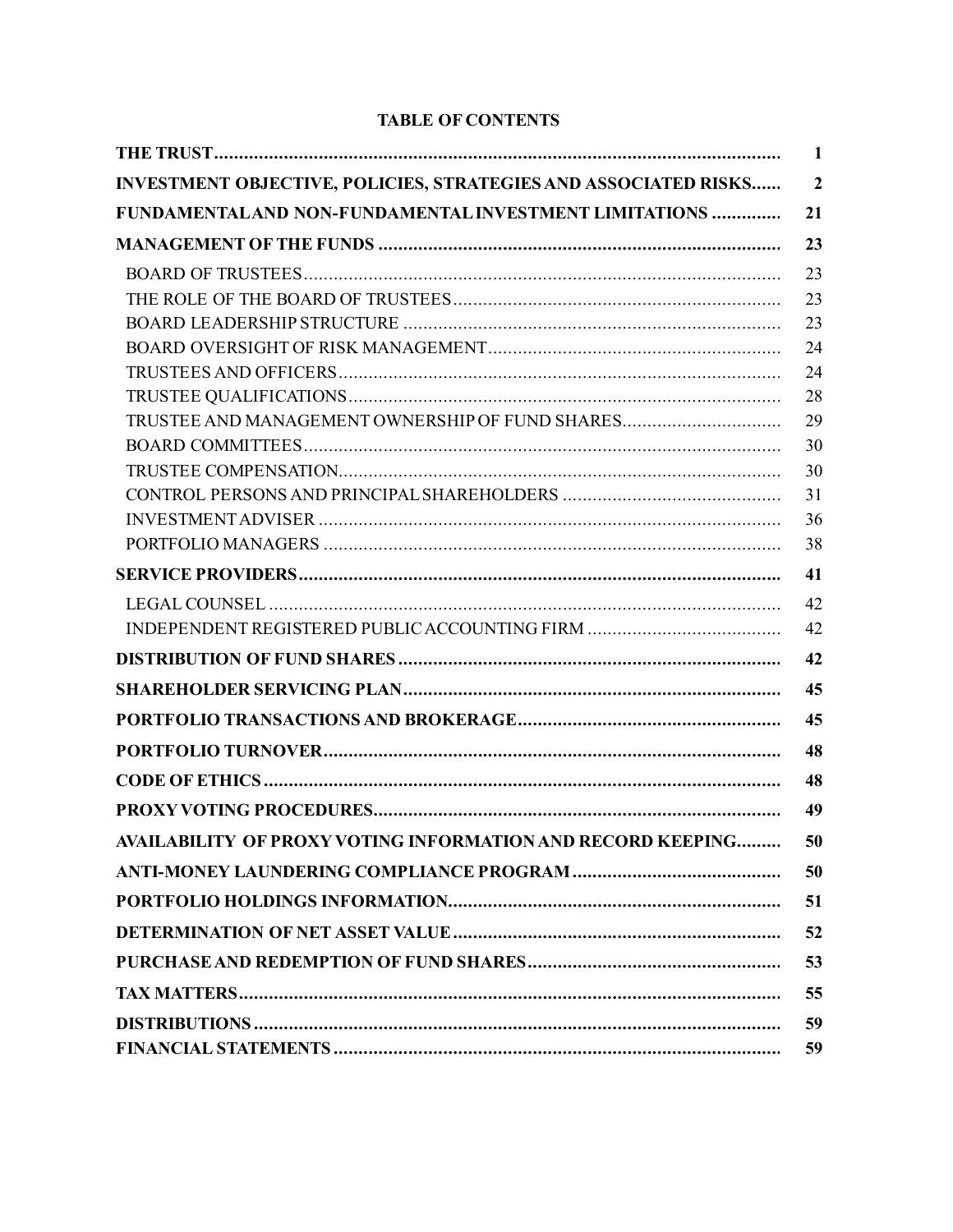# <span id="page-2-0"></span>**The Trust**

The Trust is a Delaware statutory trust organized on January 27, 2011, and is registered with the U.S. Securities and Exchange Commission ("SEC") as an open-end management investment company. The Funds are series, or mutual funds, of the Trust. The Funds have three classes of shares: Investor Class shares, Institutional Class shares and IS Class shares. Except for the Jackson Square Global Growth Fund, each Fund is a non-diversified series and may invest its assets in a more limited number of issuers than other investment companies, and has its own investment objective and policies.

Effective at the close of business on April 16, 2021, the Fund acquired the assets and assumed the liabilities of the Delaware U.S. Growth Fund (the "Predecessor Fund") The Class A, Class C and Class R shares of the Predecessor Fund were reorganized into the Investor Class shares of the Fund, Institutional Class shares of the Predecessor Fund were reorganized into the Institutional Class shares of the Fund, and the Class R6 shares of the Predecessor Fund were reorganized into the IS Class shares of the Fund. The Predecessor Fund, for purposes of the reorganization, is considered the accounting survivor and accordingly, certain financial history of the Predecessor Fund is included in this statement of additional information.

Shares of other series of the Trust are offered in separate prospectuses and SAIs. The Funds do not hold themselves out as related to any other series within the Trust for purposes of investment and investor services, nor do they share the same investment adviser with any other series of the Trust. The Funds' Prospectus and this SAI are a part of the Trust's Registration Statement filed with the SEC. Copies of the Trust's complete Registration Statement may be obtained from the SEC upon payment of the prescribed fee or may be accessed free of charge at the SEC's website at www.sec.gov. As permitted by Delaware law, the Trust's Board of Trustees (the "Board") may create additional classes of the Funds and may create additional series (and classes thereof) of the Trust and offer shares of these series and classes under the Trust at any time without the vote of shareholders.

All shares of a series shall represent an equal proportionate interest in the assets held with respect to that series (subject to the liabilities held with respect to that series and such rights and preferences as may have been established and designated with respect to classes of shares of such series), and each share of a series shall be equal to each other share of that series.

Shares are voted in the aggregate and not by series or class, except in matters where a separate vote is required by the Investment Company Act of 1940, as amended (the "1940 Act"), or when the matters affect only the interest of a particular series or class. When matters are submitted to shareholders for a vote, each shareholder is entitled to one vote for each full share owned and fractional votes for fractional shares owned.

The Trust is not required to hold annual meetings of shareholders, and does not normally do so. Meetings of the shareholders shall be called by any member of the Board upon written request of shareholders holding, in the aggregate, not less than 10% of the shares, with such request specifying the purpose or purposes for which such meeting is to be called.

Interests in each Fund are represented by shares of beneficial interest, each with no par value per share. Each share of a Fund represents an equal proportionate interest in the assets and liabilities belonging to the Fund and is entitled to such distributions out of the income belonging to the Fund as may be declared by the Board.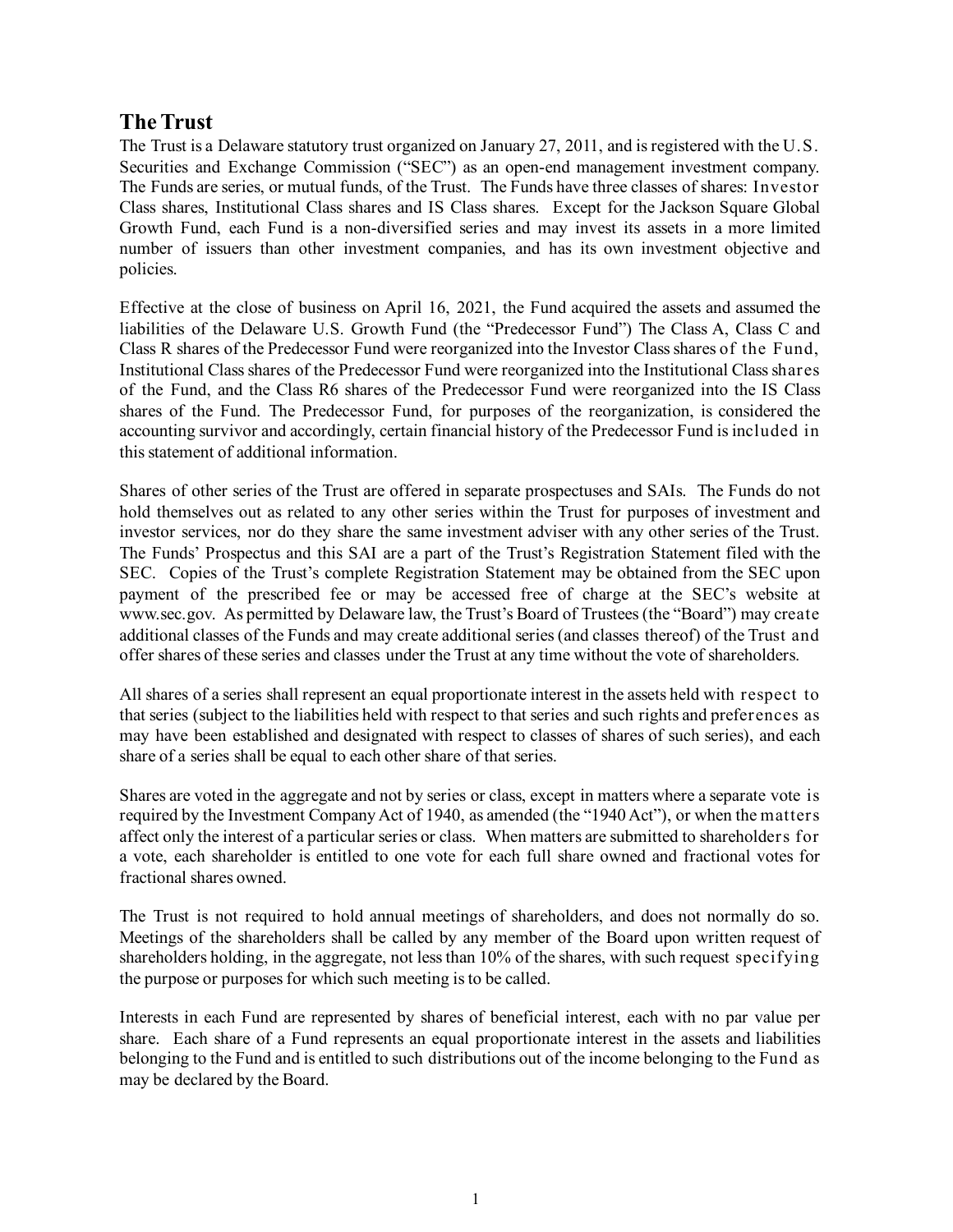The Board has the authority from time to time to divide or combine the shares of any series into a greater or lesser number of shares of that series without materially changing the proportionate beneficial interest of the shares of that series in the assets belonging to that series or materially affecting the rights of shares of any other series. In case of the liquidation of a series, the holders of shares of the series being liquidated are entitled to receive a distribution out of the assets, net of the liabilities, belonging to that series. Expenses attributable to any series (or class thereof) are borne by that series (or class). Any general expenses of the Trust not readily identifiable as belonging to a particular series are allocated by, or under the direction of, the Board to all applicable series (and classes thereof) in such manner and on such basis as deemed fair and equitable. No shareholder is liable to further calls for the payment of any sum of money or assessment whatsoever with respect to the Trust or any series of the Trust without his or her express consent.

All consideration received by the Trust for the issue or sale of a Fund's shares, together with all assets in which such consideration is invested or reinvested, and all income, earnings, profits and proceeds thereof, including any proceeds derived from the sale, exchange or liquidation of such assets, and any funds or payments derived from any reinvestment of such proceeds, subject only to the rights of creditors, shall constitute the underlying assets of the Fund.

Jackson Square Partners, LLC (the "Adviser") serves as the investment adviser for the Funds.

## <span id="page-3-0"></span>**Investment Objective, Policies, Strategies and Associated Risks**

The following discussion supplements the description of each Fund's principal investment strategies and principal risks set forth in the Prospectus. Unless an investment strategy or policy described below is specifically prohibited by the investment restrictions listed in the Prospectus, under the "Fundamental and Non-Fundamental Investment Limitations" in this SAI, or by applicable law, the Funds may hold securities and engage in various strategies as described hereafter, but are not obligated to do so. The Funds might not invest in all of these types of securities or use all of these techniques at any one time. The Funds' transactions in a particular type of security or use of a particular technique is subject to limitations imposed by each Fund's investment objective, policies and restrictions described in the Funds' Prospectus and/or this SAI, as well as the federal securities laws.

### **Diversification**

### *(Jackson Square International Growth Fund, Jackson Square Large-Cap Growth Fund, and Jackson Square SMID-Cap Growth Fund)*

Each of the above named Funds is non-diversified. A non-diversified fund is a fund that does not satisfy the definition of a "diversified company" set forth in the 1940 Act. A "diversified company" means that as to 75% of a Fund's total assets, excluding cash, government securities and securities of other investment companies, (1) no more than 5% may be invested in the securities of a single issuer, and (2) a Fund may not hold more than 10% of the outstanding voting securities of a single issuer.

Because each Fund intends to qualify as a "regulated investment company" ("RIC") under Subchapter M of the Internal Revenue Code of 1986, as amended, (the "Code"), each Fund will limit its investment, excluding cash, cash items (including receivables), U.S. government securities, and securities of other RICs, so that at the close of each quarter of the taxable year, (1) not more than 25% of the Fund's total assets will be invested in the securities of a single issuer, and (2) with respect to 50% of its total assets, not more than 5% of the Fund's total assets will be invested in the securities of a single issuer and the Fund will not hold more than 10% of the issuer's outstanding voting securities.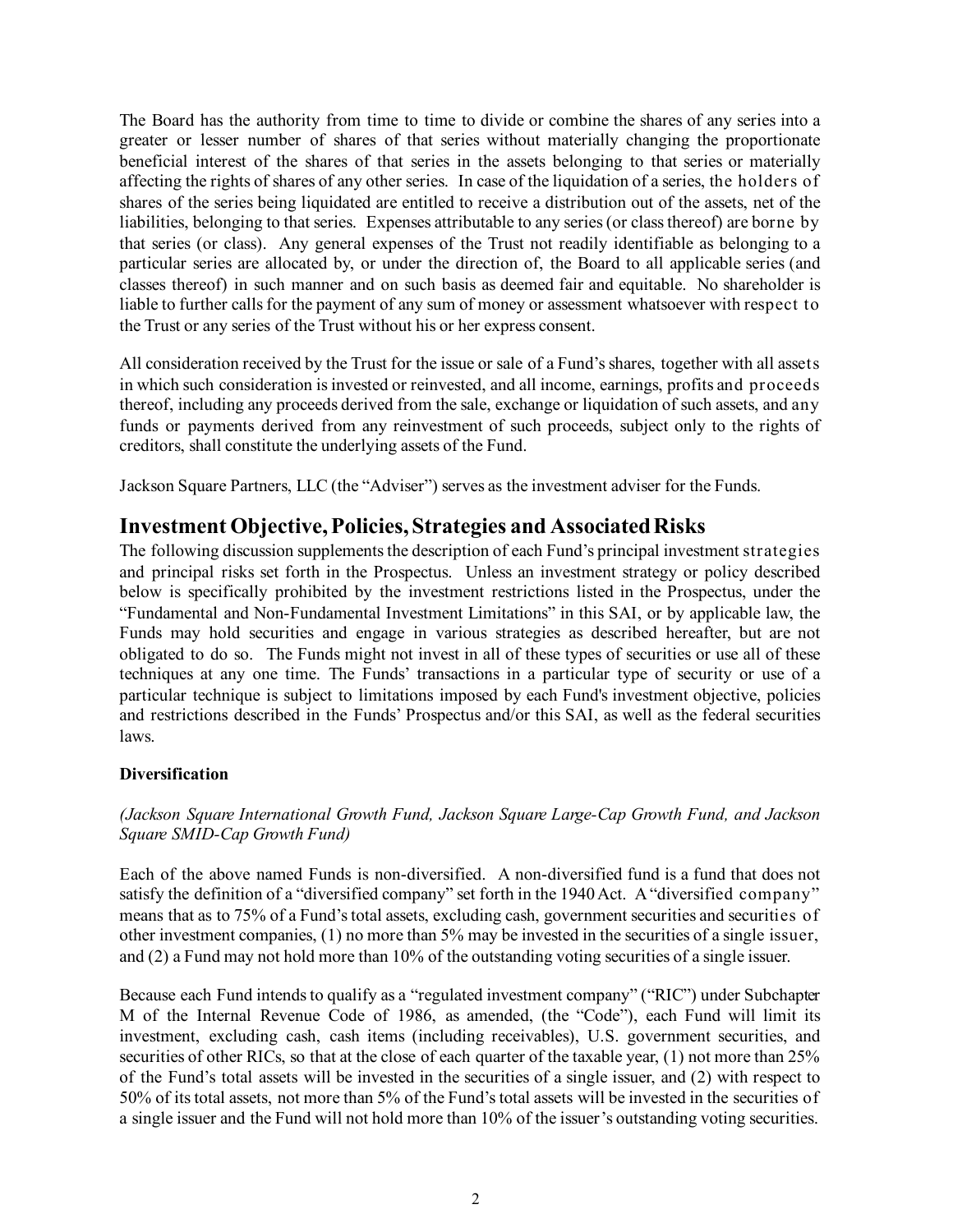Because the Funds may invest a greater percentage of their assets in the securities of fewer issuers, each Fund is subject to the risk that its performance may be hurt disproportionately by the poor performance of relatively few securities.

### *(Jackson Square Global Growth Fund)*

The Jackson Square Global Growth Fund is a diversified fund. This means that, with respect to 75% of the Fund's total assets, excluding cash, government securities of other investment companies, the Fund may not invest more than 5% of its total assets in the securities of a single issuer or hold more than 10% of the voting securities of such issuer. This does not apply to investment in the securities of the U.S. Government, its agencies or instrumentalities.

Under applicable federal securities laws, the diversification of a mutual fund's holdings is measured at the time the fund purchases a security. However, if a Fund purchases a security and holds it for a period of time, the security may become a larger percentage of that Fund's total assets due to movements in the financial markets. If the market affects several securities held by the Funds, the Funds may have a greater percentage of its assets invested in securities of fewer issuers. Accordingly, the Funds are subject to the risk that its performance may be hurt disproportionately by the poor performance of relatively few securities despite the Funds' qualifying as diversified mutual funds under applicable federal securities laws.

### **Percentage Limitations**

Each Fund's compliance with its investment policy and limitations will be determined immediately after and as a result of the Fund's acquisition of such security or other asset. Accordingly, except with respect to borrowing or illiquid investments, any subsequent change in values, net assets, or other circumstances will not be considered when determining whether an investment complies with the Fund's investment policies and limitations. In addition, if a bankruptcy or other extraordinary event occurs concerning a particular investment by a Fund, the Fund may receive stock, real estate, or other investments that the Fund would not, or could not, buy. If this happens, the Fund will sell such investments as soon as practicable while trying to maximize the return to its shareholders.

### **Market Volatility**

U.S. and international markets have from time to time experienced significant volatility. During certain volatile periods, the fixed income markets have experienced substantially lower valuations, reduced liquidity, price volatility, credit downgrades, increased likelihood of default, and valuation difficulties. At times, concerns have spread to domestic and international equity markets. In some cases, the stock prices of individual companies have been negatively impacted even though there may be little or no apparent degradation in the financial conditions or prospects of that company. Continued volatility may have adverse effects on the Funds and the risks discussed below and in the Prospectus may increase.

The outbreak of the coronavirus COVID-19 has significantly disrupted the global economy and negatively impacted economic growth prospects. It is not possible to estimate the impact that COVID-19 outbreak will continue to have on the companies in the Fund's portfolio, but the prolonged effect on the global economy will largely depend upon the duration of the pandemic. Such events may adversely affect the Fund's performance. The Adviser continues to monitor this situation closely.

### **Environmental, Social, and Governance ("ESG")**

Although the Funds do not seek to implement a specific ESG, impact or sustainability strategy, the Adviser will consider ESG characteristics as part of the investment process for the Funds. These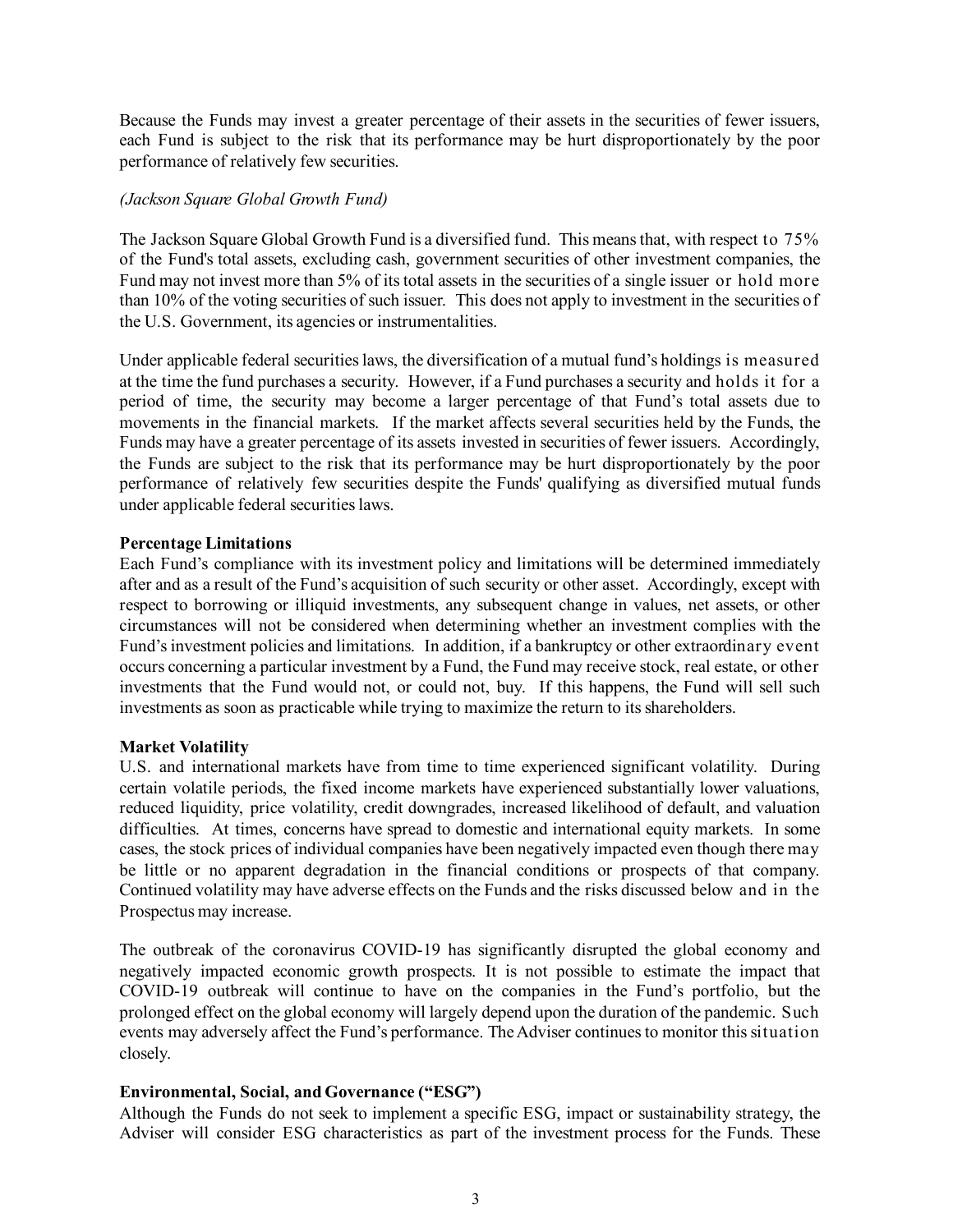considerations will vary depending on each of the Fund's particular investment strategies and may include consideration of third-party research as well as consideration of proprietary research of the Adviser across the ESG risks and opportunities regarding an issuer. The Adviser will consider those ESG characteristics it deems relevant or additive when making investment decisions for the Funds. The ESG characteristics utilized in each of the Fund's investment process are anticipated to evolve over time and one or more characteristics may not be relevant with respect to all issuers that are eligible for investment. ESG characteristics are not the sole considerations when making investment decisions for the Funds. Further, investors can differ in their views of what constitutes positive or negative ESG characteristics. As a result, the Funds may invest in issuers that do not reflect the beliefs and values with respect to ESG of any particular investor. ESG considerations may affect each of the Fund's exposure to certain companies or industries and the Funds may forego certain investment opportunities. While the Adviser views ESG considerations as having the potential to contribute to each of the Fund's long-term performance, there is no guarantee that such results will be achieved.

### **Equity Securities**

An equity security represents a proportionate share of the ownership of a company. Its value is based on the success of the company's business, any income paid to stockholders, the value of its assets and general market conditions. Common stocks, preferred stocks and partnership interests are examples of equity securities. The fundamental risk of investing in equity securities is the risk that the value of the stock might decrease.

*Common Stock.* Common stock represents an ownership interest in a company. In addition to the general risks set forth above, investments in common stocks are subject to the risk that in the event a company in which a Fund invests is liquidated, the holders of preferred stock and creditors of that company will be paid in full before any payments are made to a Fund as holders of common stock. It is possible that all assets of that company will be exhausted before any payments are made to a Fund.

*Preferred Stock.* Preferred stock represents an ownership interest in a company, often pays dividends at a specific rate and has a preference over common stocks in dividend payments and liquidation of assets. A preferred stock is a blend of the characteristics of a bond and common stock. It can offer the higher yield of a bond and has priority over common stock in equity ownership, but does not have the seniority of a bond and, unlike common stock its participation in the issuer's growth may be limited. Although the dividend is set at a fixed annual rate, in some circumstances it can be changed or omitted by the issuer. In addition, preferred stock usually does not have voting rights.

*Limited Partnership Interests.* A limited partnership interest entitles a Fund to participate in the investment return of the partnership's assets as defined by the agreement among the partners. As a limited partner, a Fund generally is not permitted to participate in the management of the partnership. However, unlike a general partner whose liability is not limited, a limited partner's liability generally is limited to the amount of its commitment to the partnership.

### **Foreign Investments and Currencies**

A Fund may invest in securities of foreign issuers that are not traded in the United States and/or are not U.S. dollar denominated and purchase and sell foreign currency on a spot basis. A Fund may also invest in American Depositary Receipts ("ADRs"), Global Depositary Receipts ("GDRs") and foreign securities that are traded on a U.S. exchange. Investments in ADRs, GDRs and foreign securities involve certain inherent risks, including the following: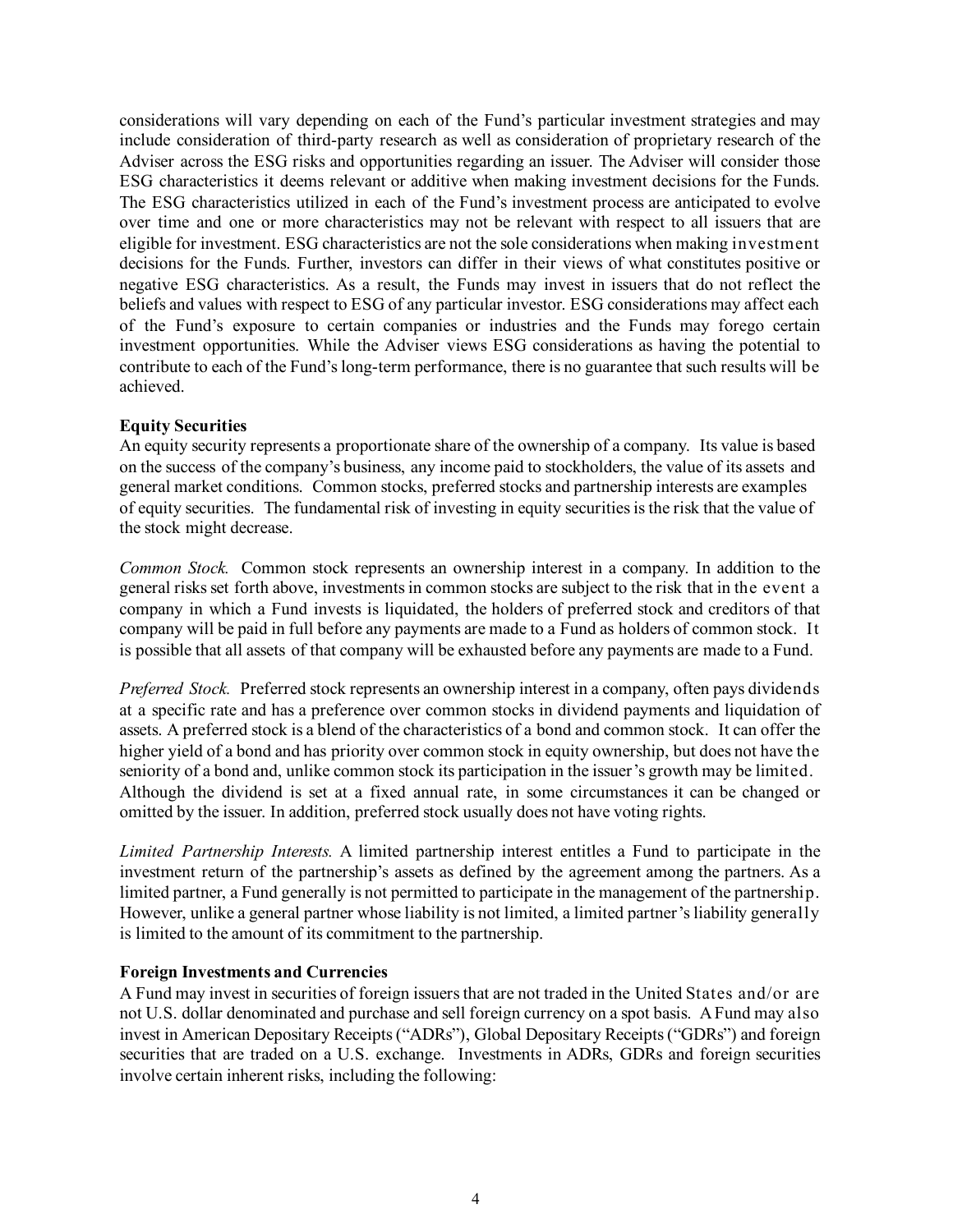*Depositary Receipts*. Generally, depositary receipts are denominated in the currency of the country of the bank or trust company that issues them and evidence ownership of the underlying securities. Depositary receipts may be purchased through "sponsored" or "unsponsored" facilities. A sponsored facility is established jointly by the issuer of the underlying security and a depositary, whereas a depositary may establish an unsponsored facility without participation by the issuer of the depositary security. Holders of unsponsored depositary receipts generally bear all the costs of such facilities, and the depositary of an unsponsored facility frequently is under no obligation to distribute shareholder communications received from the issuer of the deposited security or to pass through voting rights to the holders of such receipts of the deposited securities. Accordingly, available information concerning the issuer may not be current and the prices of unsponsored depositary receipts may be more volatile than the prices of sponsored depositary receipts. For purposes of the Fund's investment policies, depositary receipts are deemed to have the same classification as the underlying securities they represent. Thus, a depositary receipt representing ownership of common stock will be treated as common stock.

*Political and Economic Factors*. Individual foreign economies of certain countries may differ favorably or unfavorably from the U.S. economy in such respects as growth of gross national product, rate of inflation, capital reinvestment, resource self-sufficiency, diversification and balance of payments position. The internal politics of certain foreign countries may not be as stable as those of the United States. Governments in certain foreign countries also continue to participate to a significant degree, through ownership interest or regulation, in their respective economies. Action by these governments could include restrictions on foreign investment, nationalization, expropriation of goods or imposition of taxes, and could have a significant effect on market prices of securities and payment of interest. The economies of many foreign countries are heavily dependent upon international trade and are accordingly affected by the trade policies and economic conditions of their trading partners. Enactment by these trading partners of protectionist trade legislation could have a significant adverse effect upon the securities markets of those countries. In 2020, the United Kingdom ("UK") withdrew from the European Union (an event known as "Brexit"). As a result of Brexit, the financial markets experienced high levels of volatility and there is considerable uncertainty as to the arrangements that will apply to the UK's relationship with the EU and other countries going forward. This prolonged uncertainty may affect other countries in the EU and elsewhere. The exit by the UK or other member states will likely result in increased uncertainty, volatility, illiquidity, and potentially lower economic growth in the affected markets.

*Currency Fluctuations*. A Fund may invest in securities denominated in foreign currencies. Accordingly, a change in the value of any such currency against the U.S. dollar will result in a corresponding change in the U.S. dollar value of a Fund's assets denominated in that currency. Such changes will also affect the Fund's income. The value of the Fund's assets may also be affected significantly by currency restrictions and exchange control regulations enacted from time to time.

*Market Characteristics*. The Adviser expects that many foreign securities in which a Fund may invest could be purchased in over-the-counter ("OTC") markets or on exchanges located in the countries in which the principal offices of the issuers of the various securities are located, if that is the best available market. Foreign exchanges and markets may be more volatile than those in the United States. While growing in volume, they usually have substantially less volume than U.S. markets, and a Fund's investments in foreign securities may be less liquid and more volatile than investments in U.S. securities. Moreover, settlement practices for transactions in foreign markets may differ from those in U.S. markets, and may include delays beyond periods customary in the United States. Foreign security trading practices, including those involving securities settlement where Fund assets may be released prior to receipt of payment or securities, may expose the Funds to increased risk in the event of a failed trade or the insolvency of a foreign broker-dealer.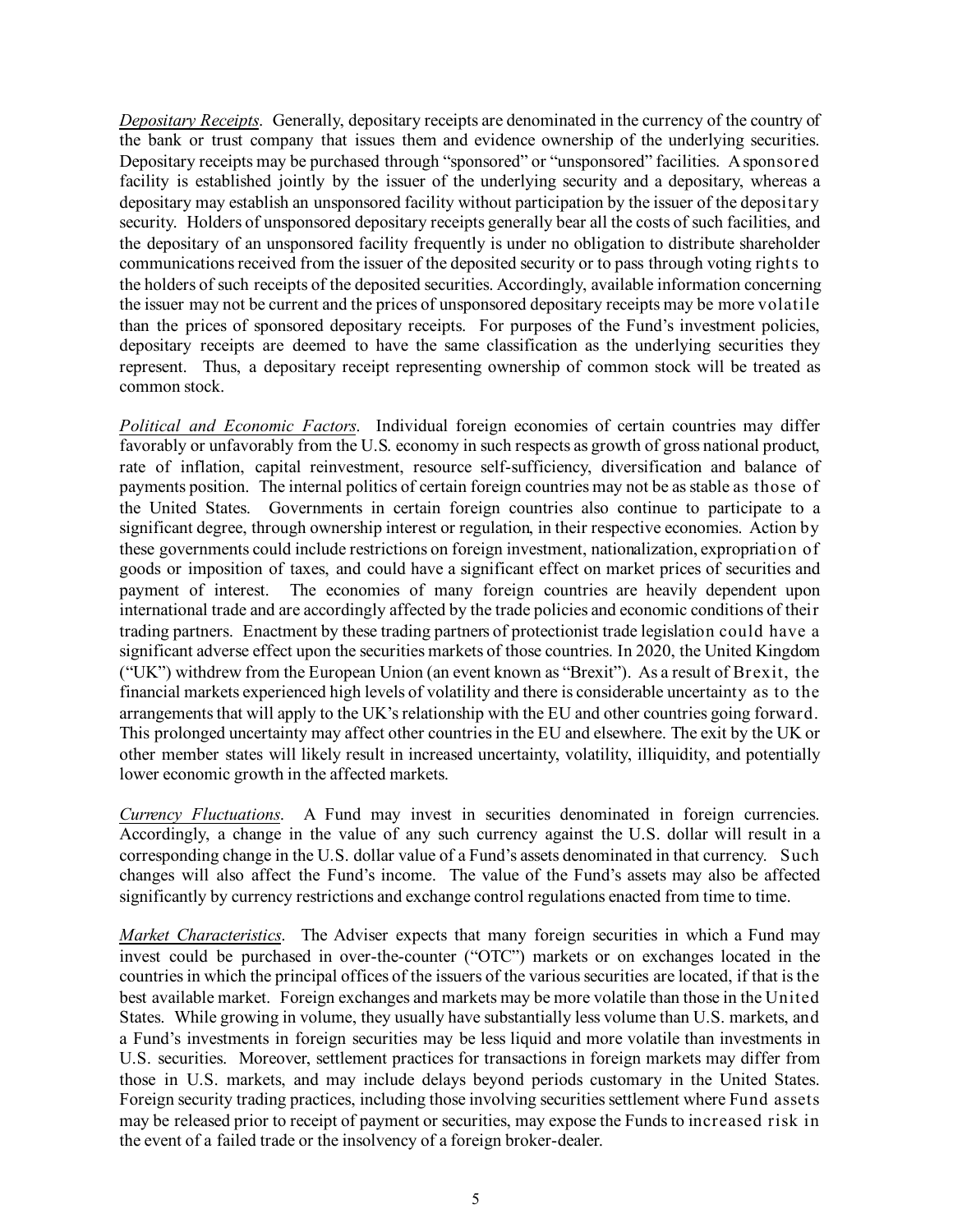*Legal and Regulatory Matters*. Certain foreign countries may have less supervision of securities markets, brokers and issuers of securities, non-uniform accounting standards and less financial information available from issuers, than is available in the United States. It may be more difficult to obtain and enforce a judgment against a foreign issuer. Legal remedies available to investors in certain foreign countries may be more limited than those available with respect to investments in the United States or in other foreign countries. The laws of some foreign countries may limit a Fund's ability to invest in securities of certain issuers located in those foreign countries. Foreign companies may not be subject to auditing and financial reporting standards and requirements comparable to those which apply to U.S. companies.

*Taxes*. The interest and dividends payable on certain of a Fund's foreign portfolio securities may be subject to foreign withholding taxes, thus reducing the net amount of income available for distribution to Fund shareholders. Foreign issuers may not be subject to auditing and financial reporting standards and requirements comparable to those which apply to U.S. companies.

*Costs*. To the extent that a Fund invests in foreign securities, its expense ratio is likely to be higher than those of investment companies investing only in domestic securities, because related brokerage costs and the cost of maintaining the custody of foreign securities may be higher.

*Additional Risks of Emerging and Frontier Markets*. In addition, a Fund may invest in foreign securities of companies that are located in developing, emerging or frontier markets. Investing in securities of issuers located in these markets may pose greater risks not typically associated with investing in more established markets, such as increased risk of social, political and economic instability. Emerging and frontier market countries typically have smaller securities markets than developed countries and therefore less liquidity and greater price volatility than more developed markets. Securities traded in emerging markets may also be subject to risks associated with the lack of modern technology, poor governmental and/or judicial infrastructures relating to private or foreign investment or to judicial redress for injury to private property, the lack of capital base to expand business operations, foreign taxation and the inexperience of financial intermediaries, custodians and transfer agents. Emerging and frontier market countries are also more likely to impose restrictions on the repatriation of an investor's assets and even where there is no outright restriction on repatriation, the mechanics of repatriations may delay or impede a Fund's ability to obtain possession of its assets. As a result, there may be an increased risk or price volatility associated with a Fund's investments in emerging and frontier market countries, which may be magnified by currency fluctuations.

### **Real Estate Investment Trusts ("REITs")**

REITs are pooled investment vehicles which invest primarily in income producing real estate or real estate related loans or interest. REITs are generally classified as equity REITs, mortgage REITs, or a combination of equity and mortgage REITs. Equity REITs invest the majority of their assets directly in real property and derive income primarily from the collection of rents. Equity REITs can also realize capital gains by selling property that has appreciated in value. Mortgage REITs invest the majority of their assets in real estate mortgages and derive income from the collection of interest payments. Equity REITs may be affected by changes in the value of the underlying property owned by the REIT and both mortgage REITs and equity REITs may be affected by the quality of any credit extended. The real property and mortgages serving as investment vehicles for REITs may be either residential or commercial in nature and may include healthcare facilities. Like investment companies, REITs are not taxed on income distributed to shareholders provided they comply with several requirements of the Code. Such tax requirements may limit a REIT's ability to respond to changes in the commercial real estate market. The affairs of REITs are managed by the REIT's sponsor and, as such, the performance of the REIT is dependent on the management skills of the REIT's sponsor. REITs are also subject to interest rate risks. If a Fund makes an equity investment in a REIT, the Fund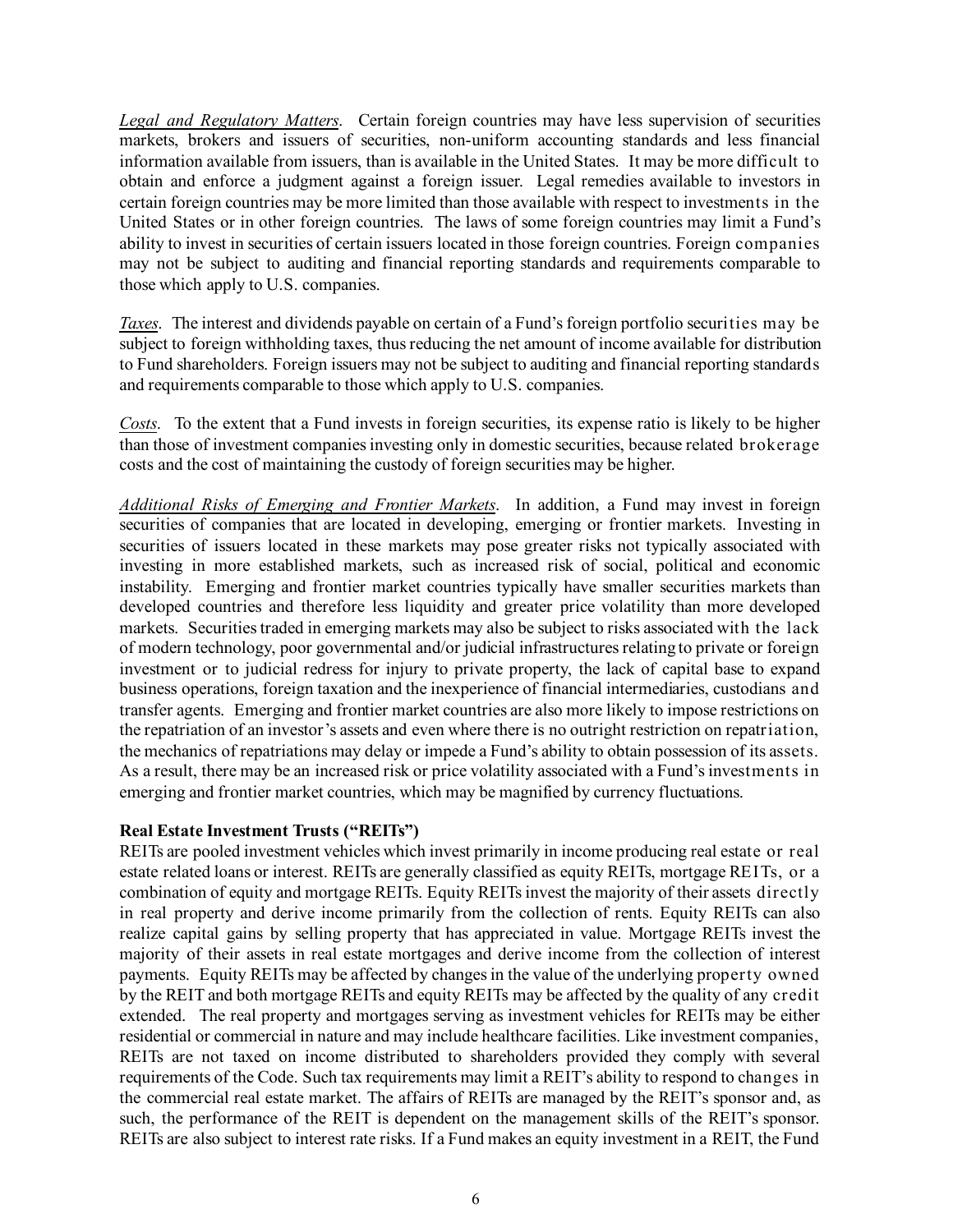will indirectly bear its proportionate share of any expenses paid by the REIT in addition to the expenses of the Fund. REITs are subject to the risk of default by borrowers, self-liquidation, and the possibility that the REIT may fail to qualify for the exemption from tax for distributed income under the Code.

### **Fixed-Income Securities**

The Funds may invest in a wide range of fixed-income securities, which may include obligations of any rating or maturity. The Funds may invest in investment grade debt securities and below investment grade debt securities (commonly known as "junk bonds" or "high yield bonds"). Investment grade debt securities are those rated BBB- or better by Standard & Poor's Rating Service, Inc. ("S&P") or Baa3 or better by Moody's Investors Service, Inc. ("Moody's"), each of which are considered a nationally recognized statistical rating organization ("NRSRO") or an equivalent rating by another NRSRO. Securities rated BBB- by S&P are considered investment grade, but Moody's considers securities rated Baa3 to have speculative characteristics. The Funds will not invest in securities that are rated below D by  $S\&P$  or Moody's. The Funds may hold a debt security rated below D if a downgrade occurs after the security has been purchased. The Funds may also invest in unrated debt securities that the Adviser believes are of comparable quality to the rated securities which the Funds may purchase.

Debt securities carry credit risk, interest rate risk and prepayment risk. Credit risk is the risk that a Fund could lose money if the issuer of a debt security defaults or fails to pay interest or principal when it is due. Some debt securities that are rated below investment grade are generally considered speculative because they present a greater risk of loss, including default, than higher quality debt securities. The credit risk of a particular issuer's debt security may vary based on its priority for repayment. For example, higher ranking (senior) debt securities have a higher priority than lower ranking (subordinated) securities. This means that the issuer might not make payments on subordinated securities while continuing to make payments on senior securities. In addition, in the event of bankruptcy, holders of higher-ranking senior securities may receive amounts otherwise payable to the holders of more junior securities.

Interest rate risk is the risk that the value of certain debt securities will tend to fall when interest rates rise. In general, debt securities with longer terms tend to fall more in value when interest rates rise than debt securities with shorter terms. Prepayment risk occurs when issuers prepay fixed rate debt securities when interest rates fall, forcing a Fund to invest in securities with lower interest rates. Issuers of debt securities are also subject to the provisions of bankruptcy, insolvency and other laws affecting the rights and remedies of creditors that may restrict the ability of the issuer to pay, when due, the principal of and interest on its debt securities. The possibility exists therefore, that, as a result of bankruptcy, litigation or other conditions, the ability of an issuer to pay, when due, the principal of and interest on its debt securities may become impaired.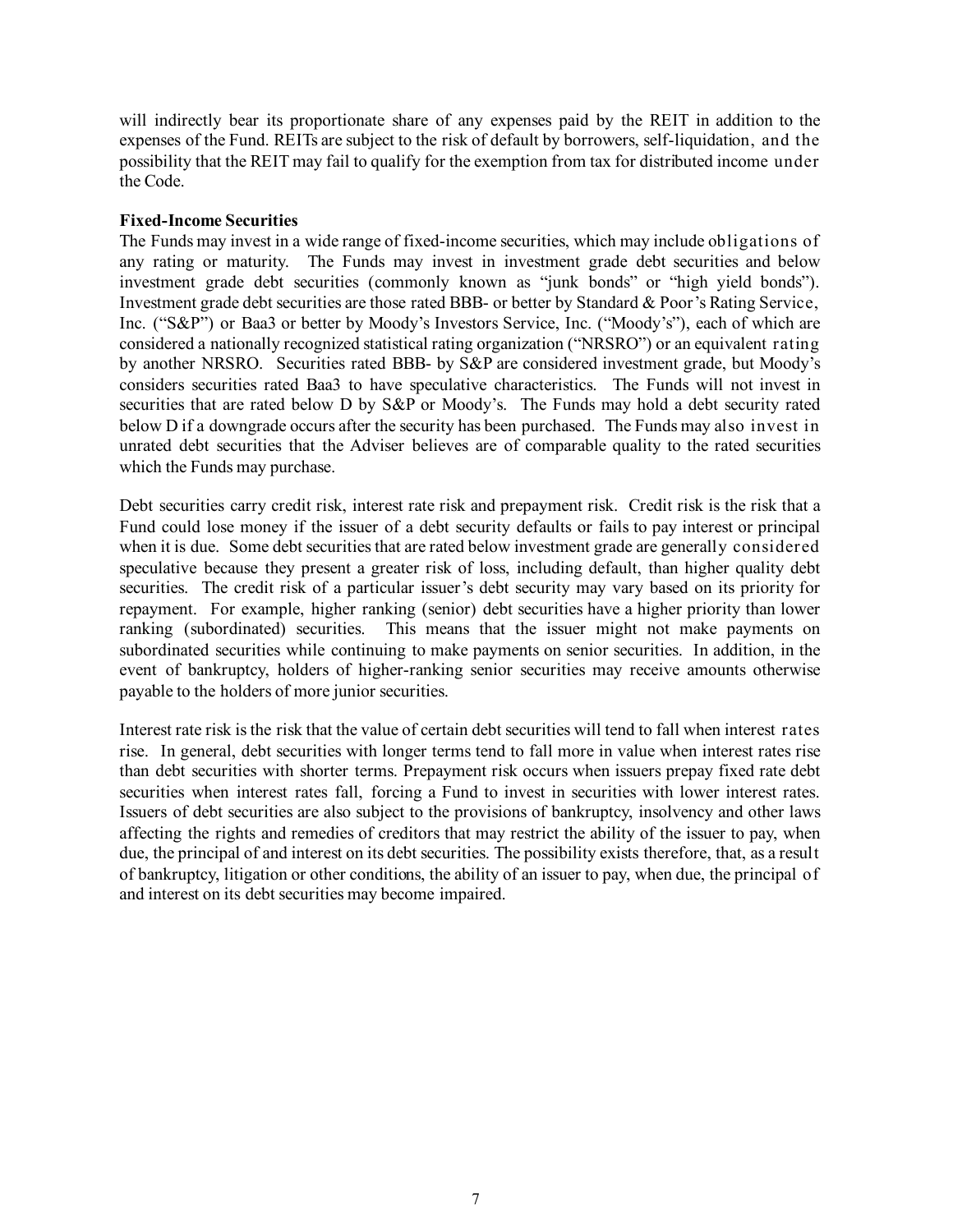*Junk Bonds*. Junk bonds generally offer a higher current yield than that available for investment grade issues. However, below investment grade debt securities involve higher risks, in that they are especially subject to adverse changes in general economic conditions and in the industries in which the issuers are engaged, to changes in the financial condition of the issuers, and to price fluctuations in response to changes in interest rates. During periods of economic downturn or rising interest rates, highly leveraged issuers may experience financial stress that could adversely affect their ability to make payments of interest and principal and increase the possibility of default. At times in recent years, the prices of many below investment grade debt securities declined substantially, reflecting an expectation that many issuers of such securities might experience financial difficulties. As a result, the yields on below investment grade debt securities rose dramatically, reflecting the risk that holders of such securities could lose a substantial portion of their value as a result of the issuers' financial restructuring or default. There can be no assurance that such price declines will not recur. The market for below investment grade debt issues generally is thinner and less active than that for higher quality securities, which may limit a Fund's ability to sell such securities at fair value in response to changes in the economy or financial markets. Adverse publicity and investor perceptions, whether based on fundamental analysis, may also decrease the values and liquidity of below investment grade debt securities, especially in a thinly traded market. Changes in the rating of a debt security by recognized rating services may affect the value of these investments. A Fund will not necessarily dispose of a security when its rating is reduced below its rating at the time of purchase. However, the Adviser will monitor the investment to determine whether continued investment in the security will assist in meeting the Fund's investment objective.

*Variable and Floating Rate Securities.* Variable and floating rate securities provide for a periodic adjustment in the interest rate paid on the obligations. The terms of such obligations must provide that interest rates are adjusted periodically based upon an interest rate adjustment index as provided in the respective obligations. The adjustment intervals may be regular, and range from daily up to annually, or may be event-based, such as a change in the prime rate.

*Corporate Debt Securities*. Corporate debt securities are fixed-income securities issued by businesses to finance their operations, although corporate debt instruments may also include bank loans to companies. Notes, bonds, debentures and commercial paper are the most common types of corporate debt securities, with the primary difference being their maturities and secured or unsecured status. Commercial paper has the shortest term and is usually unsecured.

The broad category of corporate debt securities includes debt issued by domestic or foreign companies of all kinds, including those with small, mid and large capitalizations. Corporate debt may be rated investment grade or below investment grade and may carry fixed, variable, or floating rates of interest.

Because of the wide range of types and maturities of corporate debt securities, as well as the range of creditworthiness of its issuers, corporate debt securities have widely varying potentials for return and risk profiles. For example, commercial paper issued by a large established domestic corporation that is rated investment grade may have a modest return on principal, but carries relatively limited risk. On the other hand, a long-term corporate note issued by a small foreign corporation from an emerging market country that has not been rated may have the potential for relatively large returns on principal, but carries a relatively high degree of risk.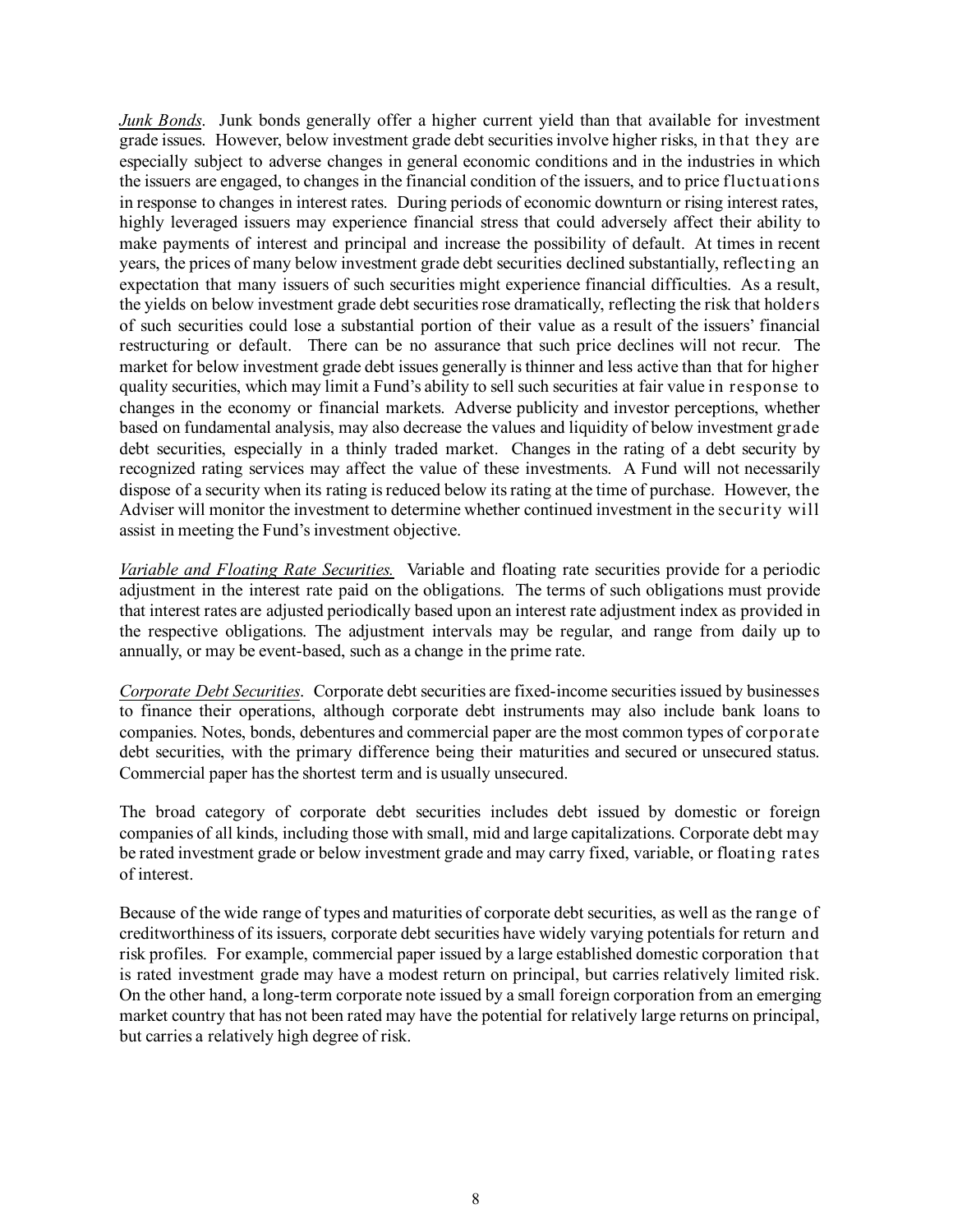*Exchange-Traded Notes.* A Fund may invest in Exchange-Traded Notes ("ETNs"). An ETN is a type of unsecured, unsubordinated debt security issued by a sponsor, such as an investment bank, that differs from other types of bonds and notes because ETN returns are typically based upon the performance of a market index. ETNs are publicly traded on a U.S. securities exchange. An ETN incurs certain expenses not incurred by its applicable index, and an investment in an ETN will bear its proportionate share of any fees and expenses borne by the ETN. The market value of an ETN share may differ from its NAV; the share may trade at a premium or discount to its NAV, which may be due to, among other things, differences in the supply and demand in the market for the share. Although an ETN is a debt security, it is unlike a typical bond, in that there are no periodic interest payments and principal is not protected. ETNs are subject to credit risk and the value of the ETN may drop due to a downgrade in the issuer's credit rating, despite the underlying market benchmark or strategy remaining unchanged.

*Convertible Securities.* Convertible securities include fixed income securities that may be exchanged or converted into a predetermined number of shares of the issuer's underlying common stock or other equity security at the option of the holder during a specified period. Convertible securities entitle the holder to receive interest paid or accrued on debt or dividends paid or accrued on preferred stock until the security matures or is redeemed, converted or exchanged. Convertible securities may take the form of convertible preferred stock, convertible bonds or debentures, units consisting of "usable" bonds and warrants or a combination of the features of several of these securities. The investment characteristics of convertible securities vary widely, which allows them to be employed for a variety of investment strategies. A Fund will exchange or convert convertible securities into shares of underlying common stock when, in the opinion of the Adviser, the investment characteristics of the underlying common stock or other equity security will assist the Fund in achieving its investment objectives. A Fund may also elect to hold or trade convertible securities. In selecting convertible securities, the Adviser evaluates the investment characteristics of the convertible security as a fixed income instrument, and the investment potential of the underlying equity security for capital appreciation.

*Contingent Convertible Securities.* Contingent convertible securities ("CoCos") are a form of hybrid debt security that are intended to either convert into equity or have their principal written down upon the occurrence of certain "triggers." The triggers are generally linked to regulatory capital thresholds or regulatory actions calling into question the issuing banking institution's continued viability as a going concern. CoCos' unique equity conversion or principal write-down features are tailored to the issuing banking institution and its regulatory requirements. Some additional risks associated with CoCos include, but are not limited to:

- Loss absorption risk. CoCos have fully discretionary coupons. This means coupons can potentially be cancelled at the banking institution's discretion or at the request of the relevant regulatory authority in order to help the bank absorb losses.
- Subordinated instruments. CoCos will, in the majority of circumstances, be issued in the form of subordinated debt instruments in order to provide the appropriate regulatory capital treatment prior to a conversion. Accordingly, in the event of liquidation, dissolution or winding-up of an issuer prior to a conversion having occurred, the rights and claims of the holders of the CoCos, such as the Funds, against the issuer in respect of or arising under the terms of the CoCos shall generally rank junior to the claims of all holders of unsubordinated obligations of the issuer. In addition, if the CoCos are converted into the issuer's underlying equity securities following a conversion event (i.e., a "trigger"), each holder will be subordinated due to their conversion from being the holder of a debt instrument to being the holder of an equity instrument.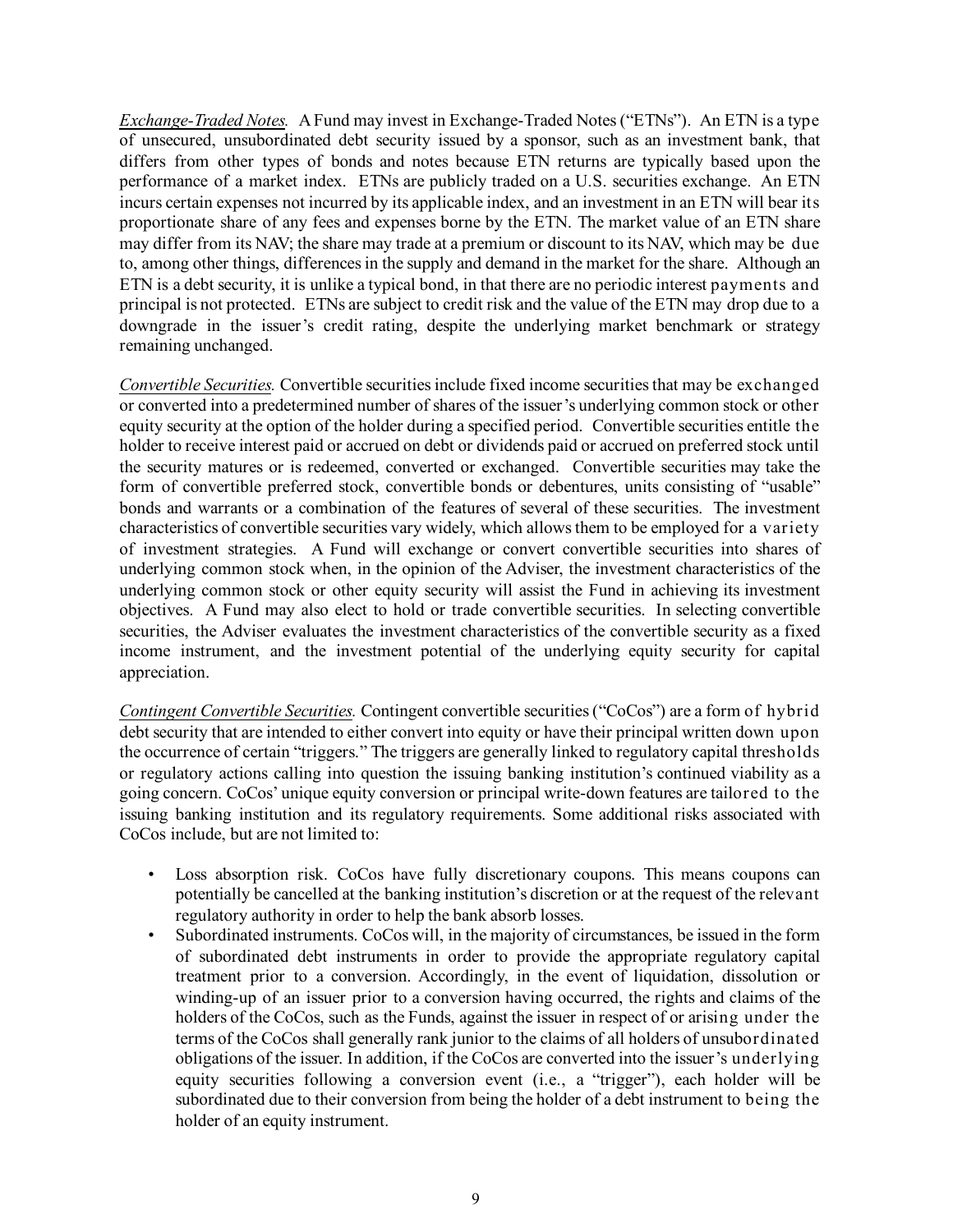Market value will fluctuate based on unpredictable factors. The value of CoCos is unpredictable and will be influenced by many factors including, without limitation: (i) the creditworthiness of the issuer and/or fluctuations in such issuer's applicable capital ratios; (ii) supply and demand for the CoCos; (iii) general market conditions and available liquidity; and (iv) economic, financial and political events that affect the issuer, its particular market or the financial markets in general.

*Asset-Backed Securities.* Asset-backed securities represent an interest in a pool of assets such as car loans and credit card receivables. Almost any type of fixed income assets (including other fixed income securities) may be used to create an asset-backed security. However, most asset-backed securities involve consumer or commercial debts with maturities of less than ten years. Asset-backed securities may have a higher level of default and lower recoveries than mortgage-backed securities. Asset-backed securities may take the form of commercial paper or notes, in addition to pass-through certificates or asset-backed bonds.

*Mortgage-Backed Securities*. Mortgage-backed securities generally represent interests in pools of mortgages on residential or commercial property. Mortgages may have fixed or adjustable interest rates. Interests in pools of adjustable rate mortgages are known as ARMs. Mortgage-backed securities come in a variety of forms. Many have extremely complicated terms. The simplest form of mortgage-backed securities is a "pass-through certificate." Holders of pass-through certificates receive a pro rata share of the payments from the underlying mortgages. Holders also receive a pro rata share of any prepayments, so they assume all the prepayment risk of the underlying mortgages. Mortgage-backed securities tend to pay higher yields to compensate for prepayment risk.

Collateralized mortgage obligations ("CMOs") are complicated instruments that allocate payments and prepayments from an underlying pass-through certificate among holders of different classes of mortgage-backed securities. This creates different prepayment and market risks for each CMO class. In addition, CMOs may allocate interest payments to one class (Interest Only or IOs) and principal payments to another class (Principal Only or POs). POs increase in value when prepayment rates increase. In contrast, IOs decrease in value when prepayments increase, because the underlying mortgages generate less interest payments. However, IOs' prices tend to increase when interest rates rise (and prepayments fall), making IOs a useful hedge against market risk.

Residential mortgage-backed securities include securities that reflect an interest in, and are secured by, mortgage loans on residential real property. Generally, homeowners have the option to prepay their mortgages at any time without penalty. Homeowners frequently refinance high rate mortgages when mortgage rates fall. This results in the prepayment of the mortgages underlying residential mortgage-backed securities, which deprives holders of the securities of the higher yields. Conversely, when mortgage rates increase, prepayments due to refinancings decline. This extends the life of residential mortgage-backed securities with lower yields. As a result, increases in prepayments of residential mortgage-backed securities purchased at a premium, or decreases in prepayments of residential mortgage-backed securities purchased at a discount, may reduce their yield and price. This relationship between interest rates and mortgage prepayments makes the price of residential mortgage-backed securities more volatile than most other types of fixed income securities with comparable credit risks.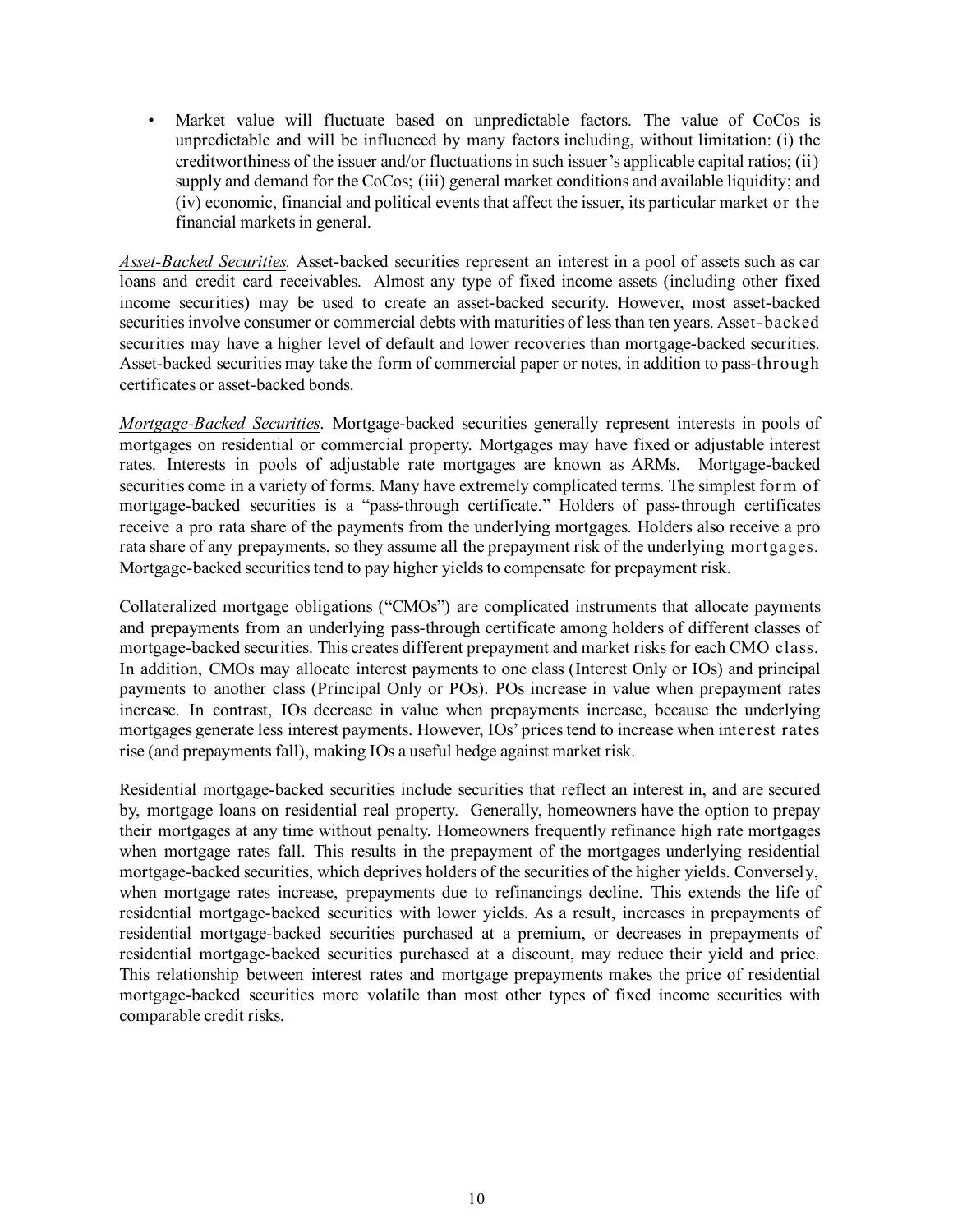Commercial mortgage-backed securities include securities that reflect an interest in, and are secured by, mortgage loans on commercial real property. In addition to prepayment and extension risk, commercial mortgage-backed securities also reflect the risks of investing in the real estate securing the underlying mortgage loans including, the effects of local and other economic conditions on real estate markets, the ability of the property owner to make loan payments, the ability of tenants to make lease payments, and the ability of a property to attract and retain tenants. Commercial mortgagebacked securities may be less liquid and exhibit greater price volatility than other types of mortgageor asset-backed securities.

*Municipal Securities*. Municipal securities are fixed income securities issued by states, counties, cities and other political subdivisions and authorities. Although most municipal securities are exempt from federal income tax, municipalities also may issue taxable securities. Tax-exempt securities are generally classified by their source of payment.

*Zero-Coupon Securities*. Zero-coupon securities make no periodic interest payments, but are sold at a deep discount from their face value. The buyer recognizes a rate of return determined by the gradual appreciation of the security, which is redeemed at face value on a specified maturity date. The discount varies depending on the time remaining until maturity, as well as market interest rates, liquidity of the security, and the issuer's perceived credit quality. If the issuer defaults, the holder may not receive any return on its investment. Because zero-coupon securities bear no interest, their price fluctuates more than other types of bonds. Since zero-coupon bondholders do not receive interest payments, when interest rates rise, zero-coupon securities fall more dramatically in value than bonds paying interest on a current basis. When interest rates fall, zero-coupon securities rise more rapidly in value because the bonds reflect a fixed rate of return. An investment in zero-coupon may cause a Fund to recognize income and make distributions to shareholders before it receives any cash payments on its investment.

*Unrated Debt Securities*. A Fund may also invest in unrated debt securities. Unrated debt, while not necessarily lower in quality than rated securities, may not have as broad a market. Because of the size and perceived demand for the issue, among other factors, certain issuers may decide not to pay the cost of getting a rating for their bonds. The creditworthiness of the issuer, as well as any financial institution or other party responsible for payments on the security, will be analyzed to determine whether to purchase unrated bonds.

*Inflation-Indexed Securities*. Inflation-indexed securities are debt securities, the principal value of which is periodically adjusted to reflect the rate of inflation as indicated by the Consumer Price Index for all Urban Consumers before seasonal adjustment ("CPI"). Inflation-indexed securities may be issued by the U.S. government, by agencies and instrumentalities of the U.S. government, and by corporations. The U.S. Treasury issues Treasury inflation-protected securities ("TIPS") and some other issuers use a structure that accrues inflation into the principal value of the bond. Most other issuers pay out the CPI accruals as part of a semiannual coupon.

The periodic adjustment of U.S. inflation-indexed securities is tied to the CPI, which is calculated monthly by the U.S. Bureau of Labor Statistics. The CPI is a measurement of changes in the cost of living, made up of components such as housing, food, transportation, and energy. There can be no assurance that the CPI will accurately measure the real rate of inflation in the prices of goods and services.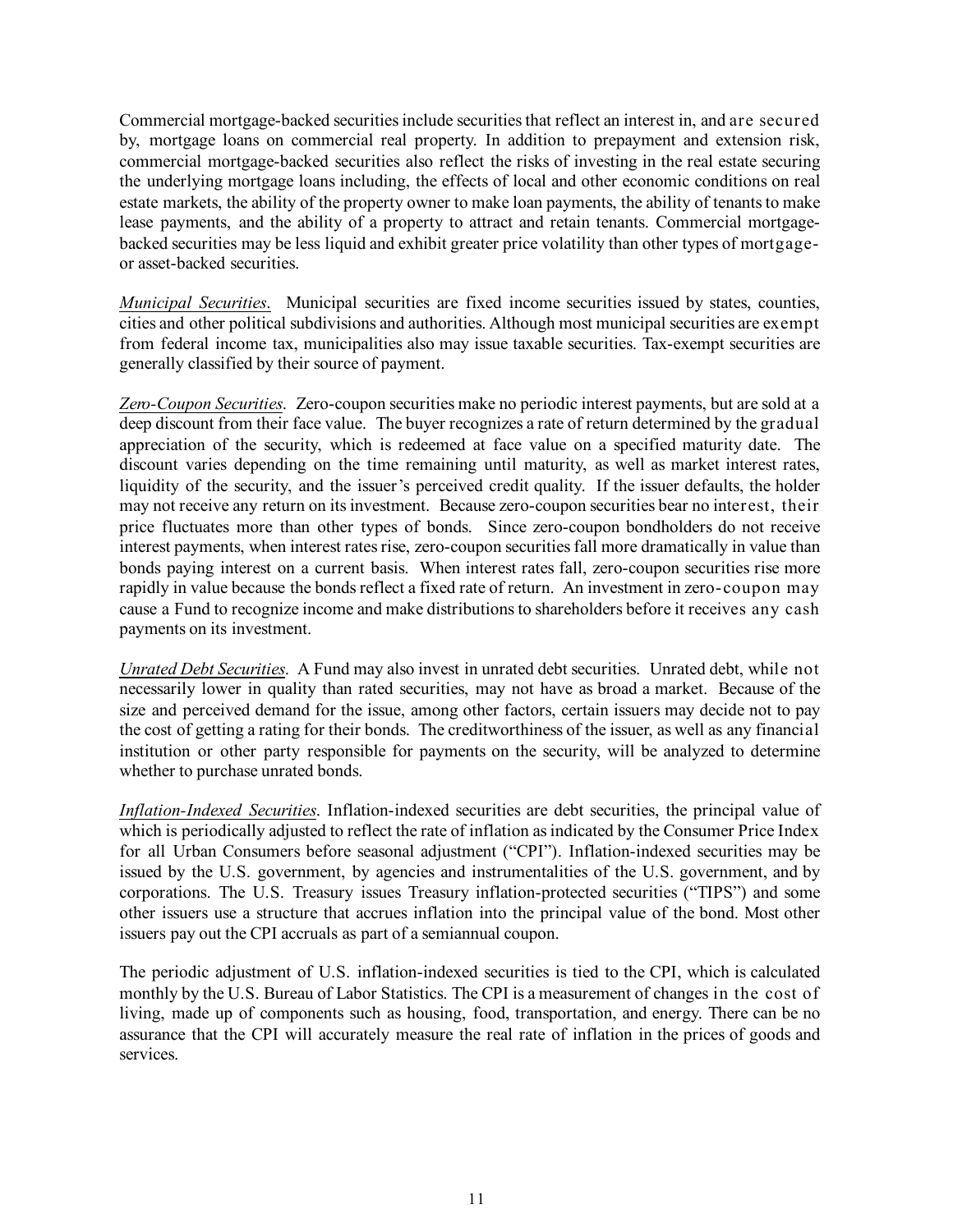Inflation, which is a general rise in prices of goods and services, erodes the purchasing power of an investor's portfolio. For example, if an investment provides a "nominal" total return of 5% in a given year and inflation is 2% during that period, the inflation-adjusted, or real, return is 3%. Inflation, as measured by the CPI, has occurred in almost each of the past 50 years, so investors should be conscious of both the nominal and real returns of their investments. Although inflation-indexed securities are expected to be protected from long-term inflationary trends, short-term increases in inflation may lead to a decline in value. If interest rates rise because of reasons other than inflation (for example, because of changes in currency exchange rates), investors in these securities may not be protected to the extent that the increase is not reflected in the bond's inflation measure.

If the periodic adjustment rate measuring inflation (i.e., the CPI) falls, the principal value of inflationindexed securities will be adjusted downward, and consequently the interest payable on these securities (calculated with respect to a smaller principal amount) will be reduced. Repayment of the original bond principal upon maturity (as adjusted for inflation) is guaranteed in the case of TIPS, even during a period of deflation. However, the current market value of the inflation-indexed securities is not guaranteed, and will fluctuate. Other inflation-indexed securities include inflationrelated bonds, which may or may not provide a similar guarantee. If a guarantee of principal is not provided, the adjusted principal value of the bond repaid at maturity may be less than the original principal.

The value of inflation-indexed securities should change in response to changes in real interest rates. Real interest rates, in turn, are tied to the relationship between nominal interest rates and the rate of inflation. Therefore, if inflation were to rise at a faster rate than nominal interest rates, real interest rates might decline, leading to an increase in value of inflation-indexed securities. In contrast, if nominal interest rates increased at a faster rate than inflation, real interest rates might rise, leading to a decrease in value of inflation-indexed securities.

Coupon payments that a Fund receives from inflation-indexed securities are included in the Fund's gross income for the period during which they accrue. Any increase in principal for an inflationindexed security resulting from inflation adjustments is considered by Internal Revenue Service (IRS) regulations to be taxable income in the year it occurs. For direct holders of an inflation-indexed security, this means that taxes must be paid on principal adjustments, even though these amounts are not received until the bond matures. By contrast, a fund holding these securities distributes both interest income and the income attributable to principal adjustments each quarter in the form of cash or reinvested shares (which, like principal adjustments, are taxable to shareholders). It may be necessary for a Fund to liquidate portfolio positions, including when it is not advantageous to do so, in order to make required distributions.

*U.S. Government Obligations.* The Funds may invest in U.S. government obligations. U.S. government obligations include securities issued or guaranteed as to principal and interest by the U.S. government, its agencies or instrumentalities. Treasury bills, the most frequently issued marketable government securities, have a maturity of up to one year and are issued on a discount basis. U.S. government obligations include securities issued or guaranteed by government-sponsored enterprises.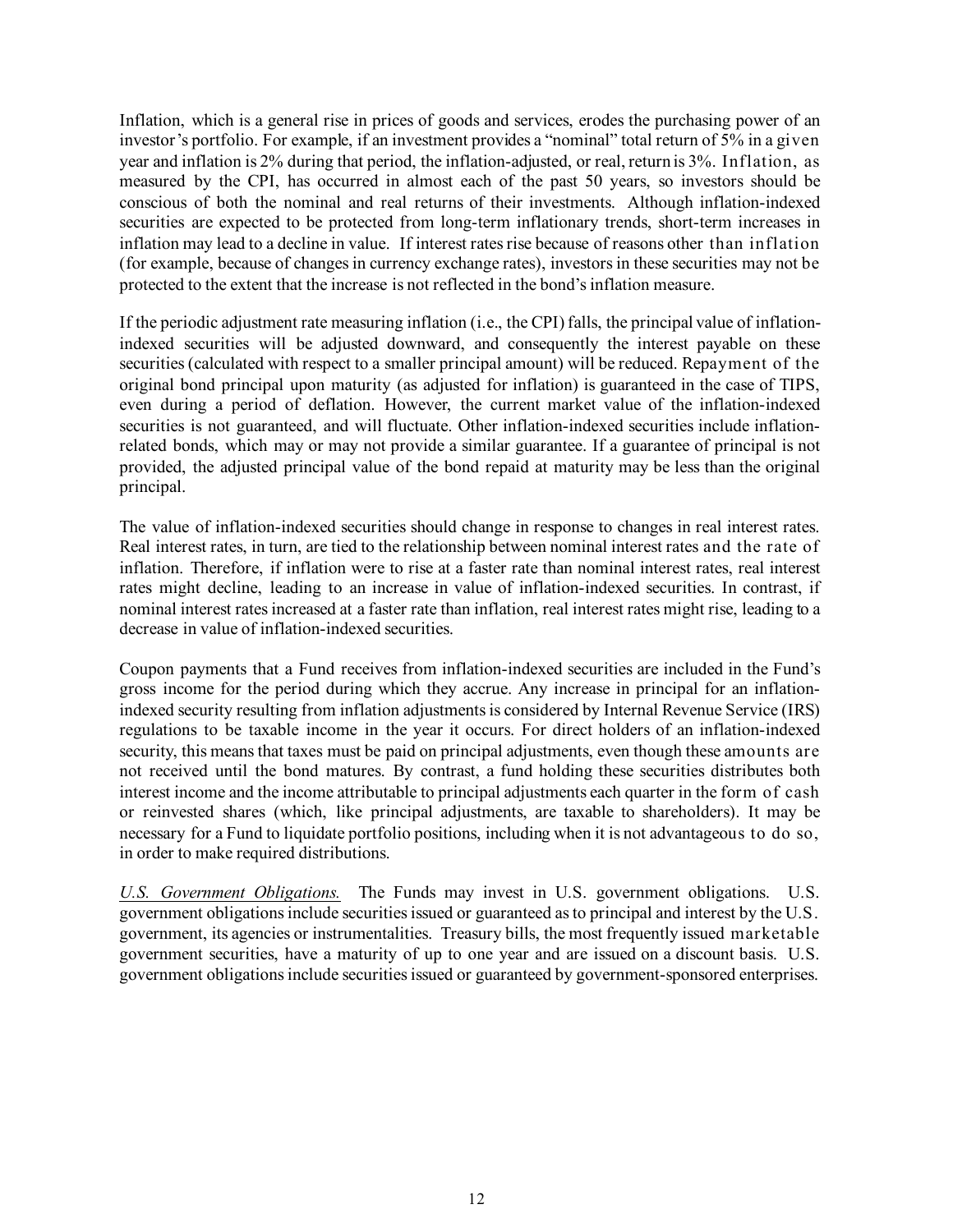Payment of principal and interest on U.S. government obligations may be backed by the full faith and credit of the United States or may be backed solely by the issuing or guaranteeing agency or instrumentality itself. In the latter case, the investor must look principally to the agency or instrumentality issuing or guaranteeing the obligation for ultimate repayment, which agency or instrumentality may be privately owned. There can be no assurance that the U.S. government would provide financial support to its agencies or instrumentalities, including government-sponsored enterprises, where it is not obligated to do so (see "Agency Obligations," below). In addition, U.S. government obligations are subject to fluctuations in market value due to fluctuations in market interest rates. As a general matter, the value of debt instruments, including U.S. government obligations, declines when market interest rates increase and rises when market interest rates decrease. Certain types of U.S. government obligations are subject to fluctuations in yield or value due to their structure or contract terms.

*Agency Obligations.* The Funds may invest in agency obligations, such as the Export-Import Bank of the United States, Tennessee Valley Authority, Resolution Funding Corporation, Farmers Home Administration, Federal Home Loan Banks, Federal Intermediate Credit Banks, Federal Farm Credit Banks, Federal Land Banks, Federal Housing Administration, Government National Mortgage Association ("GNMA"), commonly known as "Ginnie Mae," Federal National Mortgage Association ("FNMA"), commonly known as "Fannie Mae," Federal Home Loan Mortgage Corporation ("FHLMC"), commonly known as "Freddie Mac," and the Student Loan Marketing Association ("SLMA"), commonly known as "Sallie Mae." Some, such as those of the Export-Import Bank of United States, are supported only by the right of the issuer to borrow from the Treasury; others, such as those of the FNMA and FHLMC, are supported by only the discretionary authority of the U.S. government to purchase the agency's obligations; still others, such as those of the SLMA, are supported only by the credit of the instrumentality. No assurance can be given that the U.S. government would provide financial support to U.S. government-sponsored instrumentalities because they are not obligated by law to do so. As a result, there is a risk that these entities will default on a financial obligation. For instance, in September 2008, at the direction of the U.S. Treasury, FNMA and FHLMC were placed into conservatorship under the Federal Housing Finance Agency ("FHFA"), a newly created independent regulator.

### **Warrants and Rights**

The Funds may purchase, or receive as a distribution from other investments, warrants and rights, which are instruments that permit a Fund to acquire, by subscription, the capital stock of a corporation at a set price, regardless of the market price for such stock. The principal difference between warrants and rights is their term-rights typically expire within weeks while warrants have longer durations. Neither rights nor warrants have voting rights or pay dividends. The market price of warrants is usually significantly less than the current price of the underlying stock. Thus, there is a greater risk that warrants might drop in value at a faster rate than the underlying stock.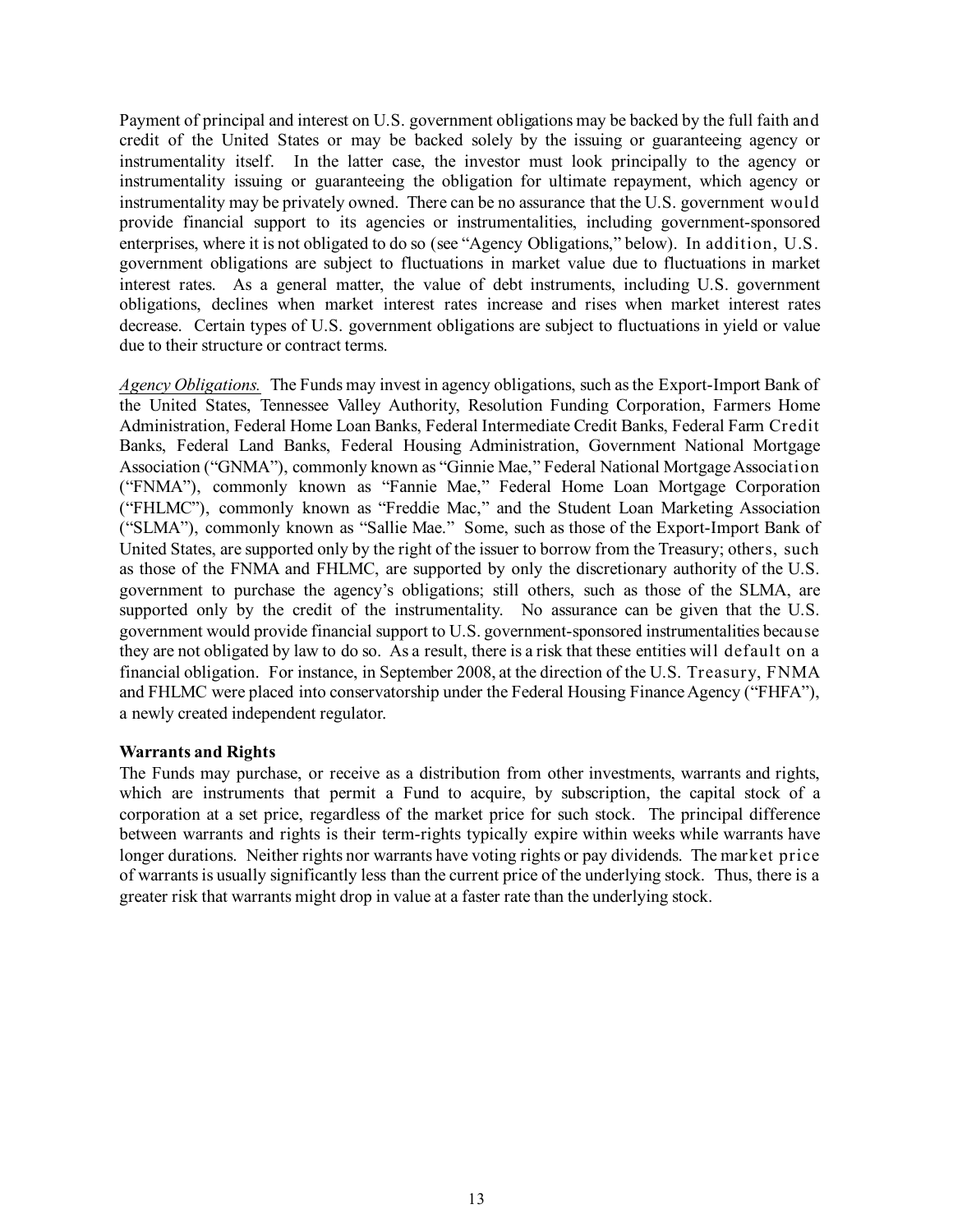#### **When-Issued Securities**

When-issued securities transactions involve a commitment by a Fund to purchase or sell particular securities with payment and delivery taking place at a future date, and permit the Fund to lock in a price or yield on a security it owns or intends to purchase, regardless of future changes in interest rates or market action. Typically, no income accrues to the purchaser of a security on a when-issued basis prior to delivery. Such securities are recorded as an asset and its value may fluctuate. Purchasing a security on a when-issued basis can involve the risk that the market price at the time of delivery may be lower than the agreed-upon purchase price, in which case there could be an unrealized loss at the time of delivery. A Fund will only make commitments to purchase securities on a when-issued basis with the intention of actually acquiring the securities. As required, the Fund will establish in a segregated account, or earmark as segregated on the books of the Custodian, an amount of liquid assets equal to 102% of the amount of its commitment to purchase securities on a whenissued basis. These assets will be marked-to-market daily, and the Fund will increase the aggregate value of the assets, as necessary, to ensure that the assets are at least equal to 102% of the amount of the Fund's commitments.

### **Initial Public Offerings**

The Funds may invest in securities offered in initial public offerings ("IPOs"). IPOs involve companies that have no public operating history and therefore entail more risk than established public companies. Because IPO shares frequently are volatile in price, a Fund may hold IPO shares for a very short period of time. This may increase the turnover of a Fund's portfolio and may lead to increased expenses to the Fund, such as commissions and transaction costs. By selling IPO shares, a Fund may realize taxable capital gains that it will subsequently distribute to shareholders. Companies that offer securities in IPOs tend to typically have small market capitalizations and therefore their securities may be more volatile and less liquid than those issued by larger companies. Certain companies offering securities in an IPO may have limited operating experience and, as a result face a greater risk of business failure.

### **Master Limited Partnerships**

A Fund may invest in publicly traded master limited partnerships ("MLPs") that are registered under the Securities Exchange Act of 1934, as amended (the "Securities Exchange Act"), and listed on a major United States stock exchange, if the issuer meets the Fund's investment criteria. MLPs are businesses organized as limited partnerships which trade their proportionate shares of the partnership (units) on a public exchange. MLPs often own or own interests in properties or businesses that are related to oil and gas industries, including pipelines, although MLPs may invest in other types of investments, including credit-related investments. MLPs are required to pay out most or all of their cash flow in distributions. This pass through creates passive income or losses, along with dividend and investment income. The MLPs a Fund may purchase are comprised of a general partner (the "GP") and multiple limited partners (the "LP Holders"). The GP is responsible for the operations and the maintenance of the partnership's businesses, while the LP Holders assume economic risk up to their level of investment. Typically, the GP has a 1% to 2% investment in the MLP, but can extract a higher percentage of the partnership's profits as the MLP's distributions increase. This serves as an incentive to the GP to grow the partnership's distributions. Conflicts of interest may exist among unit holders, subordinated unit holders and the general partner of an MLP, including those arising from incentive distribution payments.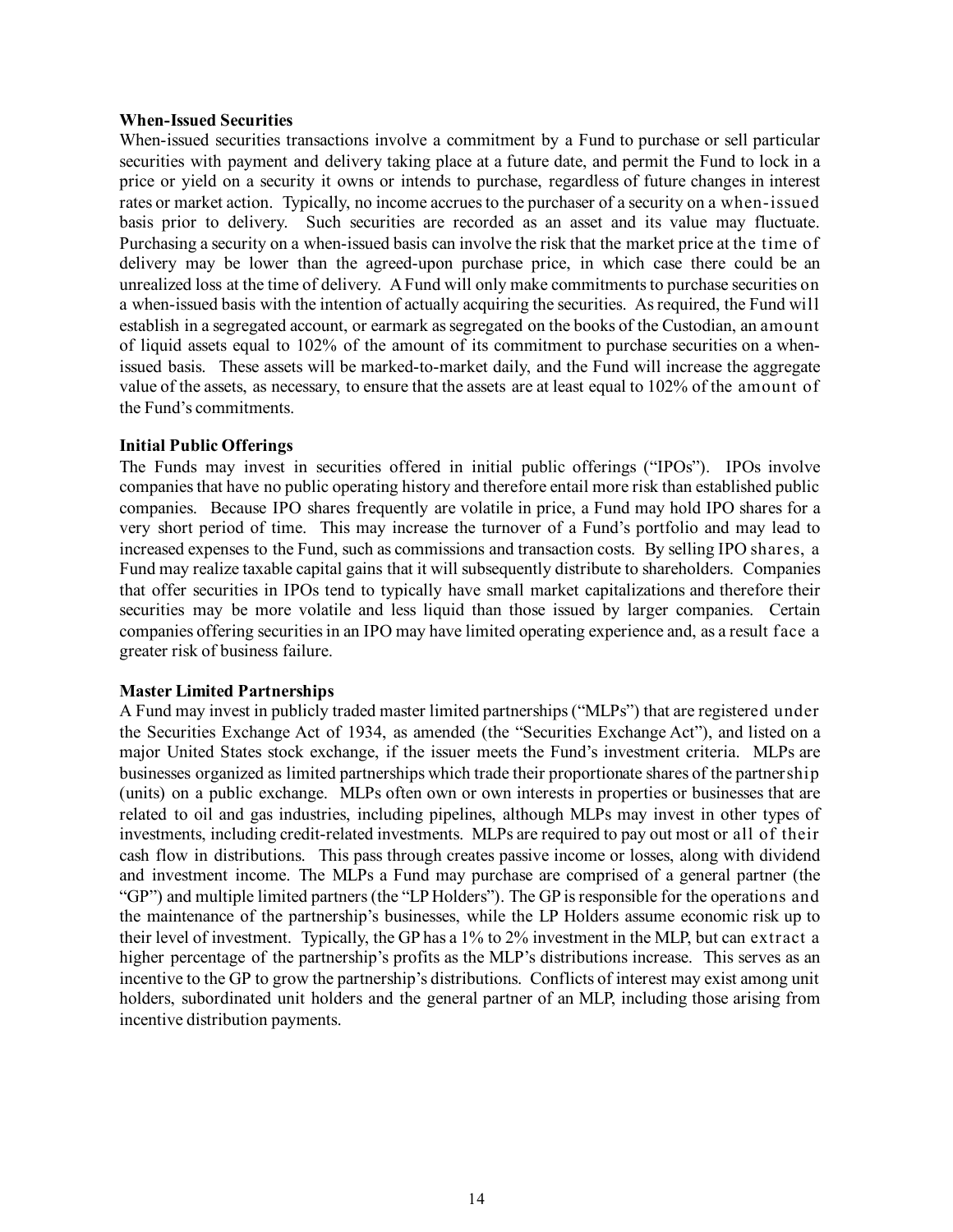Generally speaking, MLP investment returns are enhanced during periods of declining or low interest rates and tend to be negatively influenced when interest rates are rising. As an income vehicle, the unit price can be influenced by general interest rate trends independent of specific underlying fundamentals. In addition, most MLPs are fairly leveraged and typically carry a portion of a "floating" rate debt. As such, a significant upward swing in interest rates would also drive interest expense higher. Furthermore, most MLPs grow by acquisitions partly financed by debt, and higher interest rates could make it more difficult to make acquisitions.

The manner and extent of a Fund's investments in MLPs may be limited by its intention to qualify as a regulated investment company under the Code, and any such investments by the Fund may adversely affect the ability of the Fund to so qualify.

#### **Private Placements and Restricted Securities**

The Funds may invest in restricted securities (securities with limited transferability under the securities laws) acquired from the issuer in "private placement" transactions. Private placement securities are not registered under the Securities Act of 1933, as amended (the "Securities Act"), and are subject to restrictions on resale. They are eligible for sale only to certain qualified institutional buyers, like the Funds, and are not sold on a trading market or exchange. While private placement securities offer attractive investment opportunities otherwise not available on an open market, because such securities are available to few buyers, they are often both difficult to sell and to value. Certain of a Fund's investments may be placed in smaller, less seasoned, issuers that present a greater risk due to limited product lines and/or financial resources. The issuer of privately placed securities may not be subject to the disclosure and other investor protection requirements of a public trade. Additionally, a Fund could obtain material non-public information from the issuer of such securities that would restrict the Fund's ability to conduct transactions in underlying securities.

Privately placed securities can usually only be resold to other qualified institutional buyers, or in a private transaction, or to a limited number of purchasers, or in limited quantities after they have been held for a specified period of time and other conditions are met pursuant to an exemption from registration. A Fund may incur more cost in the disposition of such securities because of the time and legal expense required to negotiate a private placement. Because of the limited market, a Fund may find it difficult to sell the securities when it finds it advisable to do so and, to the extent such securities are sold in private negotiations, they may be sold for less than the price for which they were purchased or less than their fair market value.

Privately placed securities cannot be resold to the public unless they have been registered under the Securities act or pursuant to an exemption, such as Rule 144A. A Fund may purchase Rule 144A securities subject to the limitation on investments in illiquid investments, described in the "Illiquid Investments" section below. A Fund may also purchase certain commercial paper issued in reliance on the exemption from regulations in Section 4(2) of the Securities Act ("4(2) Paper"). The liquidity of Rule 144A securities and 4(2) Paper will be determined in accordance with Rule 22e-4 under the 1940 Act.

### **Cash Investments**

Each Fund may invest in high-quality, short-term debt securities and money market instruments ("Cash Investments") for (i) temporary defensive purposes in response to adverse market, economic or political conditions and (ii) to retain flexibility in meeting redemptions, paying expenses, and identifying and assessing investment opportunities. Cash Investments include shares of other mutual funds, certificates of deposit, bankers' acceptances time deposits, savings association obligations, commercial paper, short-term notes (including discount notes), and other obligations.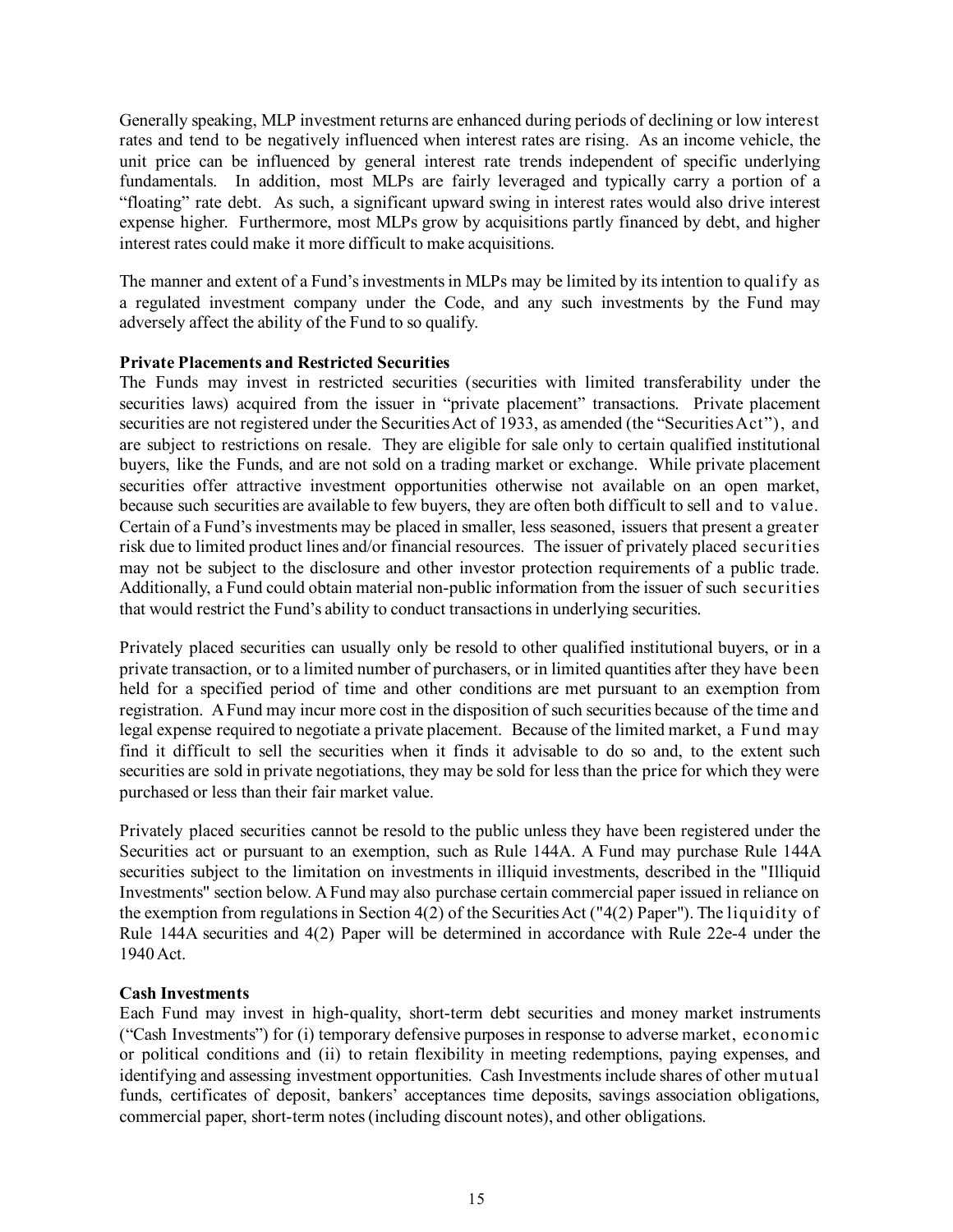The Funds may hold a substantial position in Cash Investments for long periods of time, which may result in a Fund not achieving its investment objective. If the market advances during periods when a Fund is holding a large Cash Investment, the Fund may not participate to the extent it would have if the Fund had been more fully invested. To the extent that a Fund uses a money market fund for its Cash Investment, there will be some duplication of expenses because the Fund would bear its pro rata portion of such money market fund's advisory fees and operational expenses.

Cash Investments are subject to credit risk and interest rate risk, although to a lesser extent than longer-term debt securities due to their short-term, significant liquidity, and the high credit quality typically associated with such securities.

The Funds may invest in any of the following Cash Investments:

*Money Market Mutual Funds*. Generally, money market mutual funds seek to earn income consistent with the preservation of capital and maintenance of liquidity. They primarily invest in high quality money market obligations, including U.S. government obligations, bank obligations and high-grade corporate instruments. These investments generally mature within 397 calendar days from the date of acquisition. An investment in a money market mutual fund is not a bank deposit and is not insured or guaranteed by the Federal Deposit Insurance Corporation or any government agency.

To the extent that a Fund invests in money market mutual funds, your cost of investing in the Fund will generally be higher because you will indirectly bear fees and expenses charged by the underlying money market mutual funds in addition to the Fund's direct fees and expenses. Furthermore, investing in money market mutual funds could affect the timing, amount and character of distributions to you and therefore may increase the amount of taxes payable by you.

*Bank Certificates of Deposit, Bankers' Acceptances and Time Deposits*. A Fund may acquire certificates of deposit, bankers' acceptances and time deposits. Certificates of deposit are negotiable certificates issued against monies deposited in a commercial bank for a definite period of time and earning a specified return. Bankers' acceptances are negotiable drafts or bills of exchange, normally drawn by an importer or exporter to pay for specific merchandise, which are "accepted" by a bank, meaning in effect that the bank unconditionally agrees to pay the face value of the instrument on maturity. Certificates of deposit and bankers' acceptances acquired by a Fund will be dollardenominated obligations of domestic or foreign banks or financial institutions which at the time of purchase have capital, surplus, and undivided profits in excess of \$100 million (including assets of both domestic and foreign branches), based on latest published reports, or less than \$100 million if the principal amount of such bank obligations are fully insured by the U.S. government.

In addition to purchasing certificates of deposit and bankers' acceptances, to the extent permitted under the investment objective and policies stated above and in the Prospectus, a Fund may make interest-bearing time deposits or other interest-bearing deposits in commercial or savings banks. Time deposits are non-negotiable deposits maintained at a banking institution for a specified period of time at a specified interest rate.

*Commercial Paper, Short-Term Notes and Other Obligations*. A Fund may invest a portion of its assets in commercial paper, short-term notes, and other corporate obligations.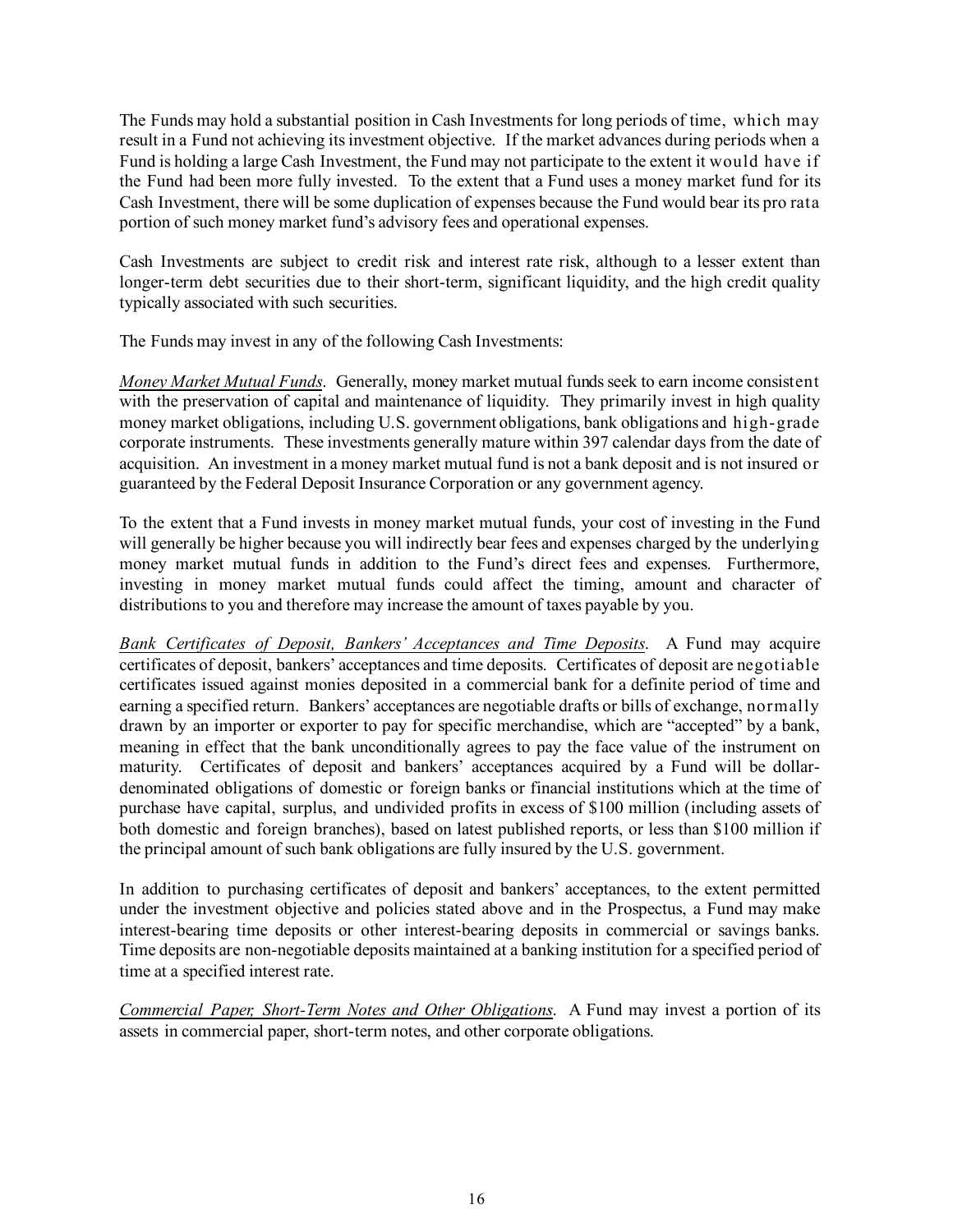Commercial paper consists of unsecured promissory notes issued by corporations. Issues of commercial paper and short-term notes will normally have maturities of less than nine months and fixed rates of return, although such instruments may have maturities of up to one year. Commercial paper and short-term notes will consist of issues rated at the time of purchase "A-2" or higher by S&P, "Prime-1" or "Prime-2" by Moody's, or similarly rated by another nationally recognized statistical rating organization or, if unrated, determined by the Adviser to be of comparable quality.

A Fund may also purchase other obligations which have remaining maturities of one year or less from the date of purchase and which are rated "A" or higher by S&P or "A" or higher by Moody's, or similarly rated by another nationally recognized statistical rating organization or, if unrated, determined by the Adviser to be of comparable quality.

### **Investment Companies**

Each Fund may invest in other investment companies to the extent permitted by the 1940 Act and the rules and regulations thereunder. Each Fund generally may purchase or redeem, without limitation, shares of any affiliated or unaffiliated money market funds, including unregistered money market funds, so long as the Fund does not pay a sales load or service fee in connection with the purchase, sale or redemption or, if such fees are paid, the Fund's investment adviser waives its management fee in an amount necessary to offset the amounts paid. With respect to other investments in investment companies, the 1940 Act generally limits each Fund from acquiring (i) more than 3% of the total outstanding shares of another investment company; (ii) shares of another investment company having an aggregate value in excess of 5% of the value of the total assets of the Fund; or (iii) shares of another registered investment company and all other investment companies having an aggregate value in excess of 10% of the value of the total assets of the Fund.

*Closed-End Funds.* Closed-end funds are investment companies that typically issue a fixed number of shares that trade on a securities exchange or OTC. The risks of investment in closed-end funds typically reflect the risk of the types of securities in which the funds invest. Investments in closed-end funds are subject to the additional risk that shares of the fund may trade at a premium or discount to their net asset value ("NAV") per share. Closed-end funds come in many varieties and can have different investment objectives, strategies and investment portfolios. They also can be subject to different risks, volatility and fees and expenses. Although closed-end funds are generally listed and traded on an exchange, the degree of liquidity, or ability to be bought and sold, will vary significantly from one closed-end fund to another based on various factors including, but not limited to, demand in the marketplace. When a Fund invests in shares of a closed-end fund, shareholders of the Fund bear their proportionate share of the closed-end fund's fees and expenses, as well as their share of the Fund's fees and expenses.

*Open-End Mutual Funds.* Open-end mutual funds are investment companies that issue new shares continuously and redeem shares daily. The risks of investment of open-end mutual funds typically reflect securities in which the funds invest. The NAV per share of an open-end fund will fluctuate daily depending upon the performance of the securities held by the fund. Each open-end fund may have a different investment objective and strategy and different investment portfolio. Different funds may also be subject to different risks, volatility and fees and expenses. When a Fund invests in shares of an open-end fund, shareholders of the Fund bear their proportionate share of the open-end funds' fees and expenses, as well as their share of the Fund's fees and expenses.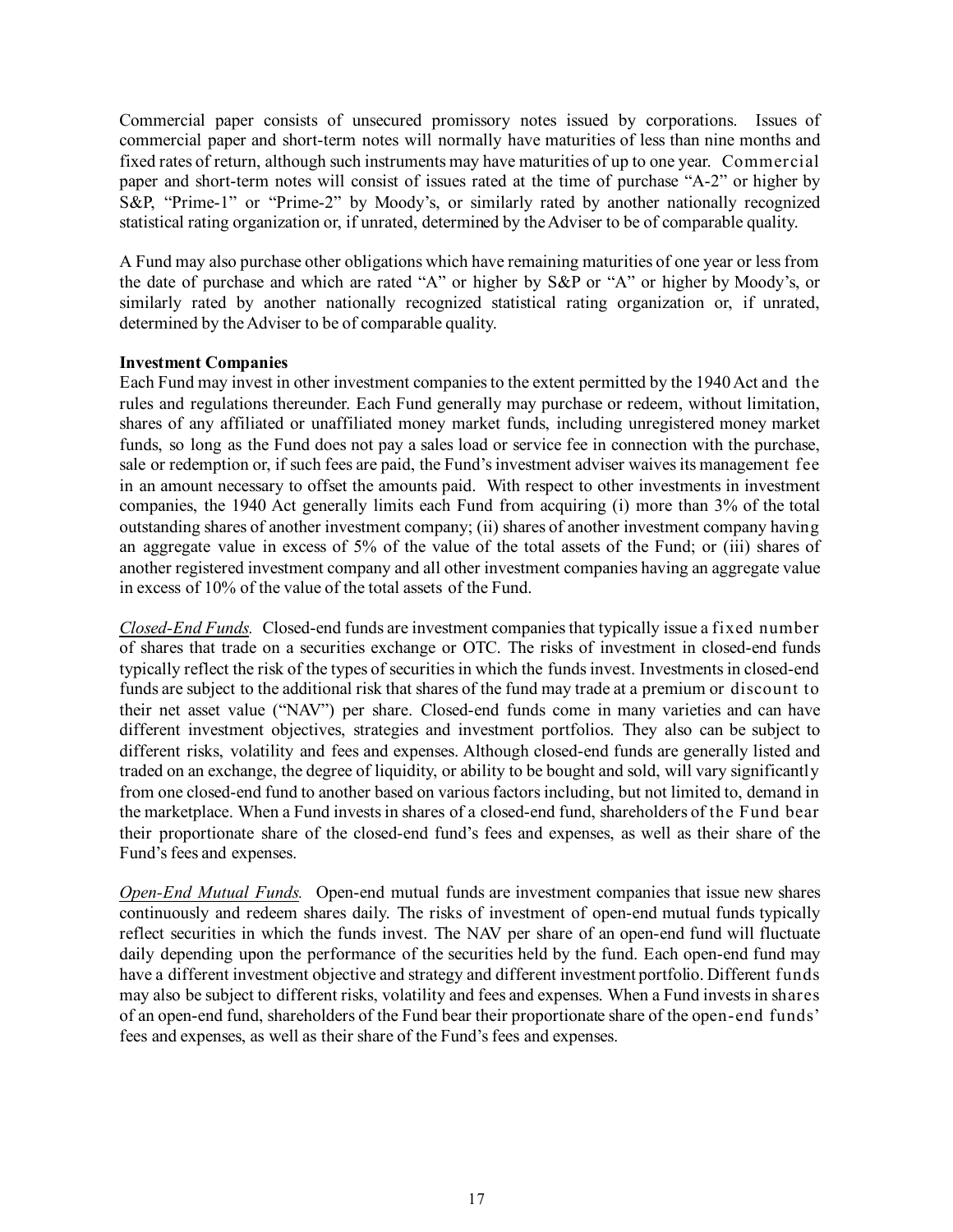*Exchange-Traded Funds.* Exchange-traded Funds ("ETFs") are typically open-end investment companies that are bought and sold on a national securities exchange. When a Fund invests in an ETF, it will bear additional expenses based on its pro rata share of the ETF's operating expenses, including the potential duplication of management fees. The risk of owning an ETF generally reflects the risks of owning the underlying securities it holds. Certain ETFs are actively managed (i.e., they do not seek to replicate a specific benchmark index). Other ETFs use a "passive" investment and will not attempt to take defensive positions in volatile or declining markets. However, an ETF may not fully replicate the performance of its benchmark index for many reasons, including because of the temporary unavailability of certain index securities in the secondary market or discrepancies between the ETF and the index with respect to the weighting of securities or the number of stocks held. Lack of liquidity in an ETF could result in an ETF being more volatile than the underlying portfolio of securities it holds. In addition, because of ETF expenses, compared to owning the underlying securities directly, it may be more costly to own an ETF.

If a Fund invests in shares of an ETF, shareholders will indirectly bear fees and expenses charged by the underlying ETF in which the Fund invests in addition to the Fund's direct fees and expenses. The Fund also will incur brokerage costs when it purchases ETFs. Furthermore, investments in other ETFs could affect the timing, amount and character of distributions to shareholders and therefore may increase the amount of taxes payable by investors in the Fund.

### **Securities Lending**

A Fund may lend its securities in order to increase the return on its portfolio. The SEC currently requires that the following conditions must be met whenever a Fund's portfolio securities are loaned: (1) the Fund must receive liquid collateral of at least 102% for domestic securities and 105% for foreign securities from the borrower in the form of cash or cash equivalents; (2) the borrower must increase such collateral whenever the market value of the securities rises above the level of such collateral; (3) the Fund must be able to terminate the loan at any time; (4) the Fund must receive reasonable interest on the loan, as well as any dividends, interest or other distributions on the loaned securities, and any increase in market value; (5) the Fund may pay only reasonable custodian fees approved by the Board in connection with the loan; (6) while voting rights on the loaned securities may pass to the borrower, the Board must terminate the loan and regain the right to vote the securities if a material event adversely affecting the investment occurs, and (7) the Fund may not loan its portfolio securities so that the value of the loaned securities is more than one-third of its total asset value, including collateral received from such loans. These conditions may be subject to future modification. Such loans will be terminable at any time upon specified notice.

A Fund might experience the risk of loss if the institution with which it has engaged in a portfolio loan transaction breaches its agreement with the Fund. In addition, a Fund will not enter into any portfolio security lending arrangement having a duration of longer than one year. The principal risk of portfolio lending is potential default or insolvency of the borrower. In either of these cases, a Fund could experience delays in recovering securities or collateral or could lose all or part of the value of the loaned securities. As part of participating in a lending program, a Fund may be required to invest in collateralized debt or other securities that bear the risk of loss of principal. In addition, all investments made with the collateral received are subject to the risks associated with such investments. If such investments lose value, a Fund will have to cover the loss when repaying the collateral.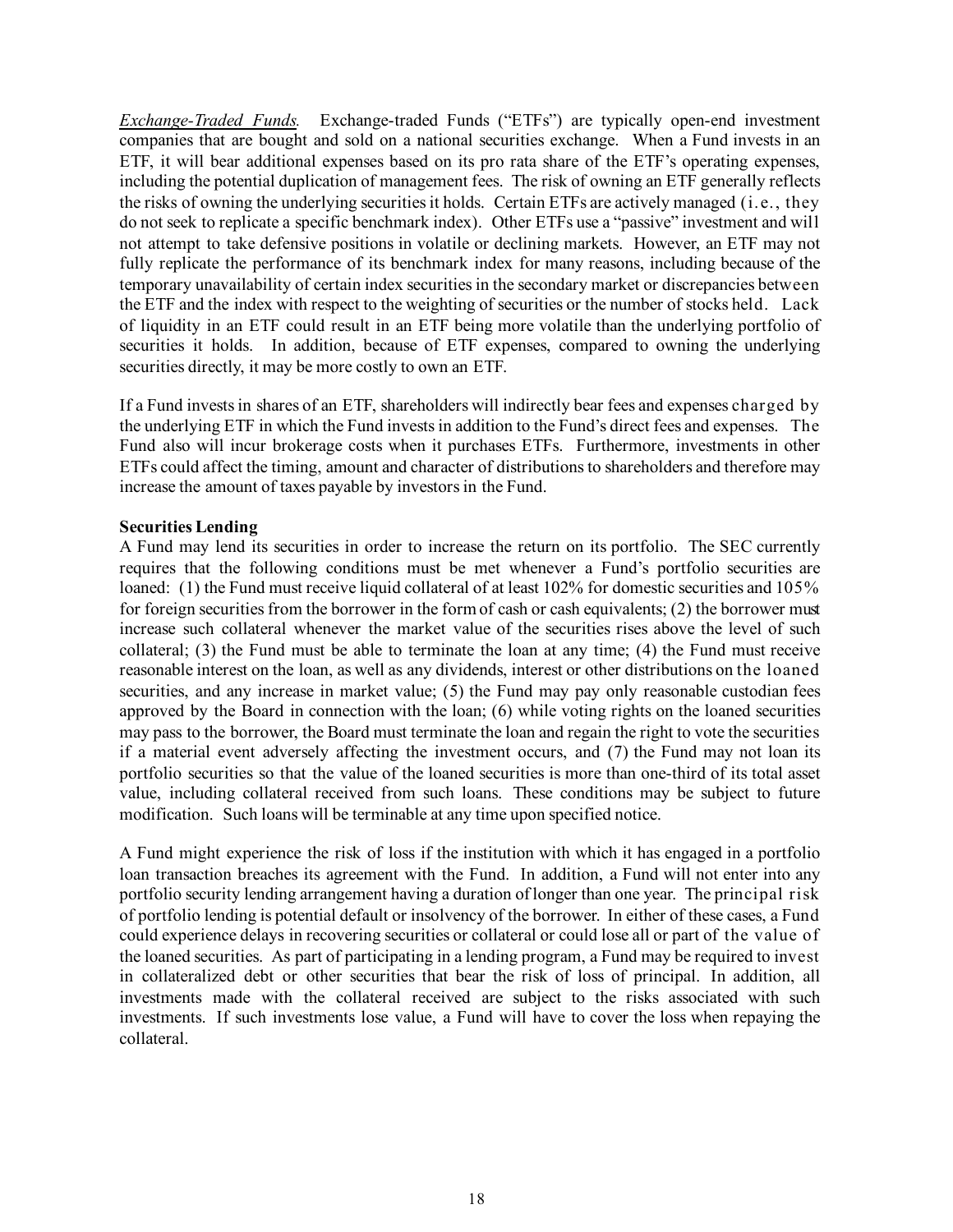The Board appoints agents to be responsible for monitoring the creditworthiness of borrowers. To the extent a Fund is participating in securities lending, on a quarterly basis, the Board reviews a report regarding the Fund's loans. Such report includes, among other things, the identity and value of all securities comprising each loan, the length of time that the loan has been outstanding, the amount earned by the Fund, the amount of fees paid in connection with the loan and the ratio of the value of the collateral to the value of the loan.

Any loans of portfolio securities are fully collateralized based on values that are marked-to-market daily. Any securities that a Fund may receive as collateral will not become part of the Fund's investment portfolio at the time of the loan and, in the event of a default by the borrower, the Fund will, if permitted by law, dispose of such collateral except for such part thereof that is a security in which the Fund is permitted to invest. During the time securities are on loan, the borrower will pay the Fund any accrued income on those securities, and the Fund may invest the cash collateral and earn income or receive an agreed-upon fee from a borrower that has delivered cash-equivalent collateral.

### **Illiquid Investments**

The Fund may purchase illiquid investments, which may include securities that are not readily marketable and securities that are not registered under the Securities Act. The Fund may not acquire any illiquid investments if, immediately after the acquisition, the Fund would have invested more than 15% of its net assets in illiquid investments that are assets. The term "illiquid investments" for this purpose means any investment that a fund reasonably expects cannot be sold or disposed of in current market conditions in seven calendar days or less without the sale or disposition significantly changing the market value of the investment, as determined pursuant to the provisions of Rule 22e-4 under the 1940 Act. The Fund may not be able to sell illiquid investments when the Adviser considers it desirable to do so or may have to sell such investments at a price that is lower than the price that could be obtained if the investments were more liquid. In addition, the sale of illiquid investments also may require more time and may result in higher dealer discounts and other selling expenses than does the sale of investments that are more liquid. Illiquid investments also may be more difficult to value due to the unavailability of reliable market quotations for such investments, and investments in illiquid investments may have an adverse impact on NAV.

Institutional markets for restricted securities have developed as a result of the promulgation of Rule 144A under the Securities Act, which provides a safe harbor from Securities Act registration requirements for qualifying sales to institutional investors. When Rule 144A restricted securities present an attractive investment opportunity and otherwise meet selection criteria, the Fund may make such investments. Whether or not such investments are illiquid depends on the market that exists for the particular investment. It is not possible to predict with assurance exactly how the market for Rule 144A restricted securities or any other security will develop. An investment which when purchased enjoyed a fair degree of marketability may subsequently become illiquid. In such event, appropriate remedies are considered to minimize the effect on the Fund's liquidity.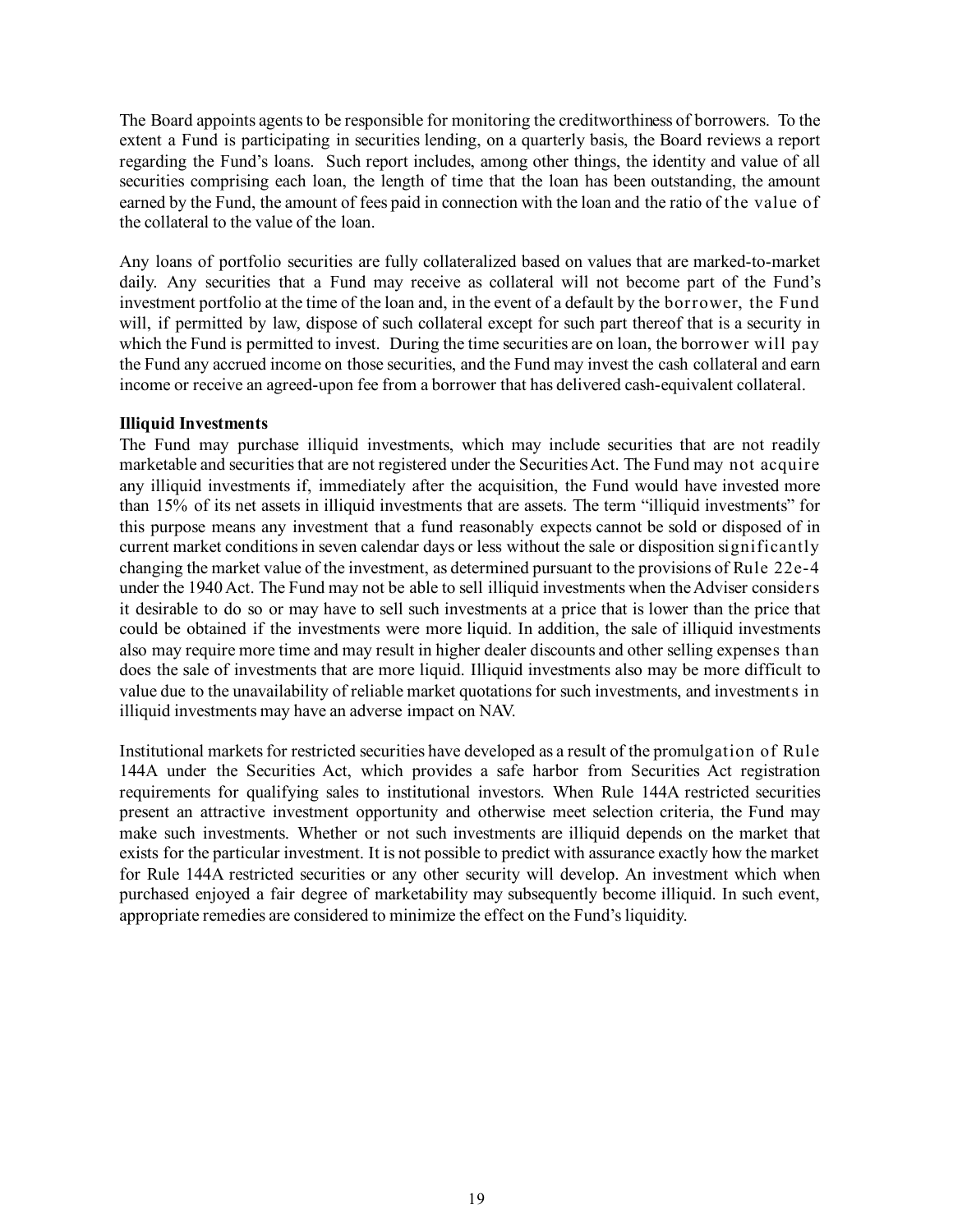#### **Repurchase Agreements**

A Fund may enter into repurchase agreements. Under such agreements, a Fund agrees to purchase U.S. government obligations from a counterparty and the counterparty agrees to repurchase the securities at a mutually agreed upon time and price. The repurchase price may be higher than the purchase price, the difference being income to the Fund, or the purchase and repurchase prices may be the same, with interest at a stated rate due to the Fund together with the repurchase price on repurchase. In either case, the income to the Fund is unrelated to the interest rate on the security itself. Such repurchase agreements will be made only with banks with assets of \$500 million or more that are insured by the Federal Deposit Insurance Corporation or with government securities dealers recognized by the Federal Reserve Board and registered as broker-dealers with the SEC or exempt from such registration. A Fund will generally enter into repurchase agreements of short durations, from overnight to one week, although the underlying securities generally have longer maturities. A Fund may not enter into a repurchase agreement with more than seven days to maturity if, as a result, more than 15% of the value of the Fund's net assets would be invested in illiquid investments including such repurchase agreements. To the extent necessary to facilitate compliance with Section 12(d)(3) of the 1940 Act and Rule 12d3-1 promulgated thereunder, each Fund will ensure that repurchase agreements will be collateralized fully to the extent required by Rule 5b-3.

For purposes of the 1940 Act, a repurchase agreement is deemed to be a loan from a Fund to the seller of the U.S. government obligations that are subject to the repurchase agreement. It is not clear whether a court would consider the U.S. government obligations to be acquired by the Fund subject to a repurchase agreement as being owned by the Fund or as being collateral for a loan by the Fund to the seller. In the event of the commencement of bankruptcy or insolvency proceedings with respect to the seller of the U.S. government obligations before its repurchase under a repurchase agreement, a Fund could encounter delays and incur costs before being able to sell the underlying U.S. government obligations. Delays may involve loss of interest or a decline in price of the U.S. government obligations. If a court characterizes the transaction as a loan and the Fund has not perfected a security interest in the U.S. government obligations, the Fund may be required to return the securities to the seller's estate and be treated as an unsecured creditor of the seller. As an unsecured creditor, the Fund would be at the risk of losing some or all of the principal and income involved in the transaction. As with any unsecured debt instrument purchased for a Fund, the Adviser seeks to minimize the risk of loss through repurchase agreements by analyzing the creditworthiness of the other party, in this case the seller of the U.S. government security.

Apart from the risk of bankruptcy or insolvency proceedings, there is also the risk that the seller may fail to repurchase the U.S. government obligations. However, each Fund will always receive as collateral for any repurchase agreement to which it is a party securities acceptable to the Adviser, the market value of which is equal to at least 100% of the repurchase price, and the Fund will make payment against such securities only upon physical delivery or evidence of book entry transfer to the account of its Custodian. If the market value of the U.S. government obligations subject to the repurchase agreement become less than the repurchase price (including interest), a Fund will direct the seller of the U.S. government obligations to deliver additional securities so that the market value of all securities subject to the repurchase agreement will equal or exceed the repurchase price. It is possible that a Fund could be unsuccessful in seeking to enforce on the seller a contractual obligation to deliver additional securities.

### **Reverse Repurchase Agreements**

A Fund may enter into reverse repurchase agreements for temporary purposes with banks and securities dealers if the creditworthiness of the bank or securities dealer has been determined by the Adviser to be satisfactory. A reverse repurchase agreement is a repurchase agreement in which a Fund is the seller of, rather than the investor in, securities and agrees to repurchase them at an agreed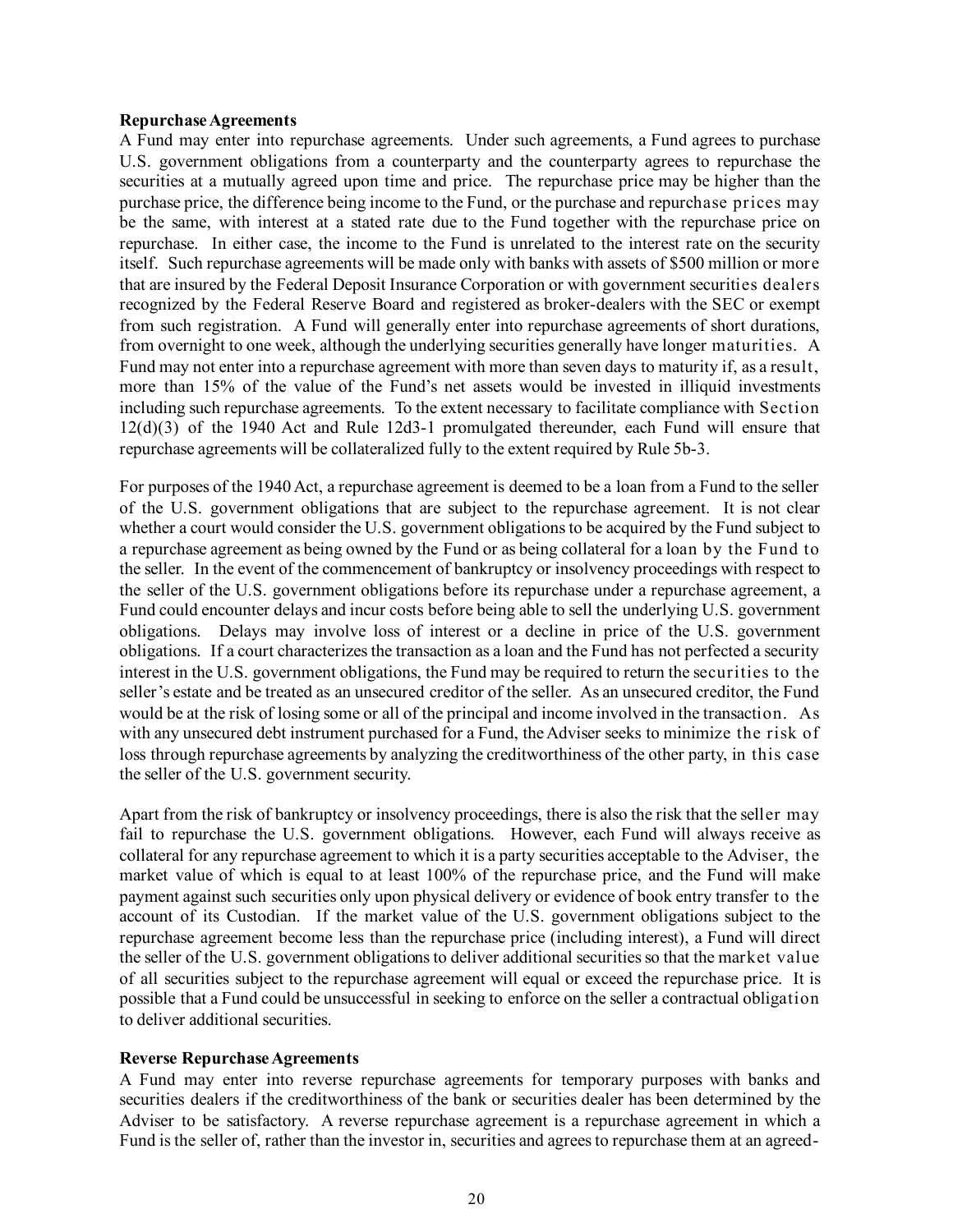upon time and price. Use of a reverse repurchase agreement may be preferable to a regular sale and later repurchase of securities because it avoids certain market risks and transaction costs.

At the time when a Fund enters into a reverse repurchase agreement, the Fund's liquid assets (such as cash, U.S. government securities or other "high-grade" debt obligations), having a value at least as great as the purchase price of the securities to be purchased, will be segregated on the Fund's books and held by the Custodian throughout the period of the obligation. Reverse repurchase agreements are considered a form of borrowing, and the use of reverse repurchase agreements by a Fund creates leverage which increases its investment risk. If the income and gains on securities purchased with the proceeds of these transactions exceed the cost, a Fund's earnings or NAV will increase faster than otherwise would be the case; conversely, if the income and gains fail to exceed the cost, earnings or NAV would decline faster than otherwise would be the case. The Funds intend to enter into reverse repurchase agreements only if the income from the investment of the proceeds is expected to be greater than the expense of the transaction, because the proceeds are invested for a period no longer than the term of the reverse repurchase agreement.

### **Borrowing**

Each Fund may borrow money in amounts of up to one-third of its total assets (including the amount borrowed) from banks, for investment purposes. In addition, each Fund is authorized to borrow money from time to time for temporary, extraordinary or emergency purposes or for clearance of transactions. The use of borrowing by a Fund involves special risk considerations that may not be associated with other funds having similar objectives and policies. Since substantially all of a Fund's assets fluctuate in value, while the interest obligation resulting from a borrowing will be fixed by the terms of the Fund's agreement with its lender, the NAV per share of the Fund will tend to increase more when its portfolio securities increase in value and to decrease more when its portfolio assets decrease in value than would otherwise be the case if the Fund did not borrow funds. In addition, interest costs on borrowings, which are paid by the Funds, may fluctuate with changing market rates of interest and may partially offset or exceed the return earned on borrowed funds. Under adverse market conditions, a Fund might have to sell portfolio securities to meet interest or principal payments at a time when it is unfavorable to do so.

### **Cybersecurity Risk**

The Funds, like all companies, may be susceptible to operational and information security risks. Cybersecurity failures or breaches of the Funds or their service providers or the issuers of securities in which the Funds invest have the ability to cause disruptions and impact business operations, potentially resulting in financial losses, the inability of Fund shareholders to transact business, violations of applicable privacy and other laws, regulatory fines, penalties, reputational damage, reimbursement or other compensation costs, and/or additional compliance costs. The Funds and their shareholders could be negatively impacted as a result.

# <span id="page-22-0"></span>**Fundamental and Non-Fundamental Investment Limitations**

The Trust (on behalf of each Fund) has adopted the following restrictions as fundamental policies, which may not be changed without the favorable "vote of the holders of a majority of the outstanding voting securities" of a Fund, as defined under the 1940 Act. Under the 1940 Act, the "vote of the holders of a majority of the outstanding voting securities" means the vote of the holders of the lesser of (i) 67% of the shares of a Fund represented at a meeting at which the holders of more than 50% of its outstanding shares are represented at the meeting in person or by proxy; or (ii) more than 50% of the outstanding shares of the Fund.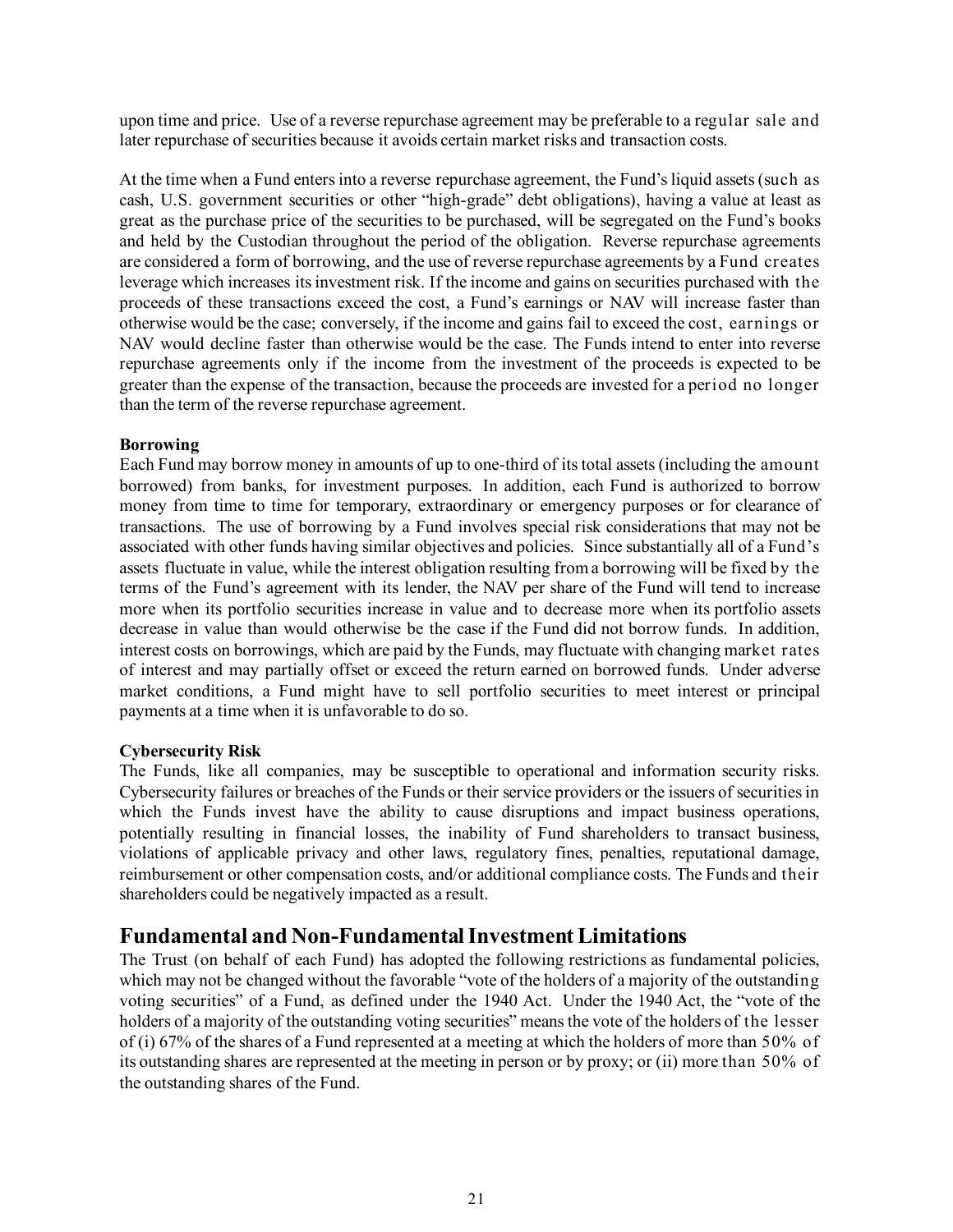### The Funds may not:

- 1. Issue senior securities, borrow money or pledge their assets, except that (i) a Fund may borrow from banks in amounts not exceeding one-third of its total assets (including the amount borrowed) less liabilities (other than borrowings); and (ii) this restriction shall not prohibit a Fund from engaging in options transactions, reverse repurchase agreements, purchasing securities on a when-issued, delayed delivery, or forward delivery basis, or short sales in accordance with its objectives and strategies;
- 2. Underwrite the securities of other issuers (except that a Fund may engage in transactions involving the acquisition, disposition or resale of its portfolio securities under circumstances where it may be considered to be an underwriter under the Securities Act);
- 3. Purchase or sell real estate or interests in real estate, unless acquired as a result of ownership of securities (although a Fund may purchase and sell securities which are secured by real estate and securities of companies that invest or deal in real estate);
- 4. Purchase or sell physical commodities or commodities contracts, unless acquired as a result of ownership of securities or other instruments and provided that this restriction does not prevent a Fund from engaging in transactions involving currencies and futures contracts and options thereon or investing in securities or other instruments that are secured by physical commodities;
- 5. Make personal loans of money or loans of its assets to persons who control or are under common control with a Fund (except that a Fund may lend its portfolio securities, enter into repurchase agreements, purchase debt securities consistent with the investment policies of the Fund, and invest in loans, including assignments and participation interests); or
- 6. Invest in the securities of any one industry or group of industries if, as a result, 25% or more of a Fund's total assets would be invested in the securities of such industry or group of industries; except that, the foregoing does not apply to securities issued or guaranteed by the U.S. government, its agencies or instrumentalities.

In applying each Fund's fundamental policy on concentration described above (*i.e*., investing more than 25% of its net assets in the securities of issuers primarily engaged in the same industry or group of industries), Jackson Square uses GICS sub-industry classifications.

The Funds intend to comply with the SEC staff position that securities issued or guaranteed as to principal and interest by any single foreign government are considered to be securities of issuers in the same industry.

Except with respect to MLPs, borrowing, and investments in illiquid investments, if a percentage or rating restriction on investment or use of assets set forth herein or in the Prospectus is adhered to at the time a transaction is effected, later changes in percentage resulting from any cause other than actions by a Fund will not be considered a violation. With respect to borrowing, if at any time a Fund's borrowings exceed one-third of its total assets (including the amount borrowed) less liabilities and indebtedness (other than borrowings), such borrowings will be reduced within three days, (not including Sundays and holidays) or such longer period as may be permitted by the 1940 Act, to the extent necessary to comply with the one-third limitation. If at any time a Fund's illiquid investments are greater than 15% of its net assets, the Fund will determine how to remediate the excess illiquid investments in accordance with the 1940 Act and the Fund's policies and procedures.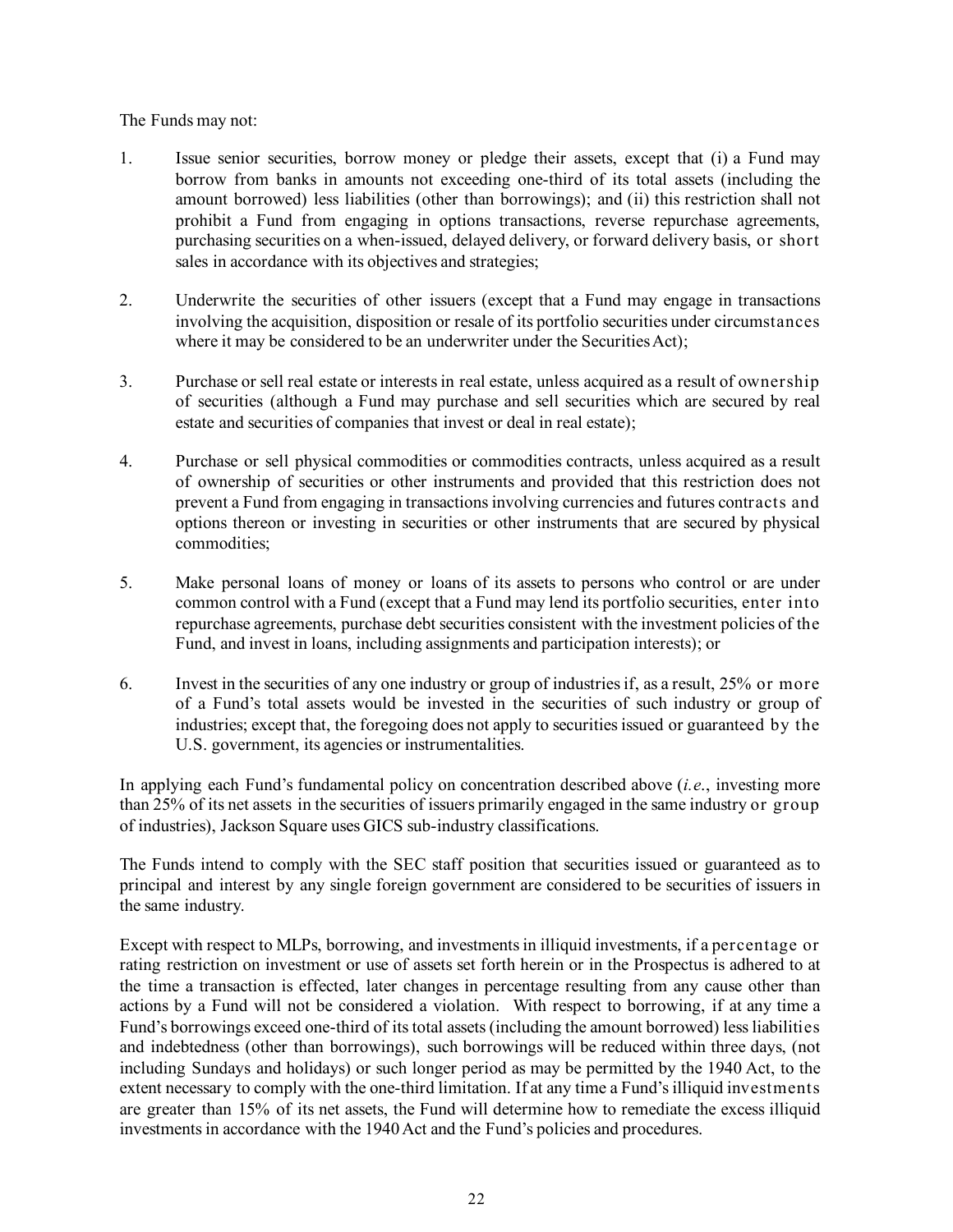# <span id="page-24-0"></span>**Management of the Funds**

### <span id="page-24-1"></span>**Board of Trustees**

The management and affairs of the Funds are supervised by the Board. The Board consists of four individuals. The Trustees are fiduciaries for the Funds' shareholders and are governed by the laws of the State of Delaware in this regard. The Board establishes policies for the operation of the Funds and appoints the officers who conduct the daily business of the Funds.

### <span id="page-24-2"></span>**The Role of the Board of Trustees**

The Board provides oversight of the management and operations of the Trust. Like all mutual funds, the day-to-day responsibility for the management and operation of the Trust is the responsibility of various service providers to the Trust and its individual series, such as the Adviser; Quasar Distributors, LLC, the Funds' principal underwriter (the "Distributor"); U.S. Bancorp Fund Services, LLC, doing business as U.S. Bank Global Fund Services, the Funds' administrator (the "Administrator") and transfer agent (the "Transfer Agent"); and U.S. Bank N.A., the Funds' Custodian, each of whom are discussed in greater detail in this SAI. The Board approves all significant agreements between the Trust and its service providers, including the agreements with the Adviser, Distributor, Administrator, Custodian and Transfer Agent. The Board has appointed various individuals of certain of these service providers as officers of the Trust, with responsibility to monitor and report to the Board on the Trust's day-to-day operations. In conducting this oversight, the Board receives regular reports from these officers and service providers regarding the Trust's operations. The Board has appointed a Chief Compliance Officer ("CCO") who reports directly to the Board and who administers the Trust's compliance program and regularly reports to the Board as to compliance matters, including an annual compliance review. Some of these reports are provided as part of formal "Board Meetings," which are held four times per year, in person, and such other times as the Board determines is necessary, and involve the Board's review of recent Trust operations. From time to time one or more members of the Board may also meet with Trust officers in less formal settings, between formal Board Meetings, to discuss various topics. In all cases, however, the role of the Board and of any individual Trustee is one of oversight and not of management of the day-to-day affairs of the Trust, and its oversight role does not make the Board a guarantor of the Trust's investments, operations, or activities.

### <span id="page-24-3"></span>**Board Leadership Structure**

The Board has structured itself in a manner that it believes allows it to effectively perform its oversight function. The Board is comprised of four Trustees that are not considered to be "interested persons" of the Trust, as defined in the 1940 Act ("Independent Trustees") – Messrs. David A. Massart, Leonard M. Rush, David M. Swanson and Robert J. Kern. Accordingly, 100% of the members of the Board are Independent Trustees, who are Trustees that are not affiliated with any investment adviser to the Trust or their respective affiliates or other service providers to the Trust or any Trust series. Prior to July 6, 2020, Mr. Kern was considered an "interested person" of the Trust as defined in the 1940 Act ("Interested Trustee"). He was considered an Interested Trustee by virtue of the fact that he had served as a board member of Quasar Distributors, LLC, which acts as principal underwriter to many of the Trust's underlying funds and had been an Executive Vice President of the Administrator. The Board has established two standing committees, an Audit Committee and a Nominating & Governance Committee. The Board also oversees the work of the Valuation Committee that is comprised of certain officers of the Trust. The Committees are discussed in greater detail under "Board Committees" below. Each of the Audit Committee and the Nominating & Governance Committee are comprised entirely of Independent Trustees. The Independent Trustees have engaged independent counsel to advise them on matters relating to their responsibilities in connection with the Trust.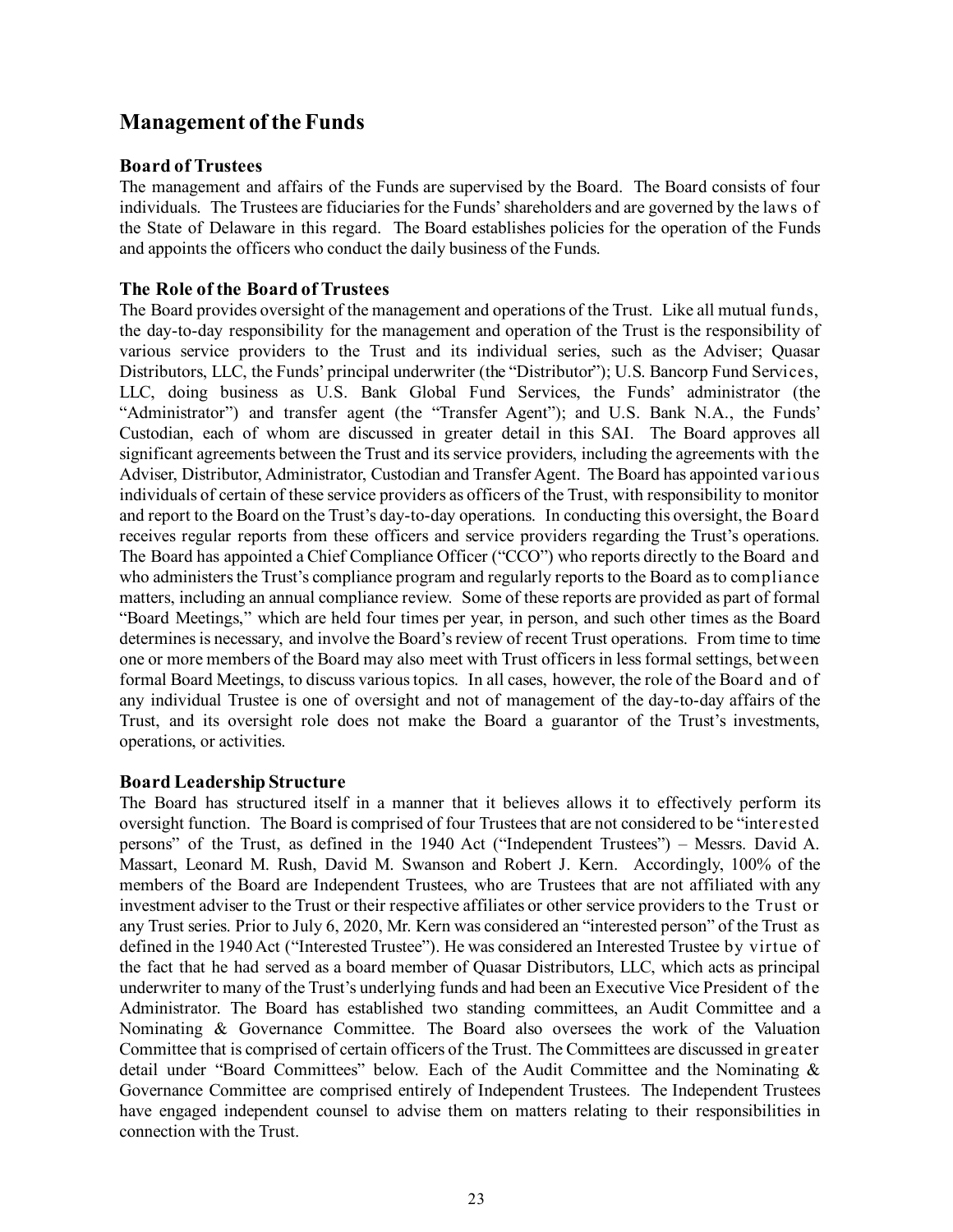The Independent Trustees have appointed Leonard M. Rush as Chairman. Prior to July 6, 2020, Mr. Kern served as Chairman of the Trust and Mr. Rush served as lead Independent Trustee with the responsibilities to coordinate activities of the Independent Trustees, act as a liaison with the Trust's service providers, officers, legal counsel, and other Trustees between meetings, help to set Board meeting agendas, and serve as chair during executive sessions of the Independent Trustees.

In accordance with the fund governance standards prescribed by the SEC under the 1940 Act, the Independent Trustees on the Nominating & Governance Committee select and nominate all candidates for Independent Trustee positions. Each Trustee was appointed to serve on the Board because of his experience, qualifications, attributes and skills as set forth in the subsection "Trustee Qualifications" below.

The Board reviews its structure regularly in light of the characteristics and circumstances of the Trust, including: the affiliated or unaffiliated nature of each investment adviser; the number of funds that comprise the Trust; the variety of asset classes that those funds reflect; the net assets of the Trust; the committee structure of the Trust; and the independent distribution arrangements of each of the Trust's underlying funds.

The Board has determined that the inclusion of all Independent Trustees as members of the Audit Committee and the Nominating & Governance Committee allows all such Trustees to participate in the full range of the Board's oversight duties, including oversight of risk management processes discussed below. Given the composition of the Board and the function and composition of its various committees as described above, the Trust has determined that the Board's leadership structure is appropriate.

### <span id="page-25-0"></span>**Board Oversight of Risk Management**

As part of its oversight function, the Board receives and reviews various risk management reports and assessments and discusses these matters with appropriate management and other personnel, including personnel of the Trust's service providers. Because risk management is a broad concept comprised of many elements (such as, for example, investment risk, issuer and counter-party risk, compliance risk, operational risks, business continuity risks, etc.) the oversight of different types of risks is handled in different ways. For example, the CCO regularly reports to the Board during Board Meetings and meets in executive session with the Independent Trustees and their legal counsel to discuss compliance and operational risks. In addition, Mr. Rush, the Independent Trustee designated as the Audit Committee's "audit committee financial expert," meets with the President, Treasurer and the Fund's independent registered public accounting firm to discuss, among other things, the internal control structure of the Fund's financial reporting function. The full Board receives reports from the investment advisers to the underlying funds and the portfolio managers as to investment risks.

### <span id="page-25-1"></span>**Trustees and Officers**

The Trustees and officers of the Trust are listed below with their addresses, present positions with the Trust and principal occupations over at least the last five years.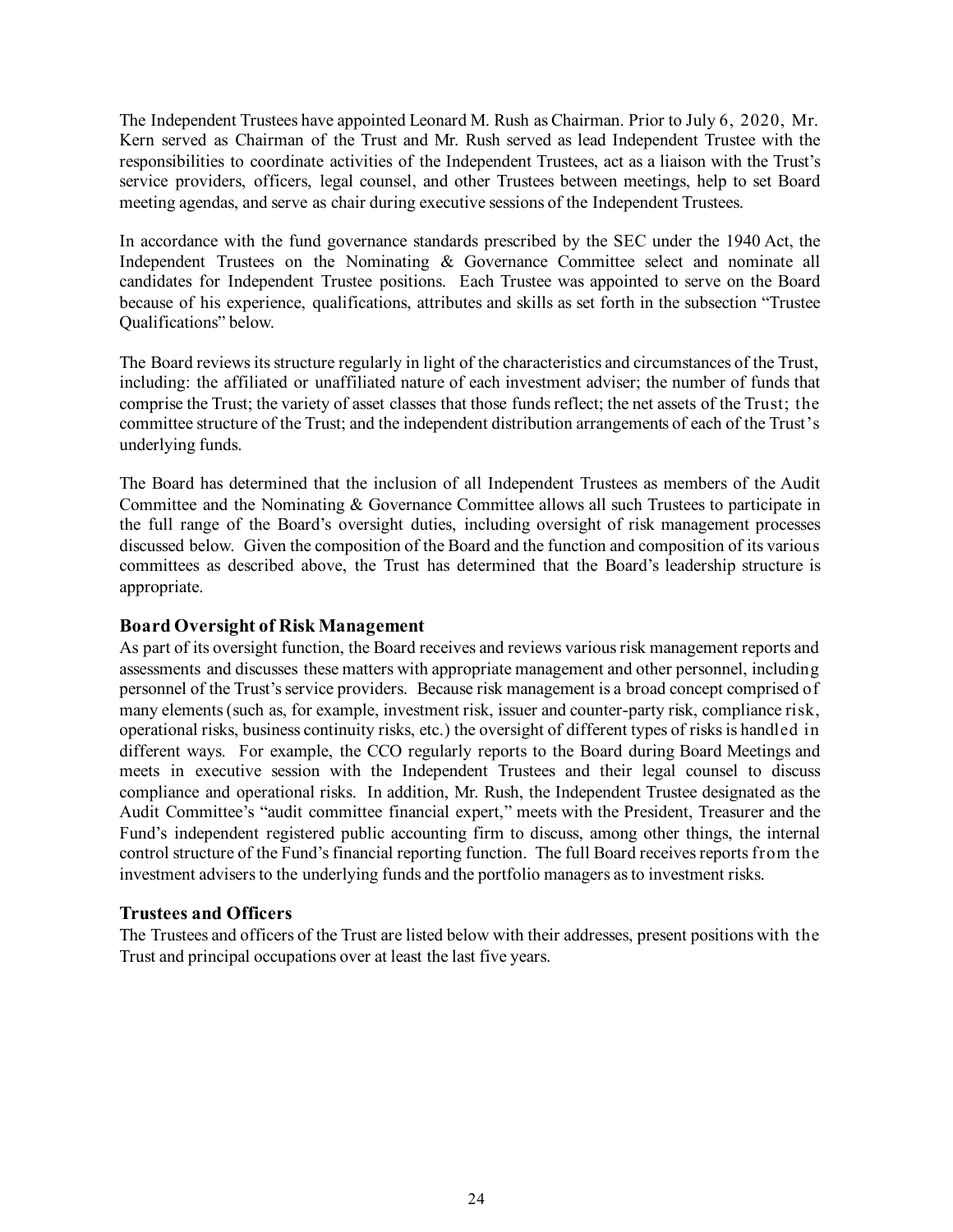| Name, Address and<br><b>Year of Birth</b>                                                    | Position(s)<br><b>Held with</b><br>the Trust               | Term of<br><b>Office and</b><br>Length of<br>Time<br><b>Served</b> | Number of<br>Portfolios in<br><b>Trust</b><br>Overseen by<br><b>Trustee</b> | Principal<br>Occupation(s)<br>During the<br><b>Past Five</b><br><b>Years</b>                                                                                                                                         | <b>Other</b><br><b>Directorships</b><br><b>Held by Trustee</b><br><b>During the Past</b><br><b>Five Years</b>                        |
|----------------------------------------------------------------------------------------------|------------------------------------------------------------|--------------------------------------------------------------------|-----------------------------------------------------------------------------|----------------------------------------------------------------------------------------------------------------------------------------------------------------------------------------------------------------------|--------------------------------------------------------------------------------------------------------------------------------------|
| <b>Independent Trustees</b>                                                                  |                                                            |                                                                    |                                                                             |                                                                                                                                                                                                                      |                                                                                                                                      |
| Leonard M. Rush,<br>CPA<br>615 E. Michigan St.<br>Milwaukee, WI 53202<br>Year of Birth: 1946 | Chairman,<br>Trustee and<br>Audit<br>Committee<br>Chairman | Indefinite<br>Term; Since<br>April 2011                            | 33                                                                          | Retired; Chief<br>Financial<br>Incorporated,<br>$(2000-2011).$                                                                                                                                                       | Independent<br>Trustee, ETF<br>Officer, Robert Series Solutions<br>W. Baird & Co. $(59$ Portfolios)<br>$(2012-Present);$<br>Director |
| David A. Massart<br>615 E. Michigan St.<br>Milwaukee, WI 53202<br>Year of Birth: 1967        | Trustee                                                    | Indefinite<br>Term; Since<br>April 2011                            | 33                                                                          | Partner and<br>Managing<br>Director,<br>Beacon Pointe<br>Advisors, LLC<br>(since 2022);<br>Co-Founder<br>and Chief<br>Investment<br>Strategist, Next<br>Generation<br>Wealth<br>Management,<br>Inc. (2005-<br>2021). | Independent<br>Trustee, ETF<br>Series Solutions<br>(59 Portfolios)<br>$(2012-Present)$                                               |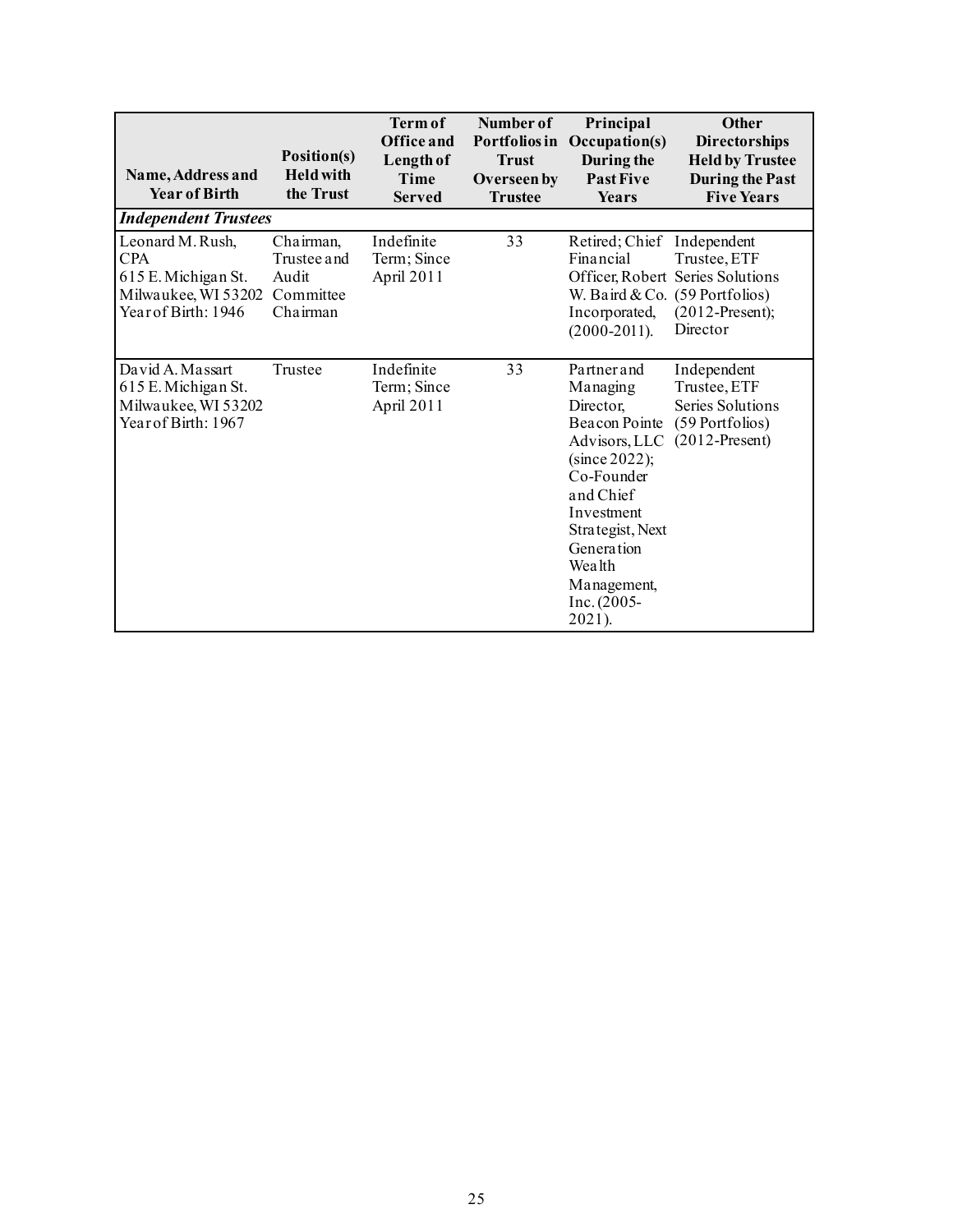| Name, Address and<br><b>Year of Birth</b>                                               | Position(s)<br><b>Held with</b><br>the Trust                                   | <b>Term of</b><br><b>Office and</b><br>Length of<br>Time<br><b>Served</b> | Number of<br>Portfolios in<br><b>Trust</b><br>Overseen by<br><b>Trustee</b> | Principal<br>Occupation(s)<br>During the<br><b>Past Five</b><br>Years                                                                                                                       | Other<br><b>Directorships</b><br><b>Held by Trustee</b><br><b>During the Past</b><br><b>Five Years</b>                                                                                                                                                                                                                                                                                                                                                                                                                                                                                                                                                                                                                                       |
|-----------------------------------------------------------------------------------------|--------------------------------------------------------------------------------|---------------------------------------------------------------------------|-----------------------------------------------------------------------------|---------------------------------------------------------------------------------------------------------------------------------------------------------------------------------------------|----------------------------------------------------------------------------------------------------------------------------------------------------------------------------------------------------------------------------------------------------------------------------------------------------------------------------------------------------------------------------------------------------------------------------------------------------------------------------------------------------------------------------------------------------------------------------------------------------------------------------------------------------------------------------------------------------------------------------------------------|
| David M. Swanson<br>615 E. Michigan St.<br>Milwaukee, WI 53202<br>Year of Birth: 1957   | Trustee and<br>Nominating & Term; Since<br>Governance<br>Committee<br>Chairman | Indefinite<br>April 2011                                                  | 33                                                                          | Founder and<br>Managing<br>Principal,<br>SwanDog<br>Strategic<br>Marketing,<br>LLC (2006-<br>present);<br><b>Executive Vice</b><br>President,<br>Calamos<br>Investments<br>$(2004 - 2006).$ | Independent Trustee,<br>ALPS Variable<br>Investment Trust (7<br>Portfolios) (2006-<br>Present);<br>Independent Trustee,<br>RiverNorth Funds (3<br>Portfolios) (2018-<br>Present); RiverNorth<br>Managed Duration<br>Municipal Income<br>Fund Inc. (1)<br>Portfolio) (2019-<br>Present); RiverNorth<br>Specialty Finance<br>Corporation (1<br>Portfolio) (2018-<br>Present);<br>RiverNorth/DoubleLi<br>ne Strategic<br>Opportunity Fund,<br>Inc. (1 Portfolio)<br>$(2018-Present);$<br>RiverNorth<br>Opportunities Fund,<br>Inc. (1 Portfolio)<br>$(2015-Present);$<br>RiverNorth<br>Opportunistic<br>MunicipalIncome<br>Fund, Inc. (1)<br>Portfolio) (2018-<br>Present); RiverNorth<br>Flexible Municipal<br>Income Fund (2020-<br>Present). |
| Robert J. Kern<br>615 E. Michigan St.<br>Milwaukee, WI 53202<br>Year of Birth: 1958     | Trustee                                                                        | Indefinite<br>Term; Since<br>January 2011                                 | 33                                                                          | Retired (July<br>$2018-$<br>present);<br><b>Executive Vice</b><br>President, U.S.<br>Bancorp Fund<br>Services, LLC<br>$(1994 - 2018).$                                                      | None                                                                                                                                                                                                                                                                                                                                                                                                                                                                                                                                                                                                                                                                                                                                         |
| <b>Officers</b>                                                                         |                                                                                |                                                                           |                                                                             |                                                                                                                                                                                             |                                                                                                                                                                                                                                                                                                                                                                                                                                                                                                                                                                                                                                                                                                                                              |
| Brian R. Wiedmeyer<br>615 E. Michigan St.<br>Milwaukee, WI 53202<br>Year of Birth: 1973 | President and Indefinite<br>Principal<br>Executive<br>Officer                  | Term; Since<br>November<br>2018                                           | N/A                                                                         | Vice President,<br>U.S. Bancorp<br>Fund Services,<br>LLC (2005-<br>present).                                                                                                                | N/A                                                                                                                                                                                                                                                                                                                                                                                                                                                                                                                                                                                                                                                                                                                                          |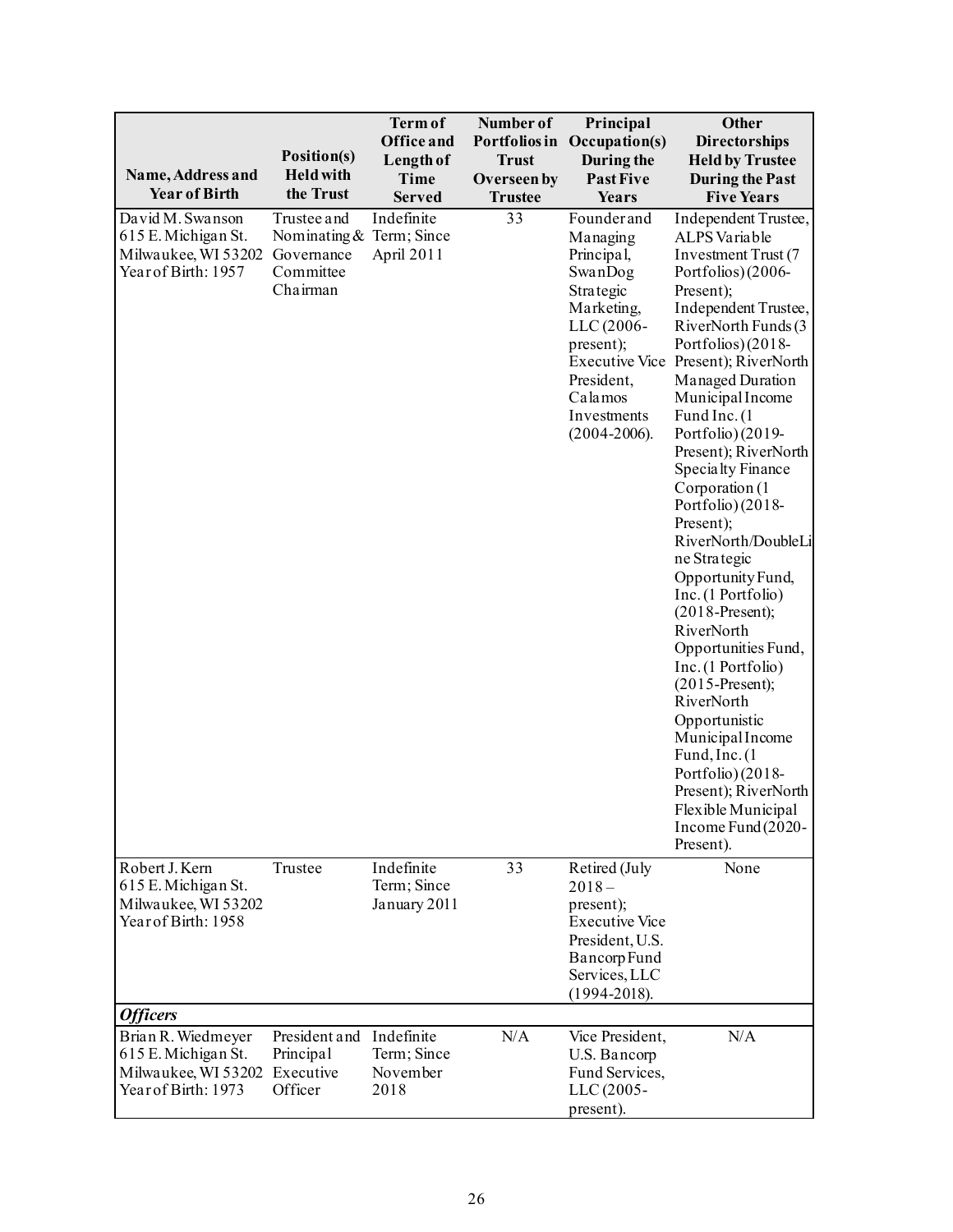| Name, Address and<br><b>Year of Birth</b>                                                 | Position(s)<br><b>Held with</b><br>the Trust                                                   | Term of<br><b>Office</b> and<br><b>Length of</b><br><b>Time</b><br><b>Served</b>                                                         | Number of<br>Portfolios in<br><b>Trust</b><br>Overseen by<br><b>Trustee</b> | Principal<br>Occupation(s)<br>During the<br><b>Past Five</b><br>Years                    | <b>Other</b><br><b>Directorships</b><br><b>Held by Trustee</b><br><b>During the Past</b><br><b>Five Years</b> |
|-------------------------------------------------------------------------------------------|------------------------------------------------------------------------------------------------|------------------------------------------------------------------------------------------------------------------------------------------|-----------------------------------------------------------------------------|------------------------------------------------------------------------------------------|---------------------------------------------------------------------------------------------------------------|
| Deborah Ward<br>615 E. Michigan St.<br>Milwaukee, WI 53202<br>Year of Birth: 1966         | Vice<br>President,<br>Chief<br>Compliance<br>Officerand<br>Anti-Money<br>Laundering<br>Officer | Indefinite<br>Term; Since<br>April 2013                                                                                                  | N/A                                                                         | Senior Vice<br>President, U.S.<br>Bancorp Fund<br>Services, LLC<br>$(2004$ -present).    | N/A                                                                                                           |
| Benjamin Eirich<br>615 E. Michigan St.<br>Milwaukee, WI 53202<br>Year of Birth: 1981      | Treasurer,<br>Principal<br>Financial<br>Officerand<br>Vice President                           | Indefinite<br>Term; Since<br>August<br>$20\bar{19}$<br>(Treasurer);<br>Indefinite<br>Term; Since<br>November<br>2018 (Vice<br>President) | N/A                                                                         | Assistant Vice<br>President, U.S.<br>Bancorp Fund<br>Services, LLC<br>$(2008$ -present). | N/A                                                                                                           |
| Douglas Schafer<br>615 E. Michigan St.<br>Milwaukee, WI 53202<br>Year of Birth: 1970      | Assistant<br>Treasurer and Term; Since<br>Vice President May 2016                              | Indefinite<br>(Assistant<br>Treasurer);<br>Indefinite<br>Term; Since<br>November<br>2018 (Vice<br>President)                             | N/A                                                                         | Assistant Vice<br>President, U.S.<br>Bancorp Fund<br>Services, LLC<br>$(2002$ -present). | N/A                                                                                                           |
| Adam W. Smith                                                                             | Secretary                                                                                      | Indefinite<br>Term; Since<br>February<br>2022.                                                                                           | N/A                                                                         | Vice President,<br>U.S. Bank<br>GlobalFund<br>Services<br>$(2012$ -present).             | N/A                                                                                                           |
| Sara J. Bollech<br>615 E. Michigan St.<br>Milwaukee, WI 53202<br>Year of Birth: 1977      | Assistant<br>Treasurer and Term: Since<br>Vice President November                              | Indefinite<br>2021                                                                                                                       | N/A                                                                         | Officer, U.S.<br>Bancorp Fund<br>Services, LLC<br>$(2007$ -present).                     | N/A                                                                                                           |
| Peter A. Walker, CPA<br>615 E. Michigan St.<br>Milwaukee, WI 53202<br>Year of Birth: 1993 | Assistant<br>Treasurer and Term: Since<br>Vice President November                              | Indefinite<br>2021                                                                                                                       | N/A                                                                         | Officer, U.S.<br>Bancorp Fund<br>Services, LLC<br>$(2016$ -present).                     | N/A                                                                                                           |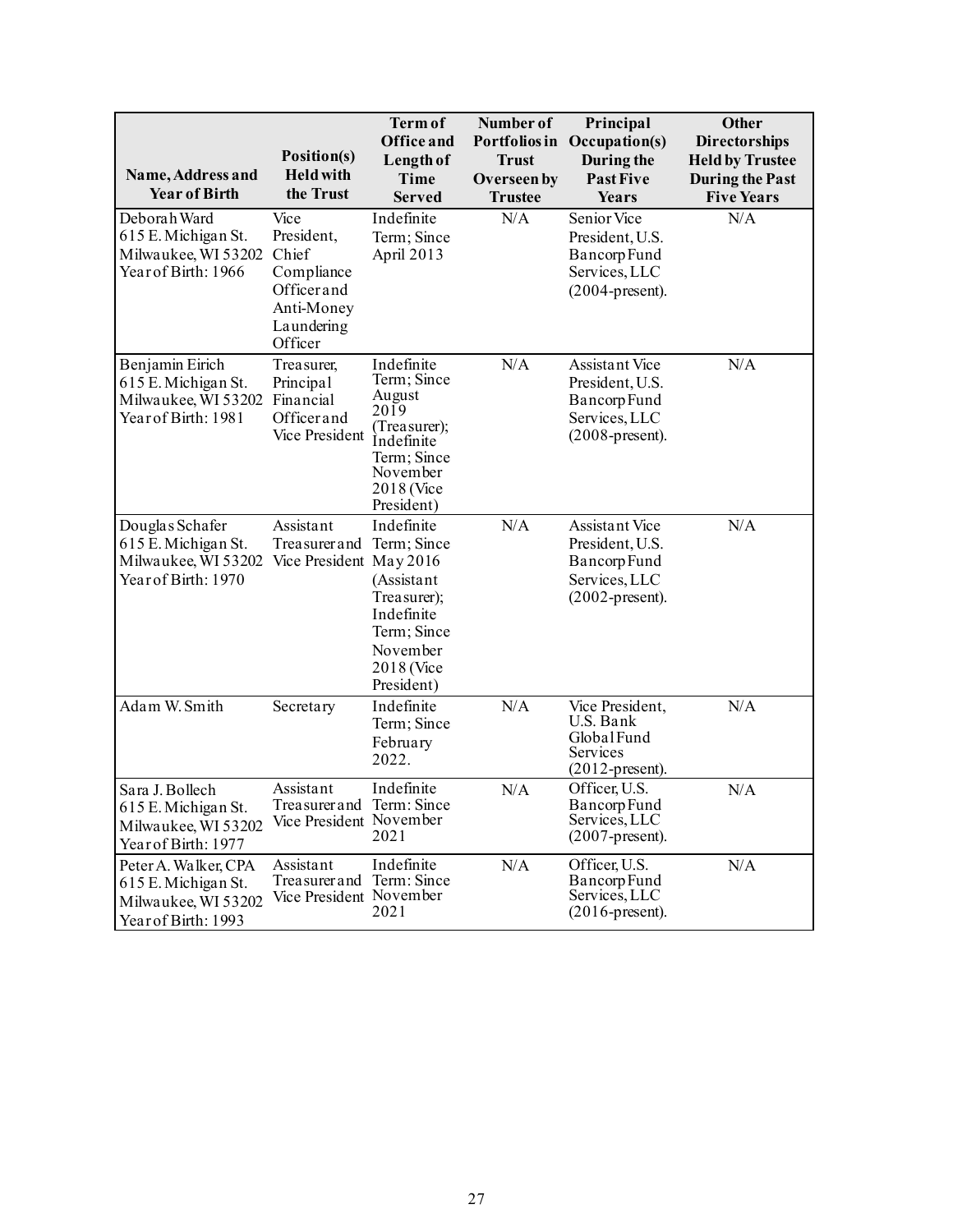### <span id="page-29-0"></span>**Trustee Qualifications**

The Board believes that each of the Trustees has the qualifications, experience, attributes and skills appropriate to their continued service as Trustees of the Trust in light of the Trust's business and structure. The Trustees have substantial business and professional backgrounds that indicate they have the ability to critically review, evaluate and assess information provided to them. Certain of these business and professional experiences are set forth in detail in the table above. In addition, the Trustees have substantial board experience and, in their service to the Trust, have gained substantial insight as to the operation of the Trust. The Board annually conducts a "self-assessment" wherein the effectiveness of the Board and the individual Trustees is reviewed.

In addition to the information provided in the table above, below is certain additional information concerning each individual Trustee. The information provided below, and in the table above, is not all-inclusive. Many of the Trustees' qualifications to serve on the Board involve intangible elements, such as intelligence, integrity, work ethic, the ability to work together, the ability to communicate effectively, the ability to exercise judgment, the ability to ask incisive questions, and commitment to shareholder interests.

Mr. Kern's trustee attributes include substantial industry experience, including his 37 years of service with U.S. Bancorp Fund Services, LLC (the fund accountant ("Fund Accountant"), Administrator, and Transfer Agent to the Trust) where he managed business development and the mutual fund Transfer Agent operation including investor services, account services, legal compliance, document processing and systems support. He also served as a board member of U.S. Bancorp Fund Services, LLC and previously served as a board member of Quasar Distributors, LLC (principal underwriter of multiple series of the Trust). The Board believes Mr. Kern's experience, qualifications, attributes and skills on an individual basis and in combination with those of the other Trustees lead to the conclusion that he possesses the requisite skills and attributes as a Trustee to carry out oversight responsibilities with respect to the Trust.

Mr. Massart's trustee attributes include substantial industry experience, including over two decades working with high net worth individuals, families, trusts and retirement accounts to make strategic and tactical asset allocation decisions, evaluate and select investment managers and manage client relationships. He is currently Partner and Managing Director of Beacon Pointe Advisors, LLC. Previously, he served as Chief Investment Strategist and lead member of the investment management committee of the SEC registered investment advisory firm he co-founded. He also previously served as Managing Director of Strong Private Client and as a Manager of Wells Fargo Investments, LLC. The Board believes Mr. Massart's experience, qualifications, attributes and skills on an individual basis and in combination with those of the other Trustees lead to the conclusion that he possesses the requisite skills and attributes as a Trustee to carry out oversight responsibilities with respect to the Trust.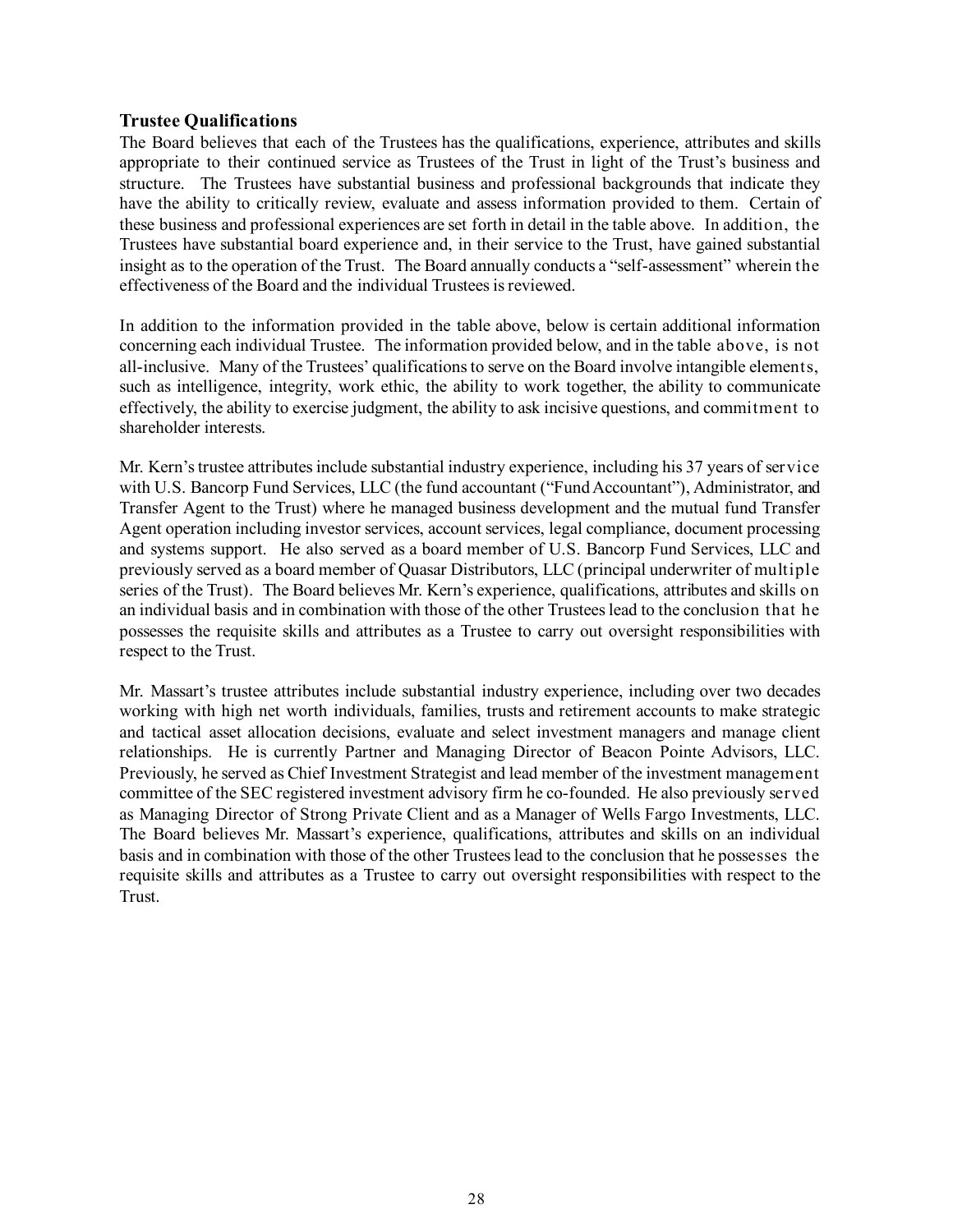Mr. Rush's trustee attributes include substantial industry experience, including serving in several different senior executive roles at various global financial services firms. He most recently served as Managing Director and Chief Financial Officer of Robert W. Baird & Co. Incorporated and several other affiliated entities and served as the Treasurer for Baird Funds. He also served as the Chief Financial Officer for Fidelity Investments' four broker-dealers and has substantial experience with mutual fund and investment advisory organizations and related businesses, including Vice President and Head of Compliance for Fidelity Investments, a Vice President at Credit Suisse First Boston, a Manager with Goldman Sachs, & Co. and a Senior Manager with Deloitte & Touche. Mr. Rush has been determined to qualify as an Audit Committee Financial Expert for the Trust. The Board believes Mr. Rush's experience, qualifications, attributes and skills on an individual basis and in combination with those of the other Trustees lead to the conclusion that he possesses the requisite skills and attributes as a Trustee.

Mr. Swanson's trustee attributes include substantial industry experience, including over 35 years of senior management and marketing experience with over 30 years dedicated to the financial services industry. He is currently the Founder and Managing Partner of a marketing strategy boutique serving asset and wealth management businesses. He has also served as Chief Operating Officer and Chief Marketing Officer of Van Kampen Investments, President and Chief Executive Officer of Scudder, Stevens & Clark, Canada, Ltd., Managing Director and Head of Global Investment Products at Morgan Stanley, Director of Marketing for Morgan Stanley Mutual Funds, Director of Marketing for Kemper Funds, and Executive Vice President and Head of Distribution for Calamos Investments. The Board believes Mr. Swanson's experience, qualifications, attributes and skills on an individual basis and in combination with those of the other Trustees lead to the conclusion that he possesses the requisite skills and attributes as a Trustee to carry out oversight responsibilities with respect to the Trust.

This discussion of the Trustees' experience and qualifications is pursuant to SEC requirements, does not constitute holding out the Board or any Trustee as having special expertise, and shall not impose any greater responsibility or liability on any such Trustee or the Board by reason thereof.

<span id="page-30-0"></span>**Trustee and Management Ownership of Fund Shares**

The following table shows the dollar range of Fund shares and shares in all portfolios of the Trust (including the Funds) beneficially owned by the Trustees as of the calendar year ended December 31, 2021.

|                           | (None; \$1-\$10,000; \$10,001-\$50,000; \$50,001-\$100,000; Over \$100,000) |                 |                    |                |  |  |
|---------------------------|-----------------------------------------------------------------------------|-----------------|--------------------|----------------|--|--|
|                           | David A. Massart                                                            | Leonard M. Rush | David M. Swanson   | Robert J. Kern |  |  |
| Global Growth Fund        | None                                                                        | None            | $$1 - $10,000$     | None           |  |  |
| International Growth Fund | None                                                                        | None            | $$1 - $10,000$     | None           |  |  |
| SMID-Cap Growth Fund      | None                                                                        | None            | $$1 - $10,000$     | None           |  |  |
| Large-Cap Growth Fund     | None                                                                        | None            | $$1 - $10,000$     | None           |  |  |
| All Trust Portfolios      | None                                                                        | None            | \$50,001-\$100,000 | None           |  |  |

**Dollar Range of Shares Beneficially Owned**

As of December 31, 2021, the Trustees and Officers of the Trust as a group owned less than 1% of the outstanding shares of any Fund in the Trust.

As of December 31, 2021, none of the current Independent Trustees or their immediate family members owned beneficially any class of security of the Adviser, the Distributor, or any entity (other than a registered investment company) directly or indirectly controlling, controlled by, or under common control with the Adviser or the Distributor.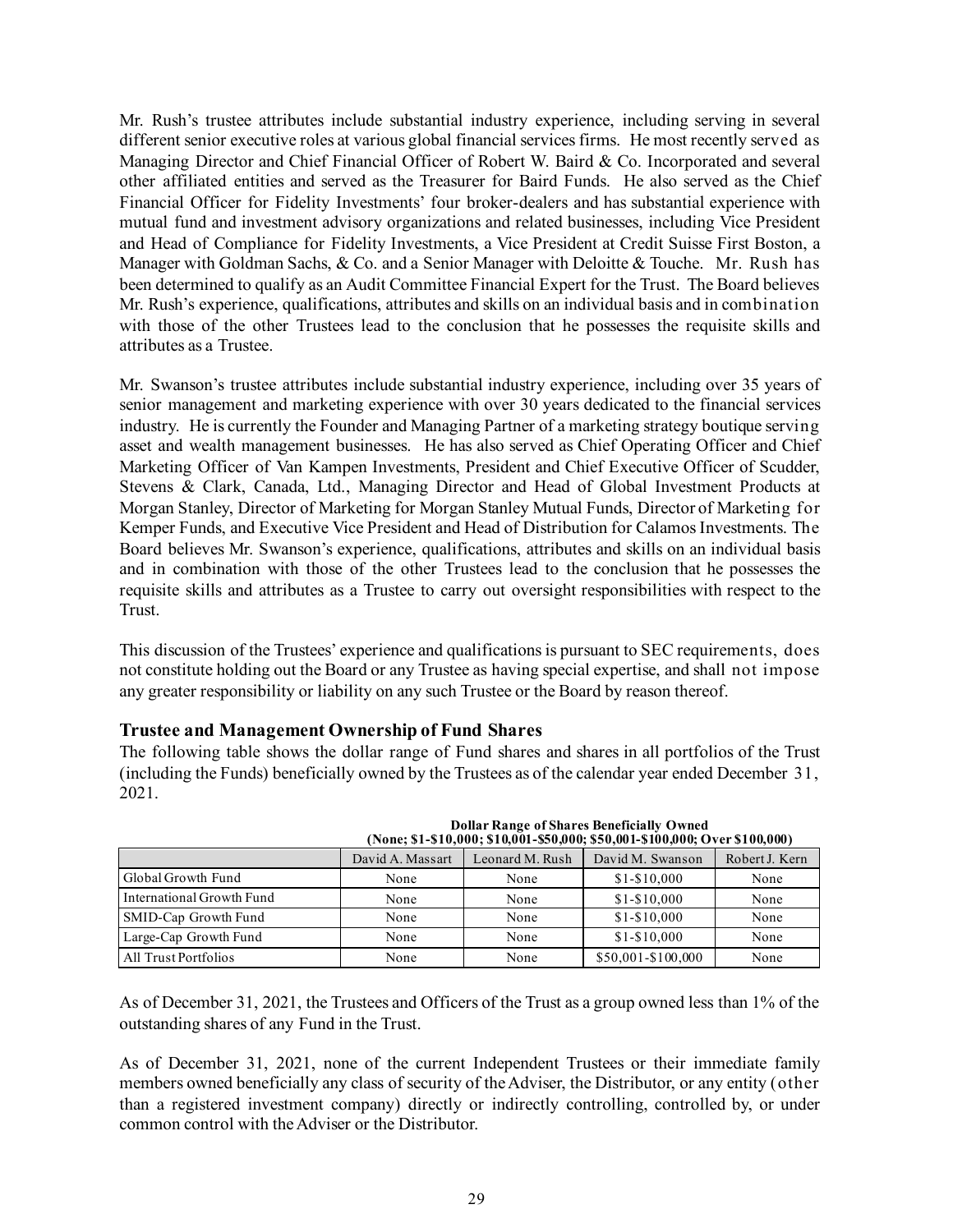### <span id="page-31-0"></span>**Board Committees**

*Audit Committee*. The Trust has an Audit Committee, which is comprised of all the Independent Trustees. The Audit Committee reviews financial statements and other audit-related matters for the Fund. The Audit Committee also holds discussions with management and with the Fund's independent registered public accounting firm concerning the scope of the audit and the auditor's independence. The Audit Committee met twice with respect to the Funds during the fiscal year ended October 31, 2021.

*Nominating & Governance Committee*. The Trust has a Nominating & Governance Committee, which is comprised of all the Independent Trustees. The Nominating & Governance Committee is responsible for seeking and reviewing candidates for consideration as nominees for the position of trustee and meets only as necessary.

The Nominating & Governance Committee will consider nominees recommended by shareholders for vacancies on the Board. Recommendations for consideration by the Nominating & Governance Committee should be sent to the President of the Trust in writing together with the appropriate biographical information concerning each such proposed nominee, and such recommendation must comply with the notice provisions set forth in the Trust's Bylaws. In general, to comply with such procedures, such nominations, together with all required information, must be delivered to and received by the President of the Trust at the principal executive office of the Trust not later than 120 days, and no more than 150 days, prior to the shareholder meeting at which any such nominee would be voted on. Shareholder recommendations for nominations to the Board will be accepted on an ongoing basis. The Nominating  $\&$  Governance Committee's procedures with respect to reviewing shareholder nominations will be disclosed as required by applicable securities laws. The Nominating & Governance Committee did not meet with respect to the Funds during the fiscal year ended October 31, 2021.

Valuation Committee. The Trust has a Valuation Committee. The Board has delegated day-to-day valuation issues to the Valuation Committee that is comprised of certain officers of the Trust. Although the Valuation Committee is not a Committee of the Board (i.e., no Trustee is a member of the Valuation Committee), the Valuation Committee's membership is appointed by the Board and its charter and applicable procedures are approved by the Board. The Valuation Committee is responsible for the following: (1) monitoring the valuation of Fund securities and other investments; and (2) as required, when the Board is not in session, determining the fair value of illiquid investments and other holdings after consideration of all relevant factors, which determinations are reported to the Board. The Valuation Committee is comprised of the Trust's President, Treasurer and Assistant Treasurers. The Valuation Committee meets as necessary when a price for a portfolio security is not readily available. The Valuation Committee did not meet with respect to the Funds during the fiscal year ended October 31, 2021.

### <span id="page-31-1"></span>**Trustee Compensation**

Prior to January 1, 2022, the Trustees received an annual retainer of \$105,000 per calendar year. Effective January 1, 2022, the Trustees receive an annual retainer of \$110,000. The Chairman of the Audit Committee receives additional compensation of \$14,000, the Chairman of the Nominating & Governance Committee receives additional compensation of \$8,000. The Lead Independent Trustee (now Chairman) receives \$12,500 annually. The Trustees receive \$6,000 for regularly scheduled meetings and \$2,500 for additional meetings.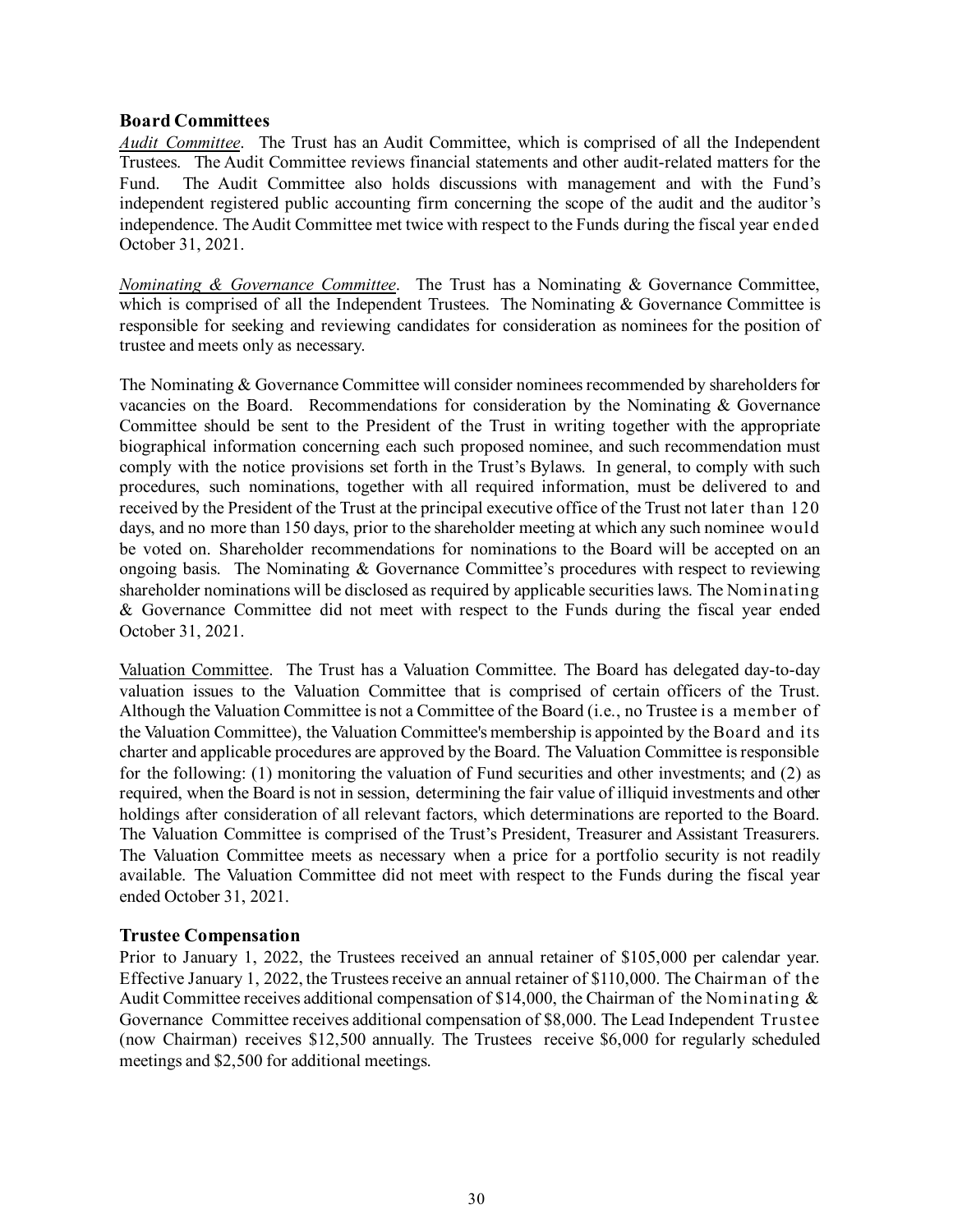| <b>Name of Person/Position</b>                                                                     |                                                                                    |                                                |                                                                                                 |                                              |  |
|----------------------------------------------------------------------------------------------------|------------------------------------------------------------------------------------|------------------------------------------------|-------------------------------------------------------------------------------------------------|----------------------------------------------|--|
|                                                                                                    | Leonard M. Rush,<br>Chairman,<br>Independent<br>Trustee & Audit<br>Committee Chair | David A.<br>Massart,<br>Independent<br>Trustee | David M. Swanson<br>Independent<br>Trustee and Nominating<br>& Governance<br>Committee Chairman | Robert J.<br>Kern,<br>Independent<br>Trustee |  |
| Aggregate Compensation<br>From: <sup>(1)</sup>                                                     |                                                                                    |                                                |                                                                                                 |                                              |  |
| Global Growth Fund                                                                                 | \$4,429                                                                            | \$3,709                                        | \$3,893                                                                                         | \$3,727                                      |  |
| International Growth Fund                                                                          | \$4,429                                                                            | \$3,709                                        | \$3,893                                                                                         | \$3,727                                      |  |
| Large-Cap Growth Fund                                                                              | \$4,429                                                                            | \$3,709                                        | \$3,893                                                                                         | \$3,727                                      |  |
| SMID-Cap Growth Fund                                                                               | \$4,429                                                                            | \$3,709                                        | \$3,893                                                                                         | \$3,727                                      |  |
| <b>Pension or Retirement</b><br><b>Benefits Accrued as Part of</b><br><b>Fund Expenses</b>         | None                                                                               | None                                           | None                                                                                            | None                                         |  |
| <b>Estimated Annual Benefits</b><br><b>Upon Retirement</b>                                         | None                                                                               | None                                           | None                                                                                            | None                                         |  |
| <b>Total Compensation from</b><br>the Fund and the Trust <sup>(2)</sup><br><b>Paid to Trustees</b> | \$150,666                                                                          | \$126,666                                      | \$132,666                                                                                       | \$127,333                                    |  |

The following table sets forth the compensation received by the Trustees for the fiscal year ended October 31, 2021.

(1) Trustees fees and expenses are allocated among each Fund and any other series comprising the Trust.

(2) The Trust includes other portfolios in addition to the Funds.

### <span id="page-32-0"></span>**Control Persons and Principal Shareholders**

A principal shareholder is any person who owns of record or beneficially 5% or more of the outstanding shares of a Fund. A control person is one who owns beneficially or through controlled companies more than 25% of the voting securities of a Fund or acknowledges the existence of control. A controlling person possesses the ability to control the outcome of matters submitted for shareholder vote by a Fund. The following tables list the shareholders considered to be either a control person or a principal shareholder of each Fund as of January 31, 2022:

### **Jackson Square Global Growth Fund - Investor Class**

| Name and Address                                                                                                                                                                | $\frac{0}{0}$<br>Ownership | <b>Type of</b><br>Ownership $(1)$ |
|---------------------------------------------------------------------------------------------------------------------------------------------------------------------------------|----------------------------|-----------------------------------|
| Jeffrey W.Rexford & Maria P.J. Rexford Jtwros<br>$ c/\text{o}$ Jackson Square Partners, LLC<br>One Letterman Drive, Building A, Suite A3-200<br>San Francisco, California 94129 | 100.00%                    | <b>Beneficial</b>                 |

### **Jackson Square Global Growth Fund - Institutional Class**

| Name and Address                                                                                        | $\frac{6}{9}$<br>Ownership | Type of<br>Ownership $(1)$ |
|---------------------------------------------------------------------------------------------------------|----------------------------|----------------------------|
| Vanguard Brokerage Services<br>$PO\bar{B}$ ox 1170<br>Valley Forge, Pennsylvania 19482-1170             | 76.22%                     | Record                     |
| HTC & COFBO Account 21850000<br>3 Radnor Corporate Center, Suite 450<br>Radnor, Pennsylvania 19087-4580 | 23.47%                     | Record                     |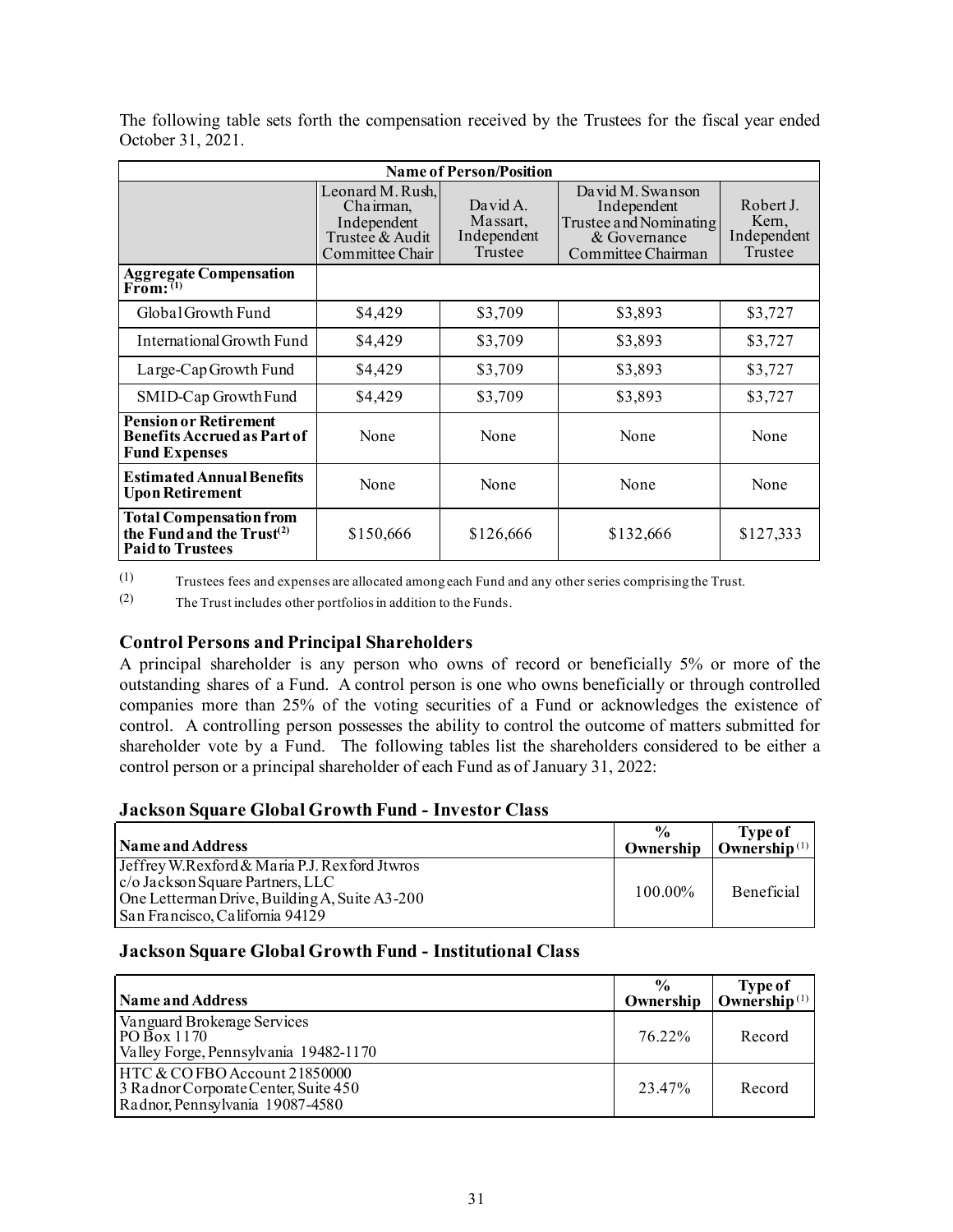| <b>Name and Address</b>                                                                                                                                                                                                                                 | % Ownership | <b>Parent Company</b>             |     | Type of<br>Jurisdiction Ownership <sup>(1)</sup> |
|---------------------------------------------------------------------------------------------------------------------------------------------------------------------------------------------------------------------------------------------------------|-------------|-----------------------------------|-----|--------------------------------------------------|
| Charles Schwab & Company Inc<br>Special Custody A/CFBO Customers<br>Attn Mutual Funds<br>211 Main Street<br>San Francisco, California 94105-1905                                                                                                        | 40.90%      | The Charles Schwab<br>Corporation | DE  | Record                                           |
| Christopher Bonavico<br>c/o Jackson Square Partners, LLC<br>One Letterman Drive, Building A, Suite<br>$A3-200$<br>San Francisco, California 94129                                                                                                       | 15.34%      | N/A                               | N/A | <b>Beneficial</b>                                |
| Van Harte Smith Family Revocable<br>Trust Jeffrey S Van Harte & Melissa L<br>Smith TR U/A02/14/1997<br>c/o Jackson Square Partners, LLC<br>One Letterman Drive, Building A, Suite<br>$A3 - 200$<br>San Francisco, California 94129                      | 11.63%      | N/A                               | N/A | Beneficial                                       |
| Gregory M Heywood &<br>Kristen P Kwan Jtwros<br>5465 Hilltop Cres<br>Oakland, California 94618-2603                                                                                                                                                     | 9.53%       | N/A                               | N/A | Beneficial                                       |
| Daniel and Joelle Prislin Family Trst<br>Under Rev Trst Agrmnt<br>Daniel J Prislin & Joelle M Prislin<br>TR U/A 10/15/2001<br>c/o Jackson Square Partners, LLC<br>One Letterman Drive, Building A, Suite<br>$A3-200$<br>San Francisco, California 94129 | 7.89%       | N/A                               | N/A | Beneficial                                       |
| Fortier Family Revocable Trust<br>Patrick Fortier & Annemarie Fortier TR<br>U/A06/09/2009<br>c/o Jackson Square Partners, LLC<br>One Letterman Drive, Building A, Suite<br>A3-200<br>San Francisco, California 94129                                    | 7.49%       | N/A                               | N/A | Beneficial                                       |
| Kenneth F Broad<br>c/o Jackson Square Partners, LLC<br>One Letterman Drive, Building A, Suite<br>$A3-200$<br>San Francisco, California 94129                                                                                                            | 5.57%       | N/A                               | N/A | Beneficial                                       |

# **Jackson Square Global Growth Fund - IS Class**

# **Jackson Square International Growth Fund - Investor Class**

| <b>Name and Address</b>                                                                                                                                               | % Ownership | $\blacksquare$ Type of Ownership <sup>(1)</sup> |
|-----------------------------------------------------------------------------------------------------------------------------------------------------------------------|-------------|-------------------------------------------------|
| Jeffrey W.Rexford & Maria P.J. Rexford Jtwros<br>c/o Jackson Square Partners, LLC<br>One Letterman Drive, Building A, Suite A3-200<br>San Francisco. California 94129 | 100.00%     | <b>Beneficial</b>                               |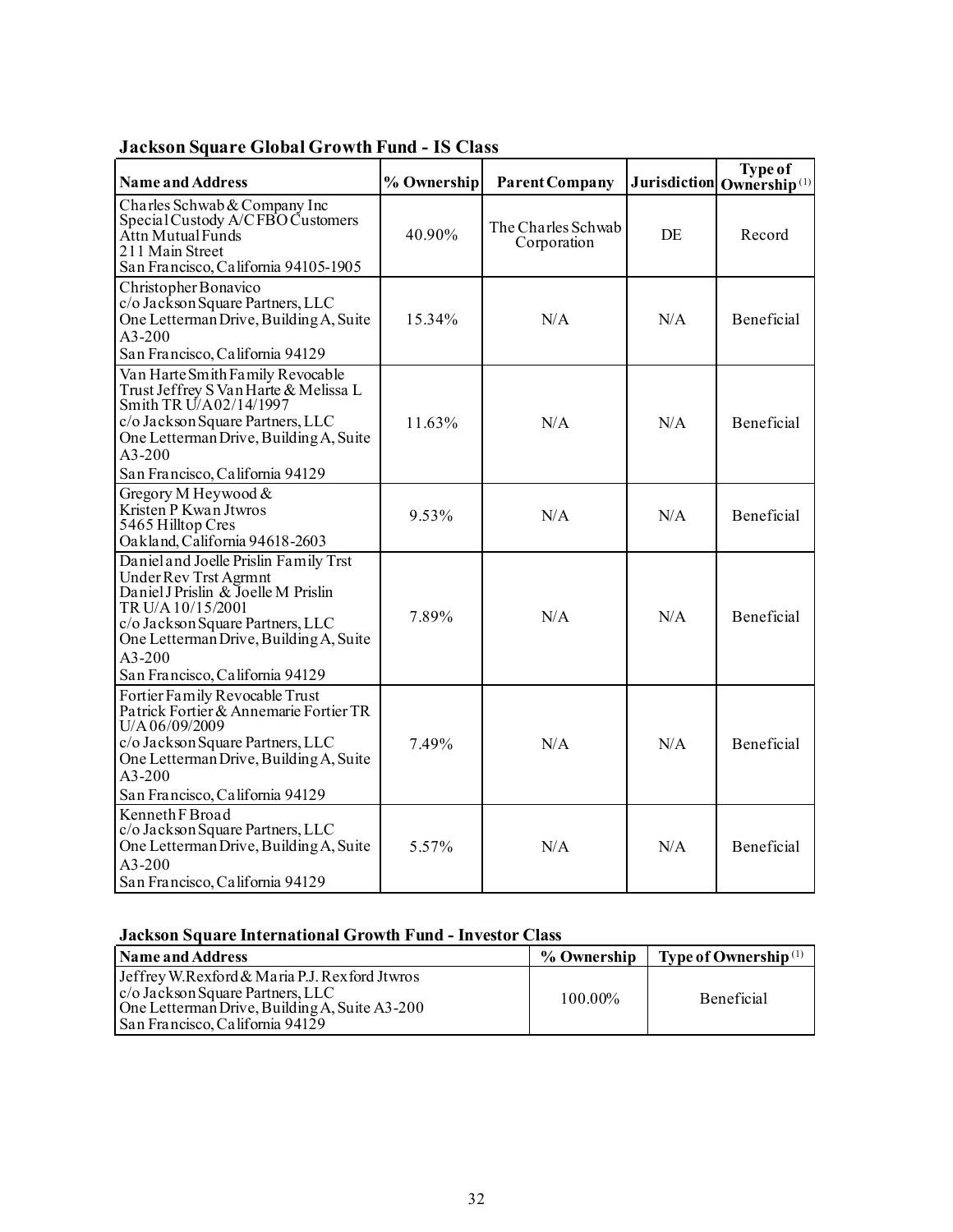# **Jackson Square International Growth Fund - Institutional Class**

| <b>Name and Address</b>                                                              |        | % Ownership   Type of Ownership <sup>(1)</sup> |
|--------------------------------------------------------------------------------------|--------|------------------------------------------------|
| Vanguard Brokerage Services<br>100 Vanguard Blvd<br>Malvern, Pennsylvania 19355-2331 | 99.54% | Record                                         |

# **Jackson Square International Growth Fund – IS Class**

| <b>Name and Address</b>                                                                                                                                                                                                           | % Ownership | <b>Parent Company</b>             |     | <b>Type of</b><br>Jurisdiction Ownership <sup>(1)</sup> |
|-----------------------------------------------------------------------------------------------------------------------------------------------------------------------------------------------------------------------------------|-------------|-----------------------------------|-----|---------------------------------------------------------|
| Charles Schwab & Company Inc<br>Special Custody A/CFBO Customers<br>Attn Mutual Funds<br>211 Main Street<br>San Francisco, California 94105-1905                                                                                  | 45.34%      | The Charles Schwab<br>Corporation | DE  | Record                                                  |
| Christopher Bonavico<br>c/o Jackson Square Partners, LLC<br>One Letterman Drive, Building A, Suite<br>$A3-200$<br>San Francisco, California 94129                                                                                 | 18.56%      | N/A                               | N/A | Beneficial                                              |
| Fortier Family Revocable Trust<br>Patrick Fortier & Annemarie Fortier TR<br>U/A06/09/2009<br>c/o Jackson Square Partners, LLC<br>One Letterman Drive, Building A, Suite<br>$A3-200$<br>San Francisco, California 94129            | 11.13%      | N/A                               | N/A | <b>Beneficial</b>                                       |
| Van Harte Smith Family Revocable Trust<br>Jeffrey S Van Harte & Melissa L Smith<br>TR U/A 02/14/1997<br>c/o Jackson Square Partners, LLC<br>One Letterman Drive, Building A, Suite<br>$A3-200$<br>San Francisco, California 94129 | 7.74%       | N/A                               | N/A | Beneficial                                              |
| Kenneth F Broad<br>c/o Jackson Square Partners, LLC<br>One Letterman Drive, Building A, Suite<br>$A3-200$<br>San Francisco, California 94129                                                                                      | 7.36%       | N/A                               | N/A | Beneficial                                              |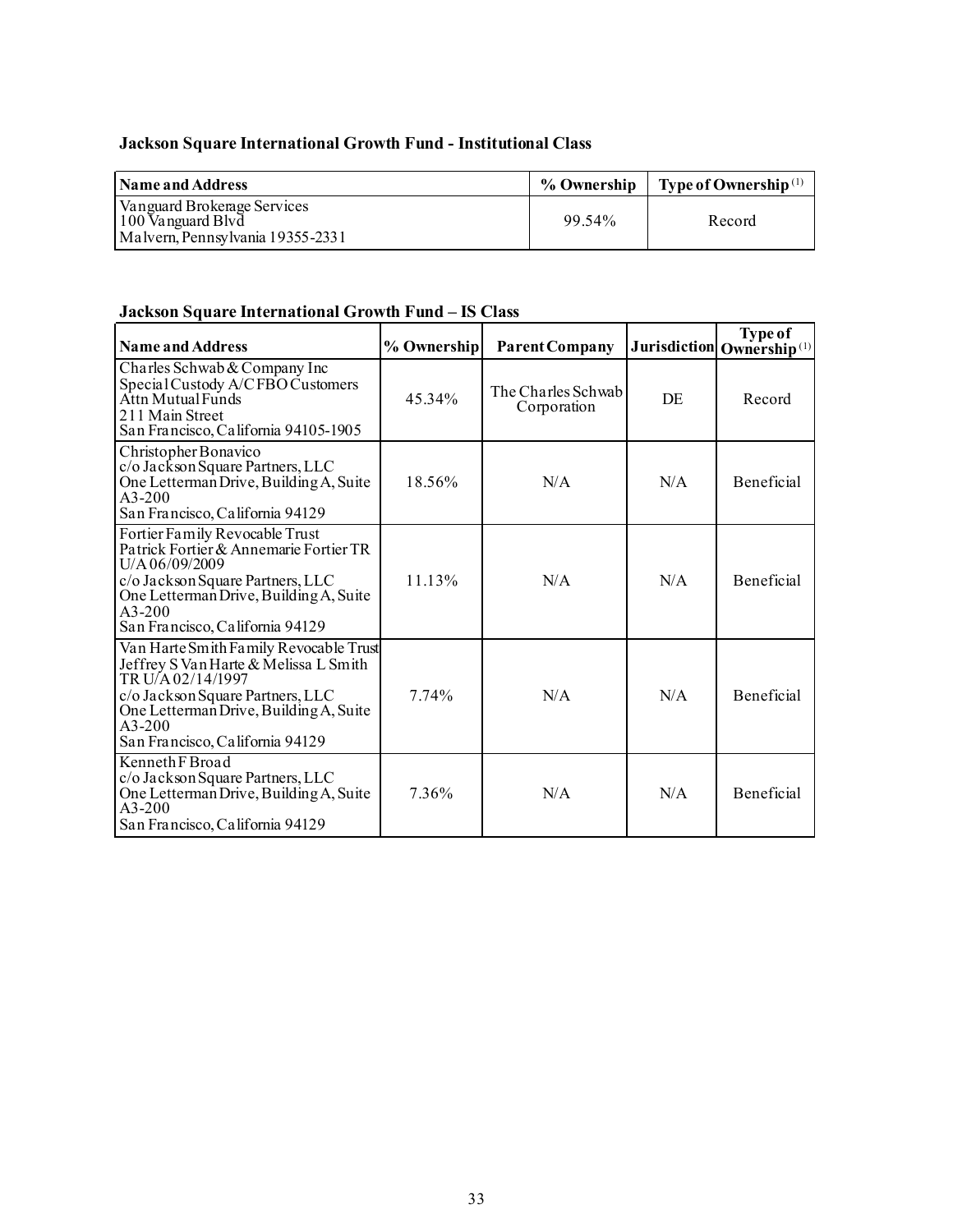| <b>Name and Address</b>                                                                                                                                                             | % Ownership | Type of Ownership <sup>(1)</sup> |
|-------------------------------------------------------------------------------------------------------------------------------------------------------------------------------------|-------------|----------------------------------|
| Wells Fargo Clearing Services LLC<br>Special Custody Account for the Exclusive Benefit of Customer<br>2801 Market Street<br>Saint Louis, Missouri 63103-2523                        | 12.92%      | Record                           |
| Morgan Stanley Smith Barney LLC<br>For the Exclusive Benefit of its Customers<br>1 New York Plaza, Floor 12<br>New York, New York 10004-1932                                        | 11.49%      | Record                           |
| National Financial Services LLC<br>For the Exclusive Benefit of Our Customers<br>Attn Mutual Funds Dept 4th Floor<br>499 Washington Boulevard<br>Jersey City, New Jersey 07310-1995 | 9.46%       | Record                           |
| PershingLLC<br>1 Pershing Plaza, Floor 14<br>Jersey City, New Jersey 07399-0002                                                                                                     | 5.33%       | Record                           |
| Charles Schwab & Company Inc<br>Special Custody A/CFBO Customers<br>Attn Mutual Funds<br>211 Main Street<br>San Francisco, California 94105-1905                                    | 5.13%       | Record                           |
| Merrill Lynch Pierce Fenner & Smith<br>For the Sole Benefit of its Customers<br>4800 Deer Lake Drive East 2nd Floor<br>Jacksonville, Florida 32246-6484                             | 5.01%       | Record                           |

## **Jackson Square Large-Cap Growth Fund – Investor Class**

## **Jackson Square Large-Cap Growth Fund – Institutional Class**

| <b>Name and Address</b>                                                                                                                                                             | % Ownership | Type of Ownership <sup>(1)</sup> |
|-------------------------------------------------------------------------------------------------------------------------------------------------------------------------------------|-------------|----------------------------------|
| Edward D. Jones and Co<br>For the Benefit of Customers<br>12555 Manchester Road<br>Saint Louis, Missouri 63131-3710                                                                 | 47.33%      | Record                           |
| Morgan Stanley Smith Barney LLC<br>For the Exclusive Benefit of its Customers<br>1 New York Plaza, Floor 12<br>New York, New York 10004-1932                                        | 11.30%      | Record                           |
| Wells Fargo Clearing Services LLC<br>Special Custody Account for the Exclusive Benefit of Customer<br>2801 Market Street<br>Saint Louis, Missouri 63103-2523                        | 6.55%       | Record                           |
| National Financial Services LLC<br>For the Exclusive Benefit of Our Customers<br>Attn Mutual Funds Dept 4th Floor<br>499 Washington Boulevard<br>Jersey City, New Jersey 07310-1995 | 6.36%       | Record                           |
| Charles Schwab & Company Inc<br>Special Custody A/CFBO Customers<br>Attn Mutual Funds<br>211 Main Street<br>San Francisco, California 94105-1905                                    | 6.04%       | Record                           |
| Wells Fargo Bank NAFBO<br>Omnibus Account Cash/Cash<br>PO Box 1533<br>Minneapolis, Minnesota 55480-1533                                                                             | $0.00\%$    | Record                           |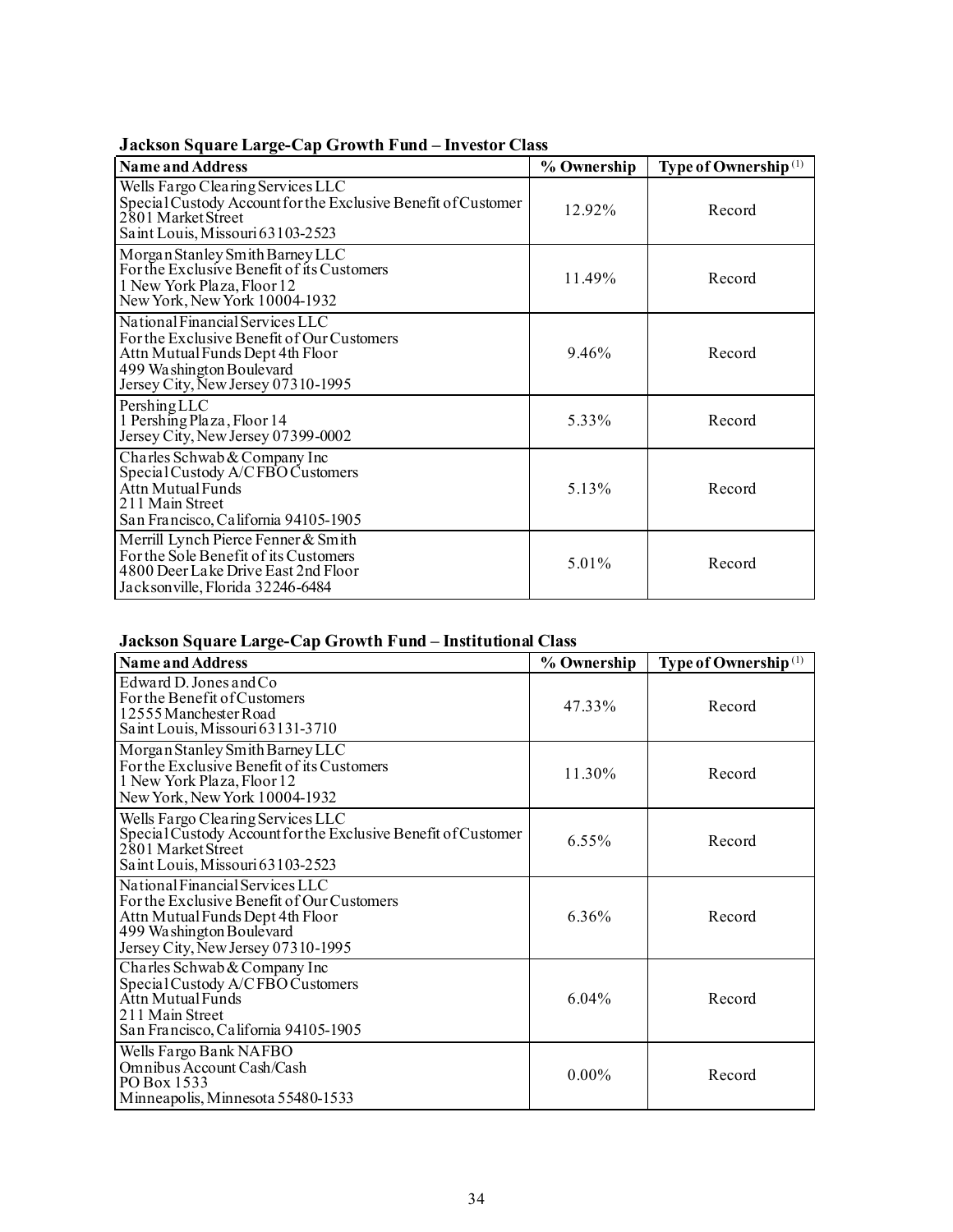## **Jackson Square Large-Cap Growth Fund – IS Class**

| Name and Address                       | % Ownership | $\parallel$ Type of Ownership <sup>(1)</sup> |
|----------------------------------------|-------------|----------------------------------------------|
| Great-West Trust Company LLC           |             |                                              |
| Wells Fargo & Company Large Cap Growth | 92.46%      | Record                                       |
| $18515$ E Orchard Road 2T2             |             |                                              |
| Greenwood Village, Colorado 8011-5002  |             |                                              |

# **Jackson Square SMID-Cap Growth Fund – Investor Class**

| <b>Name and Address</b>                                                                                                                                                                | % Ownership | <b>Parent Company</b>                       |     | <b>Type of</b><br>Jurisdiction Ownership <sup>(1)</sup> |
|----------------------------------------------------------------------------------------------------------------------------------------------------------------------------------------|-------------|---------------------------------------------|-----|---------------------------------------------------------|
| National Financial Services LLC<br>For the Exclusive Benefit of Our<br>Customers<br>Attn Mutual Funds Dept 4th Floor<br>499 Washington Boulevard<br>Jersey City, New Jersey 07310-1995 | 84.60%      | Fidelity Global<br>Brokerage Group,<br>Inc. | DE  | Record                                                  |
| Charles Schwab & Company Inc<br>Special Custody A/CFBO Customers<br>Attn Mutual Funds<br>211 Main Street<br>San Francisco, California 94105-1905                                       | 11.60%      | N/A                                         | N/A | Record                                                  |

### **Jackson Square SMID-Cap Growth Fund – Institutional Class**

| <b>Name and Address</b>                                                                                                                                                                | % Ownership | <b>Parent Company</b>                       |     | <b>Type of</b><br>Jurisdiction Ownership <sup>(1)</sup> |
|----------------------------------------------------------------------------------------------------------------------------------------------------------------------------------------|-------------|---------------------------------------------|-----|---------------------------------------------------------|
| National Financial Services LLC<br>For the Exclusive Benefit of Our<br>Customers<br>Attn Mutual Funds Dept 4th Floor<br>499 Washington Boulevard<br>Jersey City, New Jersey 07310-1995 | 44.07%      | Fidelity Global<br>Brokerage Group,<br>Inc. | DE  | Record                                                  |
| Charles Schwab & Company Inc<br>Special Custody A/CFBO Customers<br>Attn Mutual Funds<br>211 Main Street<br>San Francisco, California 94105-1905                                       | 26.36%      | N/A                                         | N/A | Record                                                  |
| Pershing LLC<br>1 Pershing Plaza, Floor 14<br>Jersey City, New Jersey 07399-0002                                                                                                       | 17.81%      | N/A                                         | N/A | Record                                                  |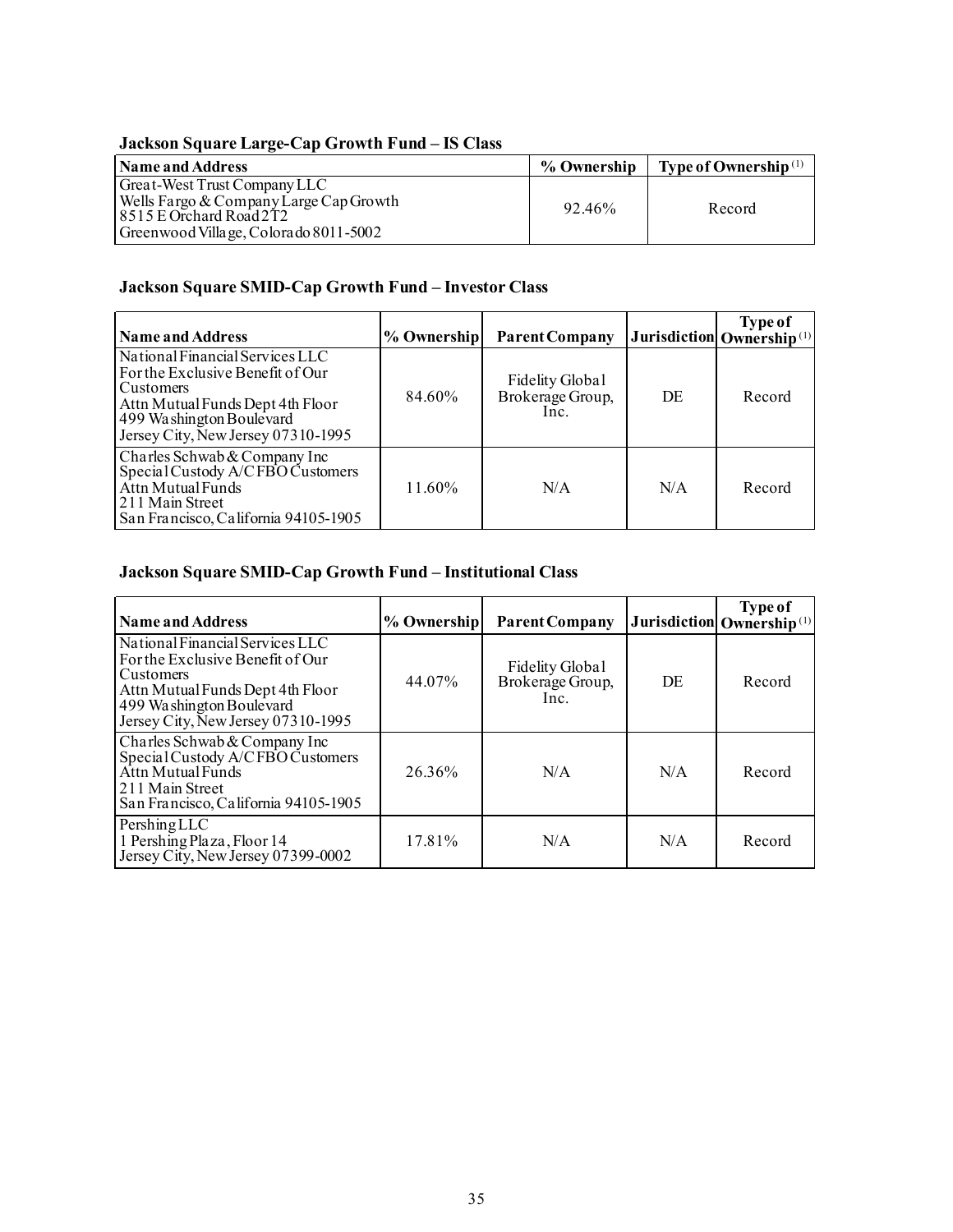| <b>Name and Address</b>                                                                                                                                                                | % Ownership | <b>Parent Company</b>                       |     | <b>Type of</b><br>Jurisdiction Ownership <sup>(1)</sup> |
|----------------------------------------------------------------------------------------------------------------------------------------------------------------------------------------|-------------|---------------------------------------------|-----|---------------------------------------------------------|
| National Financial Services LLC<br>For the Exclusive Benefit of Our<br>Customers<br>Attn Mutual Funds Dept 4th Floor<br>499 Washington Boulevard<br>Jersey City, New Jersey 07310-1995 | 22.16%      | Fidelity Global<br>Brokerage Group,<br>Inc. | DE  | Record                                                  |
| Capinco C/OUS Bank NA<br>PO Box 1787<br>Milwaukee, Wisconsin 53201-1787                                                                                                                | 19.43%      | N/A                                         | N/A | Record                                                  |
| Attn Mutual Fund Operations<br>Mac & Company $A/C970687$<br>500 Grant Street, Room 151-1010<br>Pittsburgh, Pennsylvania 15219-2502                                                     | 14.18%      | N/A                                         | N/A | Record                                                  |
| Charles Schwab & Company Inc<br>Special Custody A/CFBO Customers<br>Attn Mutual Funds<br>211 Main Street<br>San Francisco, California 94105-1905                                       | 7.15%       | N/A                                         | N/A | Record                                                  |
| SEI Private Trust Company<br>$C/O$ Truist ID 866<br>One Freedom Valley Drive<br>Oaks, Pennsylvania 19456-9989                                                                          | 5.09%       | N/A                                         | N/A | Record                                                  |

### **Jackson Square SMID-Cap Growth Fund – IS Class**

(1) "Record" ownership means the shareholder of record, or the exact name of the shareholder on the account, e.g. "ABC Brokerage, Inc." "Beneficial" ownership refers to the actual pecuniary, or financial, interest in the security, e.g. "Jane Doe Shareholder." "Both" refers to accounts held by the company of record, for the actual or pecuniary interest of others (e.g., "ABC Brokerage, Inc. FBO Its Customers").

### <span id="page-37-0"></span>**Investment Adviser**

The Adviser, Jackson Square Partners, LLC, a Delaware limited liability company, provides investment advisory services to the Funds pursuant to an investment advisory agreement (the "Advisory Agreement"). The Adviser is majority owned and controlled by key employees of the Adviser through California Street Partners LP, established in 2014. on November 19, 2020, JSP Acquisition LLC, a wholly-owned direct subsidiary of Affiliated Managers Group, Inc. acquired Macquarie Investment Management's (MIM) non-voting minority interest in the Adviser.

Pursuant to the Advisory Agreement, the Adviser provides the Funds with investment research and advice and furnishes the Funds with an investment program consistent with each Fund's investment objective and policies, subject to the supervision of the Board. The Adviser determines which portfolio securities will be purchased or sold, arranges for the placing of orders for the purchase or sale of portfolio securities, selects brokers or dealers to place those orders, maintains books and records with respect to the securities transactions and reports to the Board on the Funds' investments and performance. The Adviser is solely responsible for making investment decisions on behalf of the Funds. The Board will have sole responsibility for selecting, evaluating the performance of, and replacing as necessary any of the service providers to the Funds, including the Adviser.

After an initial two-year period, the Advisory Agreement will continue in effect from year to year, only if such continuance is specifically approved at least annually by: (i) the Board or the vote of a majority of the outstanding voting securities of each Fund; and (ii) the vote of a majority of the Independent Trustees, cast in person at a meeting called for the purpose of voting on such approval. The Advisory Agreement is terminable without penalty by the Trust, on behalf of a Fund, upon 60 days' written notice to the Adviser, when authorized by either: (i) a majority vote of the Fund's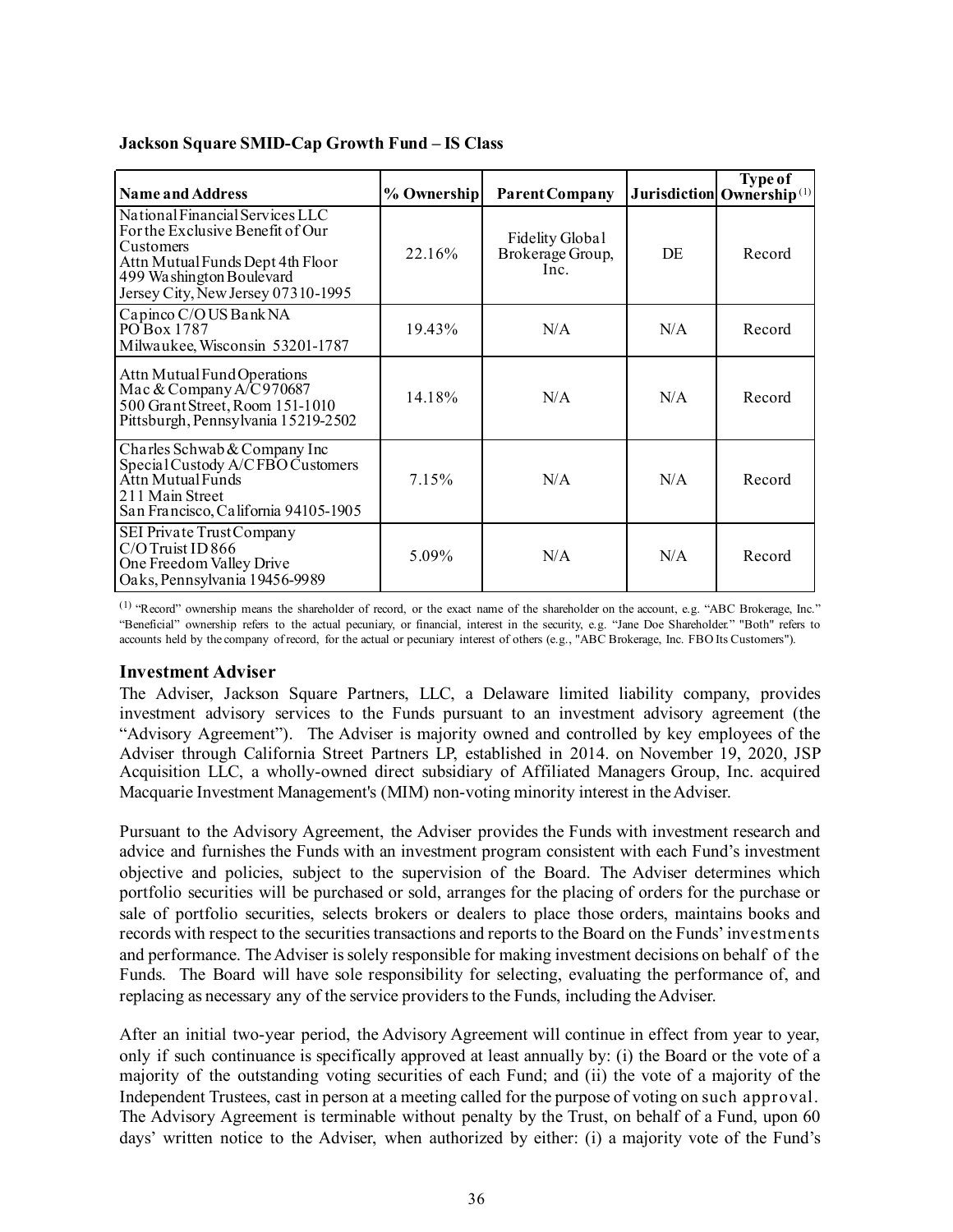shareholders (with respect to such Fund); or (ii) by a vote of a majority of the Board or by the Adviser upon 60 days' written notice to the Trust. The Advisory Agreement will automatically terminate in the event of its "assignment," as defined under the 1940 Act. The Advisory Agreement provides that the Adviser under such agreement shall not be liable for any error of judgment or mistake of law or for any loss arising out of any investment or for any act or omission in the execution of portfolio transactions for the Funds, except for willful misfeasance, bad faith or negligence in the performance of its duties, or by reason of reckless disregard of its obligations and duties thereunder.

In consideration of the services provided by the Adviser pursuant to the Advisory Agreement, the Adviser is entitled to receive from each Fund a management fee computed daily and paid monthly, based on a percentage of the Fund's average annual net assets, as specified in the Prospectus. However, the Adviser may voluntarily agree to reduce the management fees payable to it on a monthto-month basis, including additional fees above and beyond any contractual agreement the Adviser may have to reduce management fees and/or reimburse Fund expenses. The total advisory fees incurred by each Fund during the fiscal periods ended October 31 were as follows:

| <b>Jackson Square Global Growth Fund</b> | 2021        | 2020       | 2019       |
|------------------------------------------|-------------|------------|------------|
| Advisory Fee Accrued                     | \$120,118   | \$99,220   | \$87,800   |
| Advisory Fees Waived                     | \$(120,118) | \$(99,220) | \$(87,800) |
| Total Advisory Fees Paid to Adviser      | \$0         | \$0        | \$0        |

| Jackson Square International Growth Fund | 2021       | 2020       | 2019       |
|------------------------------------------|------------|------------|------------|
| Advisory Fee Accrued                     | \$90,217   | \$41,507   | \$37,490   |
| Advisory Fees Waived                     | \$(90,217) | \$(41,507) | \$(37,490) |
| Total Advisory Fees Paid to Adviser      | \$0        | \$0        | \$0        |

| Jackson Square Large-Cap Growth Fund | $2021^{(1)}$ |
|--------------------------------------|--------------|
| Advisory Fee Accrued                 | \$8,186,183  |
| Advisory Fees Waived                 | \$(72)       |
| Advisory Fees Recouped               | \$72         |
| Total Advisory Fees Paid to Adviser  | \$8,186,183  |

 $(1)$  For the period from April 16, 2021 to October 31, 2021

| Jackson Square SMID-Cap Growth Fund | 2021         | 2020        | 2019        |
|-------------------------------------|--------------|-------------|-------------|
| Advisory Fee Accrued                | \$15,195,845 | \$8,866,216 | \$6,216,708 |
| Advisory Fees Waived                |              |             | \$(18,761)  |
| Advisory Fees Recouped              | \$44,330     | \$239,141   | \$26,934    |
| Total Advisory Fees Paid to Adviser | \$15,240,175 | \$9,105,357 | \$6,224,881 |

With respect to the Large-Cap Growth Fund, as explained in this SAI, the Predecessor Fund was reorganized into the Large-Cap Growth Fund. Investment advisory services for the Predecessor Fund were provided by Delaware Management Company ("DMC"). Pursuant to an investment management agreement, the Predecessor Fund was obligated to pay DMC a management fee at the annual rate of 0.65% of the Predecessor Fund's average net assets up to \$500 million, 0.60% on next \$500 million average net assets, 0.55% on the next \$1.5 billion and 0.50% on assets in excess of \$2.5 billion. For the fiscal years ended October 31, 2020, 2019 and 2018, historical data presented below is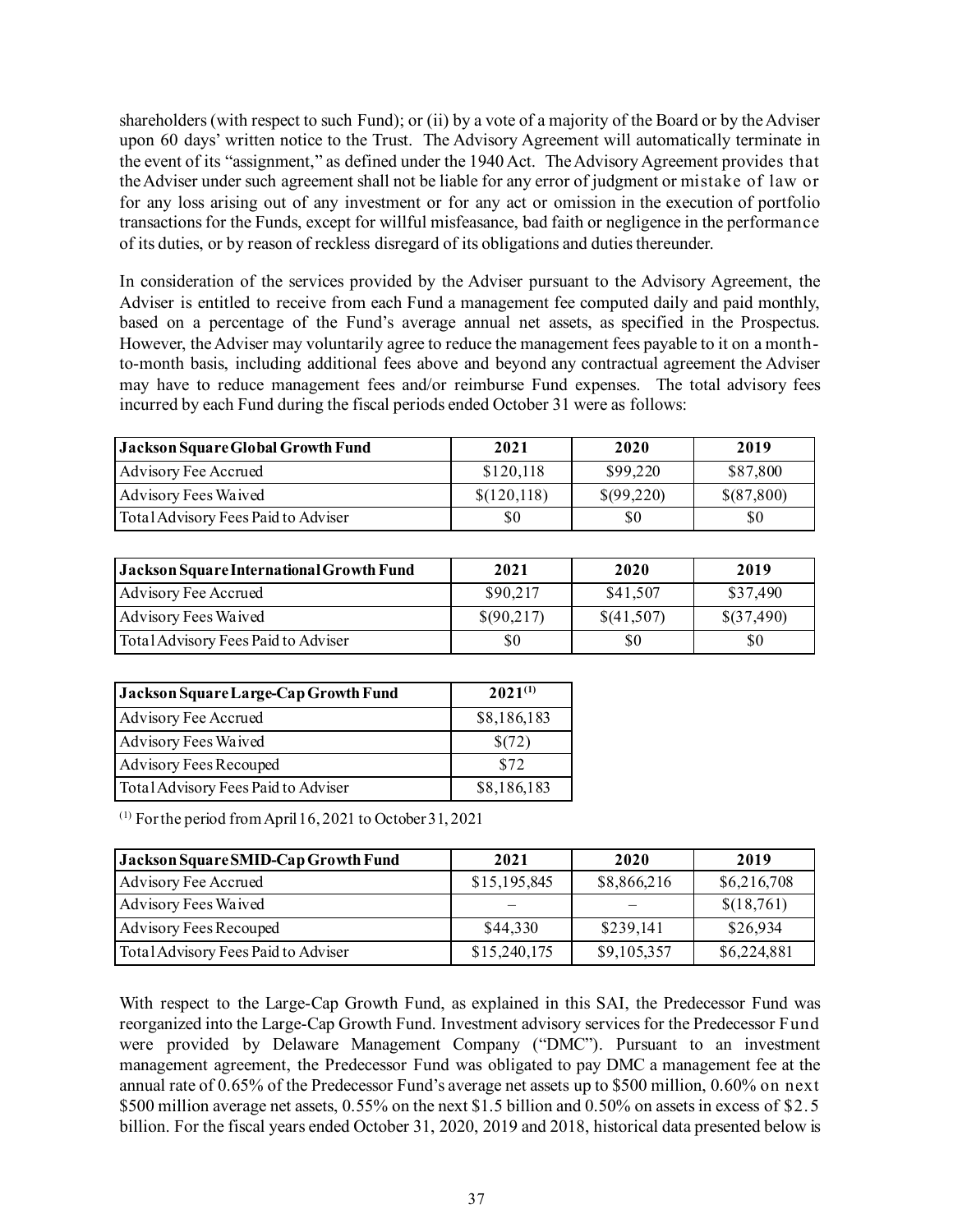that of the Predecessor Fund. For the services provided by DMC under the management agreement with respect to the Predecessor Fund, DMC was paid management fees and waived advisory fees as follows:

| Jackson Square Large-Cap Growth Fund | $2021^{(1)}$ | 2020                | 2019         |
|--------------------------------------|--------------|---------------------|--------------|
| Advisory Fee Accrued                 | \$7,299,264  | \$13,831,730        | \$14,007,848 |
| Advisory Fees Waived                 | \$(481,630)  | $\{(1, 175, 667)\}$ | \$(962,063)  |
| Total Advisory Fees Paid to Adviser  | \$6,817,634  | \$12,656,063        | \$13,045,785 |

(1) For the period from November 1, 2020 to April 16, 2021.

Pursuant to the investment management agreement with the Predecessor Fund, DMC entered into an investment sub-advisory agreement with the Jackson Square Partners, LLC (the "Adviser" or "Jackson Square"). As sub-adviser of the Predecessor Fund, the Adviser had the sole responsibility for all day-to-day investment advisory services for the Predecessor Fund and utilized the same portfolio managers.

As compensation for the services rendered under the Predecessor Fund's sub-advisory agreement, DMC paid the Adviser the following sub-advisory fees during the Predecessor Fund's last three fiscal years ended October 31:

| Jackson Square Large-Cap Growth Fund                                       | $2021^{(1)}$ | 2020        | 2019        |
|----------------------------------------------------------------------------|--------------|-------------|-------------|
| Sub-Advisory Fees Paid                                                     | \$4,408,902  | \$8,299,038 | \$8,404,709 |
| Sub-Advisory Fee as a Percentage of the Fund's<br>Average Daily Net Assets | $0.35\%$     | $0.35\%$    | $0.35\%$    |

(1) For the period from November 1, 2020 to April 16, 2021.

*Fund Expenses*. Each Fund is responsible for its own operating expenses. Pursuant to an Operating Expenses Limitation Agreement between the Adviser and the Trust, on behalf of the Funds, the Adviser has agreed to waive its management fees and pay each Fund's expenses, as specified in the Prospectus. Fees waived and expenses paid by the Adviser may be recouped by the Adviser for a period of 36 months following the month during which such fee waiver and expense payment occurred, and the expense limit in effect at the time of recoupment. The Operating Expenses Limitation Agreement is indefinite in term, but cannot be terminated through at least February 28, 2023 (April 30, 2023 with respect to the Large-Cap Growth Fund). Thereafter, the agreement may be terminated at any time upon 60 days' written notice by the Trust's Board or the Adviser.

| Fund                      | <b>Expense Limitation</b> |
|---------------------------|---------------------------|
| Global Growth Fund        | $0.98\%$                  |
| International Growth Fund | $0.99\%$                  |
| Large-Cap Growth Fund     | $0.64\%$                  |
| SMID-Cap Growth Fund      | 0.87%                     |

### <span id="page-39-0"></span>**Portfolio Managers**

As disclosed in the Prospectus, Jeffrey S. Van Harte, Christopher J. Bonavico, Kenneth F. Broad, Gregory Chory, Christopher M. Ericksen, Ian D. Ferry, Patrick G. Fortier, William Montana, and Brian Tolles are the portfolio managers for the Funds (each a "Portfolio Manager" and collectively, the "Portfolio Managers").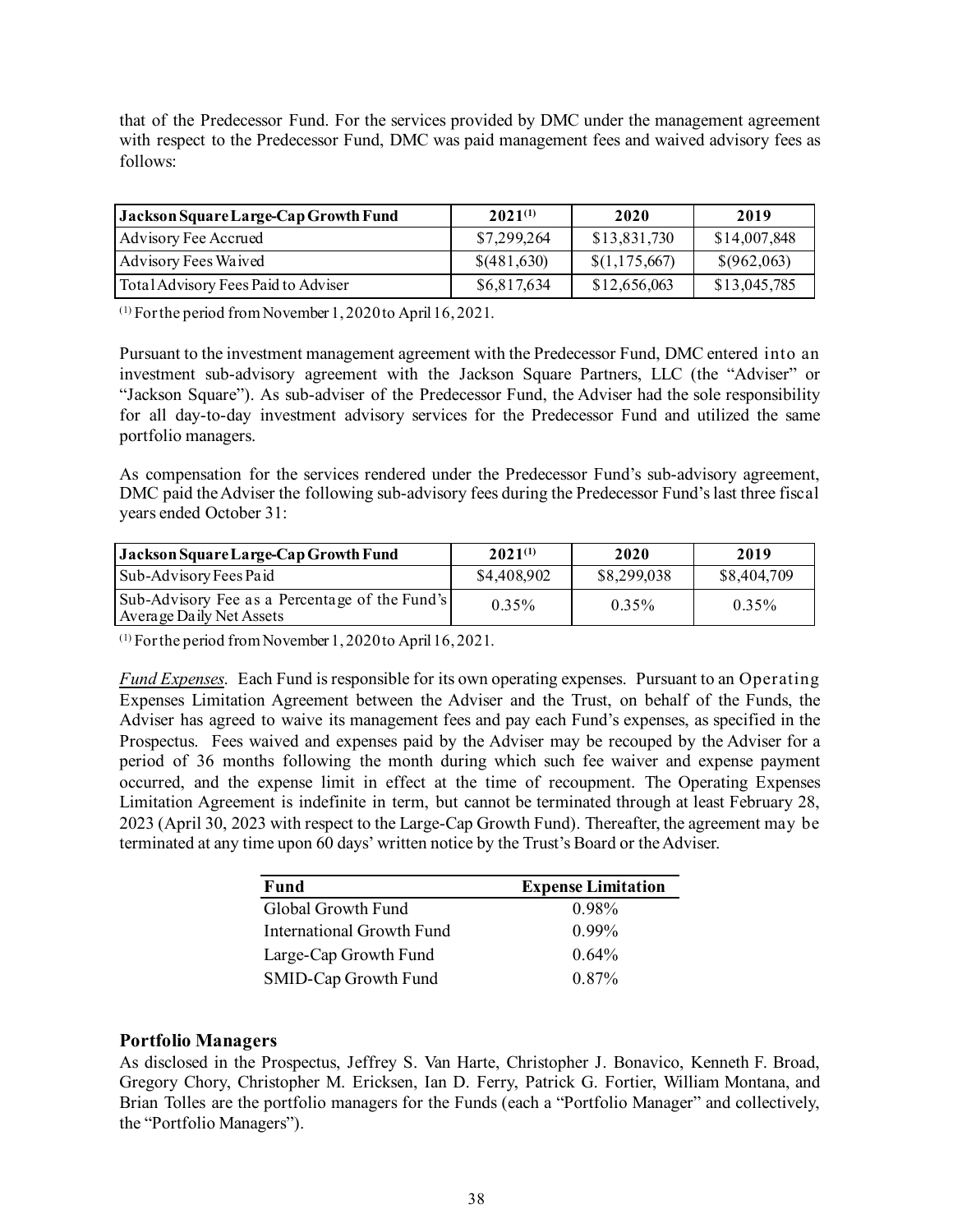The following provides information regarding other accounts managed by the Portfolio Managers, excluding the Funds, as of October 31, 2021:

| <b>Manager</b>                         | Category                            | # of<br><b>Accounts</b> | <b>Total</b><br><b>Assets</b><br>(in<br>millions) | # of Accounts<br>Paying a<br>Performance<br>Fee | <b>Total Assets</b><br>Paying a<br>Performance<br>Fee (in<br>millions) |
|----------------------------------------|-------------------------------------|-------------------------|---------------------------------------------------|-------------------------------------------------|------------------------------------------------------------------------|
| Jeffrey S. Van Harte, CFA              | Registered investment<br>companies  | $\overline{2}$          | \$404                                             | $\mathbf{0}$                                    | \$0                                                                    |
|                                        | Other pooled investment<br>vehicles | 3                       | \$289                                             | $\mathbf{0}$                                    | \$0                                                                    |
|                                        | Otheraccounts                       | 19                      | \$3,275                                           | 2                                               | \$449                                                                  |
| Christopher J. Bonavico,<br><b>CFA</b> | Registered investment<br>companies  | $\overline{2}$          | \$131                                             | $\mathbf{0}$                                    | \$0                                                                    |
|                                        | Other pooled investment<br>vehicles | 8                       | \$5,110                                           | 1                                               | \$129                                                                  |
|                                        | Otheraccounts                       | 28                      | \$3,478                                           | 1                                               | \$113                                                                  |
| Kenneth F. Broad, CFA                  | Registered investment<br>companies  | $\mathbf{1}$            | \$131                                             | $\boldsymbol{0}$                                | \$0                                                                    |
|                                        | Other pooled investment<br>vehicles | 6                       | \$1,742                                           | 1                                               | \$129                                                                  |
|                                        | Otheraccounts                       | 28                      | \$3,009                                           | 1                                               | \$113                                                                  |
| Christopher M. Ericksen,<br>CFA        | Registered investment<br>companies  | $\overline{2}$          | \$404                                             | $\mathbf{0}$                                    | \$0                                                                    |
|                                        | Other pooled investment<br>vehicles | $\overline{3}$          | \$289                                             | $\mathbf{0}$                                    | \$0                                                                    |
|                                        | Otheraccounts                       | 16                      | \$3,216                                           | $\overline{2}$                                  | \$449                                                                  |
| Ian D. Ferry, CFA                      | Registered investment<br>companies  | 1                       | \$131                                             | $\boldsymbol{0}$                                | \$0                                                                    |
|                                        | Other pooled investment<br>vehicles | 6                       | \$1,742                                           | 1                                               | \$129                                                                  |
|                                        | Otheraccounts                       | 24                      | \$2,990                                           | $\mathbf{1}$                                    | \$113                                                                  |
| Patrick G. Fortier, CFA                | Registered investment<br>companies  | $\boldsymbol{0}$        | \$0                                               | $\boldsymbol{0}$                                | \$0                                                                    |
|                                        | Other pooled investment<br>vehicles | $\overline{2}$          | \$3,368                                           | $\boldsymbol{0}$                                | \$0                                                                    |
|                                        | Otheraccounts                       | 9                       | \$410                                             | $\theta$                                        | \$0                                                                    |
| Gregory Chory                          | Registered investment<br>companies  | $\boldsymbol{0}$        | \$0                                               | $\boldsymbol{0}$                                | \$0                                                                    |
|                                        | Other pooled investment<br>vehicles | $\boldsymbol{0}$        | \$0                                               | $\boldsymbol{0}$                                | \$0                                                                    |
|                                        | Otheraccounts                       | 16                      | \$3                                               | $\boldsymbol{0}$                                | \$0                                                                    |
| William Montana                        | Registered investment<br>companies  | $\overline{2}$          | \$404                                             | $\boldsymbol{0}$                                | \$0                                                                    |
|                                        | Other pooled investment<br>vehicles | 3                       | \$289                                             | $\boldsymbol{0}$                                | \$0                                                                    |
|                                        | Otheraccounts                       | 13                      | \$3,214                                           | $\overline{2}$                                  | \$450                                                                  |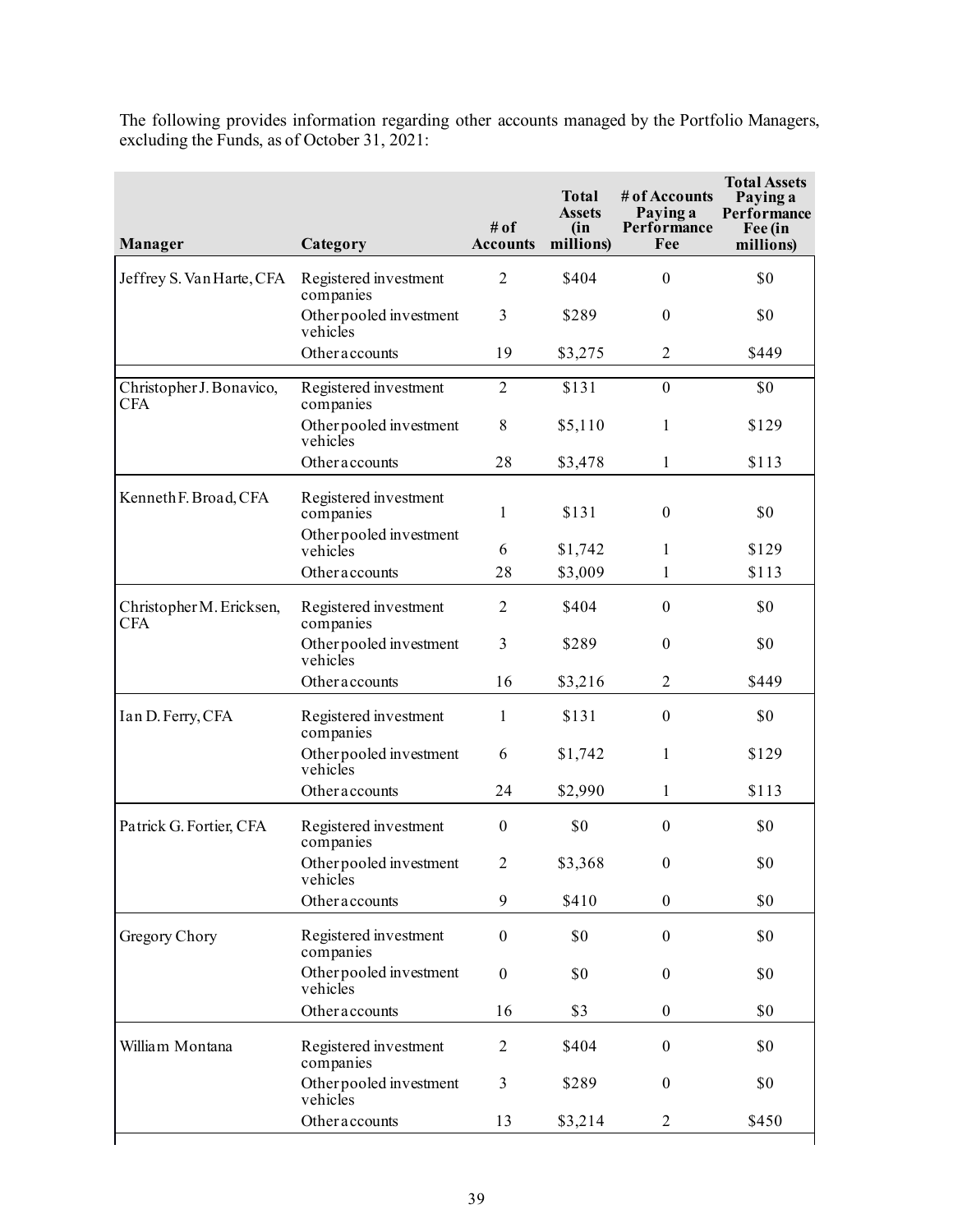| <b>Manager</b>      | Category                            | # of<br><b>Accounts</b> | <b>Total</b><br><b>Assets</b><br>(in<br>millions) | # of Accounts<br>Paying a<br>Performance<br>Fee | <b>Total Assets</b><br>Paying a<br>Performance<br>Fee (in<br>millions) |
|---------------------|-------------------------------------|-------------------------|---------------------------------------------------|-------------------------------------------------|------------------------------------------------------------------------|
| <b>Brian Tolles</b> | Registered investment<br>companies  | 0                       | \$0                                               |                                                 | \$0                                                                    |
|                     | Other pooled investment<br>vehicles | 2                       | \$3,368                                           |                                                 | \$0                                                                    |
|                     | Otheraccounts                       | 6                       | \$405                                             |                                                 | \$0                                                                    |

The Portfolio Managers' management of "other accounts" may give rise to conflicts of interest in connection with the management of a Fund's investments, on the one hand, and the investments of the other accounts, on the other.

Individual portfolio managers perform investment management services for other funds or accounts similar to those provided to the Funds, and the investment action for each other fund or account and the fund may differ. For example, one fund or account may be selling a security, while another fund or account may be purchasing or holding the same security. As a result, transactions executed for one fund or account or the fund may adversely affect the value of securities held by another fund or account or the fund. In addition, the management of multiple other funds or accounts and the fund may give rise to potential conflicts of interest, as a portfolio manager must allocate time and effort to multiple funds or accounts and the fund. A portfolio manager may discover an investment opportunity that may be suitable for more than one fund or account. The investment opportunity may be limited, however, so that all funds or accounts for which the investment would be suitable may not be able to participate. The Adviser has adopted procedures designed to allocate investments fairly across multiple funds or accounts. Certain of the accounts managed by the portfolio managers have performance-based fees. This compensation structure presents a potential conflict of interest. The portfolio managers have an incentive to manage such accounts so as to enhance their performance, to the possible detriment of other accounts for which the investment manager does not receive a performance-based fee. A portfolio manager's management of personal accounts also may present certain conflicts of interest. Although the Adviser's Code of Ethics is designed to address these potential conflicts, there is no guarantee that it will do so.

The Adviser's investment professionals have remained together, bound by culture and the unique nature of the team's research/portfolio manager role, for over a decade on average. Through various market and organizational circumstances over the years, the group has maintained a meritocracy and very strong pay-for-performance ethos that rewards positive impact to client portfolios. Each stock in each portfolio has two or more 'sponsors' who have mathematical ownership of those names for performance attribution purposes (e.g., 60/40 or 50/50-type responsibility splits). This stock-by-stock attribution can then be aggregated and the individual contributions of team members measured, down to the basis point, for each performance period measured: 1/3/5 year and since inception.

Aggregate compensation is ultimately driven by revenues, which—in turn—is correlated with assets under management, which ultimately correlates with performance over the long term, in a selfreinforcing cycle of better performance leading to more assets under management (both via flows and appreciation) and greater revenues/compensation. Additionally, qualitative factors such as contribution to debates of other team members' ideas are also considered in compensation. Certain employees, including eight members of the investment team, also have equity ownership as part of their compensation.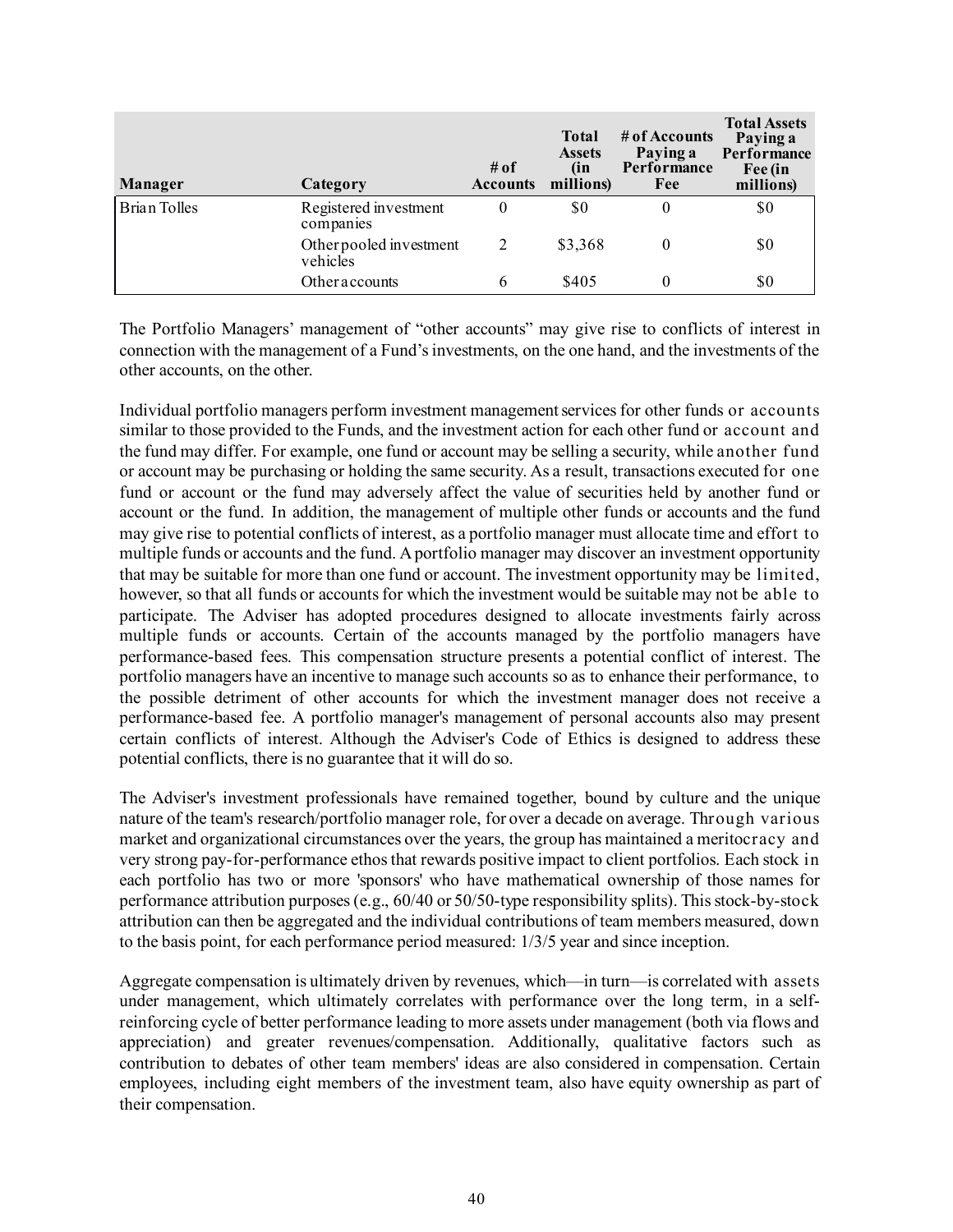In terms of the composition of compensation paid to the investment team, it is expected to be a combination of base salary, discretionary annual bonuses, and for those members with equity, partnership equity distributions. The Adviser believes this combination will have the proper incentives to award prudent long term focus on building a stable and sustainable business while also rewarding professionals for superior relative interim results. The following table indicates the dollar range of Fund shares beneficially owned by each Portfolio Manager as of December 31, 2021:

|                                          | <b>Dollar Range of Shares Beneficially Owned</b><br>(None, $\$1$ -\$10,000; \$10,001-\$50,000; |
|------------------------------------------|------------------------------------------------------------------------------------------------|
|                                          | \$50,001-\$100,000; \$100,001-\$500,000;<br>\$500,001-\$1,000,000; Over \$1,000,000)           |
| <b>Jackson Square Global Growth Fund</b> |                                                                                                |
| Portfolio Manager                        |                                                                                                |
| Christopher Bonavico, CFA                | Over \$1,000,000                                                                               |
| Patrick G. Fortier, CFA                  | Over \$1,000,000                                                                               |
| <b>Brian Tolles</b>                      | \$500,001-\$1,000,000                                                                          |
| Jackson Square International Growth Fund |                                                                                                |
| Portfolio Manager                        |                                                                                                |
| Gregory Chory                            | \$500,001-\$1,000,000                                                                          |
| <b>Brian Tolles</b>                      | \$100,001-\$500,000                                                                            |
| Jackson Square SMID-Cap Growth Fund      |                                                                                                |
| Portfolio Manager                        |                                                                                                |
| Christopher J. Bonavico, CFA             | Over \$1,000,000                                                                               |
| Kenneth F. Broad, CFA                    | Over \$1,000,000                                                                               |
| Ian Ferry                                | \$500,001-\$1,000,000                                                                          |
| Jackson Square Large-Cap Growth Fund     |                                                                                                |
| Portfolio Manager                        |                                                                                                |
| Jeffrey S. Van Harte, CFA                | \$500,001-\$1,000,000                                                                          |
| Christopher M. Ericksen, CFA             | Over \$1,000,000                                                                               |
| William Montana                          | Over \$1,000,000                                                                               |

# <span id="page-42-0"></span>**Service Providers**

Pursuant to an administration agreement (the "Administration Agreement") between the Trust and U.S. Bancorp Fund Services, LLC, doing business as U.S. Bank Global Fund Services ("Fund Services"), 615 East Michigan Street, Milwaukee, Wisconsin, 53202, acts as the Administrator to the Fund. Fund Services provides certain administrative services to the Funds, including, among other responsibilities, coordinating the negotiation of contracts and fees with, and the monitoring of performance and billing of, the Funds' independent contractors and agents; preparation for signature by an officer of the Trust of all documents required to be filed for compliance by the Trust and the Funds with applicable laws and regulations; arranging for the computation of performance data, including NAV per share and yield; responding to shareholder inquiries; arranging for the maintenance of books and records of the Funds; and providing, at its own expense, office facilities, equipment and personnel necessary to carry out its duties. In this capacity, Fund Services does not have any responsibility or authority for the management of the Funds, the determination of investment policy, or any matter pertaining to the distribution of Fund shares. Pursuant to the Administration Agreement, for its services, Fund Services receives from each Fund a fee computed daily and payable monthly based on each Fund's average daily net assets, subject to an annual minimum fee. Fund Services also acts as Fund Accountant, Transfer Agent and dividend disbursing agent under separate agreements with the Trust.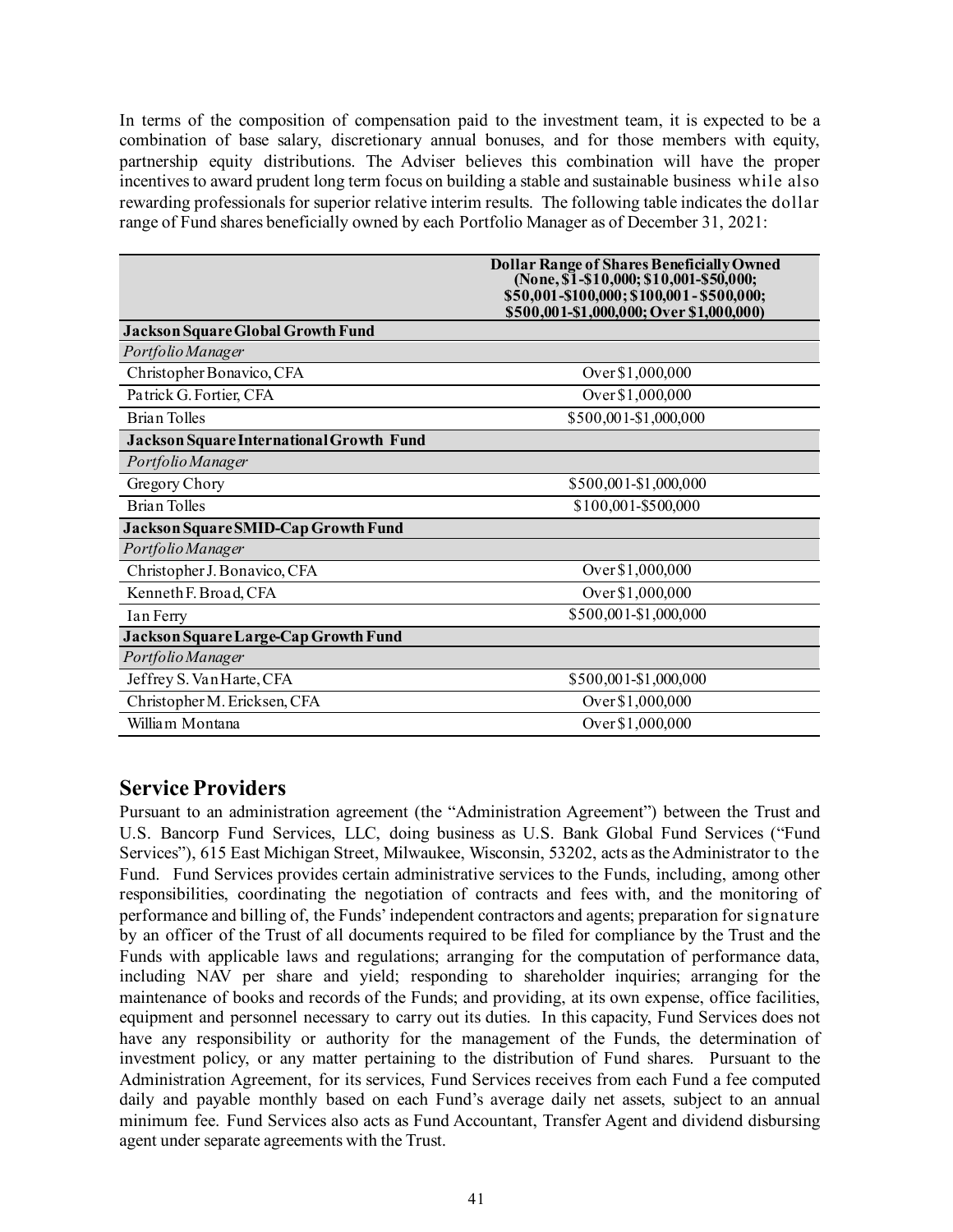Pursuant to a custody agreement between the Trust and the Funds, U.S. Bank N.A., an affiliate of Fund Services, serves as the custodian of the Funds' assets (the "Custodian"). For its services, the Custodian receives a monthly fee based on a percentage of each Fund's assets, in addition to certain transaction based fees, and is reimbursed for out-of-pocket expenses. The Custodian's address is 1555 North Rivercenter Drive, Suite 302, Milwaukee, Wisconsin, 53212. The Custodian holds the securities in the Funds' portfolios and other assets for safekeeping. The Custodian does not participate in decisions relating to the purchase and sale of securities by the Funds. U.S. Bank and its affiliates may participate in revenue sharing arrangements with service providers of mutual funds in which the Funds may invest.

The following tables show the amount each Fund incurred in administration and accounting fees to Fund Services during their respective fiscal periods ended October 31:

|                           | 2021      | 2020      | 2019      |
|---------------------------|-----------|-----------|-----------|
| Global Growth Fund        | \$35,070  | \$30,000  | \$21,773  |
| International Growth Fund | \$33,362  | \$22,511  | \$14,131  |
| Large-Cap Growth Fund     | \$670,721 | \$67,895  | \$85,995  |
| SMID-Cap Growth Fund      | \$716,482 | \$684,294 | \$532,898 |

### <span id="page-43-0"></span>**Legal Counsel**

Stradley Ronon Stevens & Young, LLP, 2005 Market Street, Suite 2600, Philadelphia, Pennsylvania 19103, serves as counsel to the Trust and as independent legal counsel to the Board.

### <span id="page-43-1"></span>**Independent Registered Public Accounting Firm**

Cohen & Company, Ltd., 342 North Water Street, Suite 830, Milwaukee, Wisconsin 53202, serves as the independent registered public accounting firm for the Funds. Its services include auditing the Funds' financial statements and performing related tax services.

# <span id="page-43-2"></span>**Distribution of Fund Shares**

The Trust has entered into a distribution agreement (the "Distribution Agreement") with Quasar Distributors, LLC (the "Distributor"), 111 East Kilbourn Avenue, Suite 2200 Milwaukee, Wisconsin 53202, pursuant to which the Distributor acts as the Funds' principal underwriter, provides certain administrative services, and promotes and arranges for the sale of the Funds' shares on a best efforts basis. The offering of the Funds' shares is continuous. The Distributor, Administrator, Fund Accountant and Custodian are affiliated companies. The Distributor is a registered broker-dealer and member of the Financial Industry Regulatory Authority, Inc. ("FINRA").

The Distribution Agreement has an initial term of up to two years and will continue in effect only if such continuance is specifically approved at least annually by the Board or by vote of a majority of each Fund's outstanding voting securities and, in either case, by a majority of the Independent Trustees. The Distribution Agreement is terminable without penalty by the Trust, on behalf of each Fund, on 60 days' written notice when authorized either by a majority vote of a Fund's shareholders or by vote of a majority of the Board, including a majority of the Trustees who are not "interested persons" (as defined under the 1940Act) of the Trust, or by the Distributor on 60 days' written notice, and will automatically terminate in the event of its "assignment," as defined in the 1940 Act.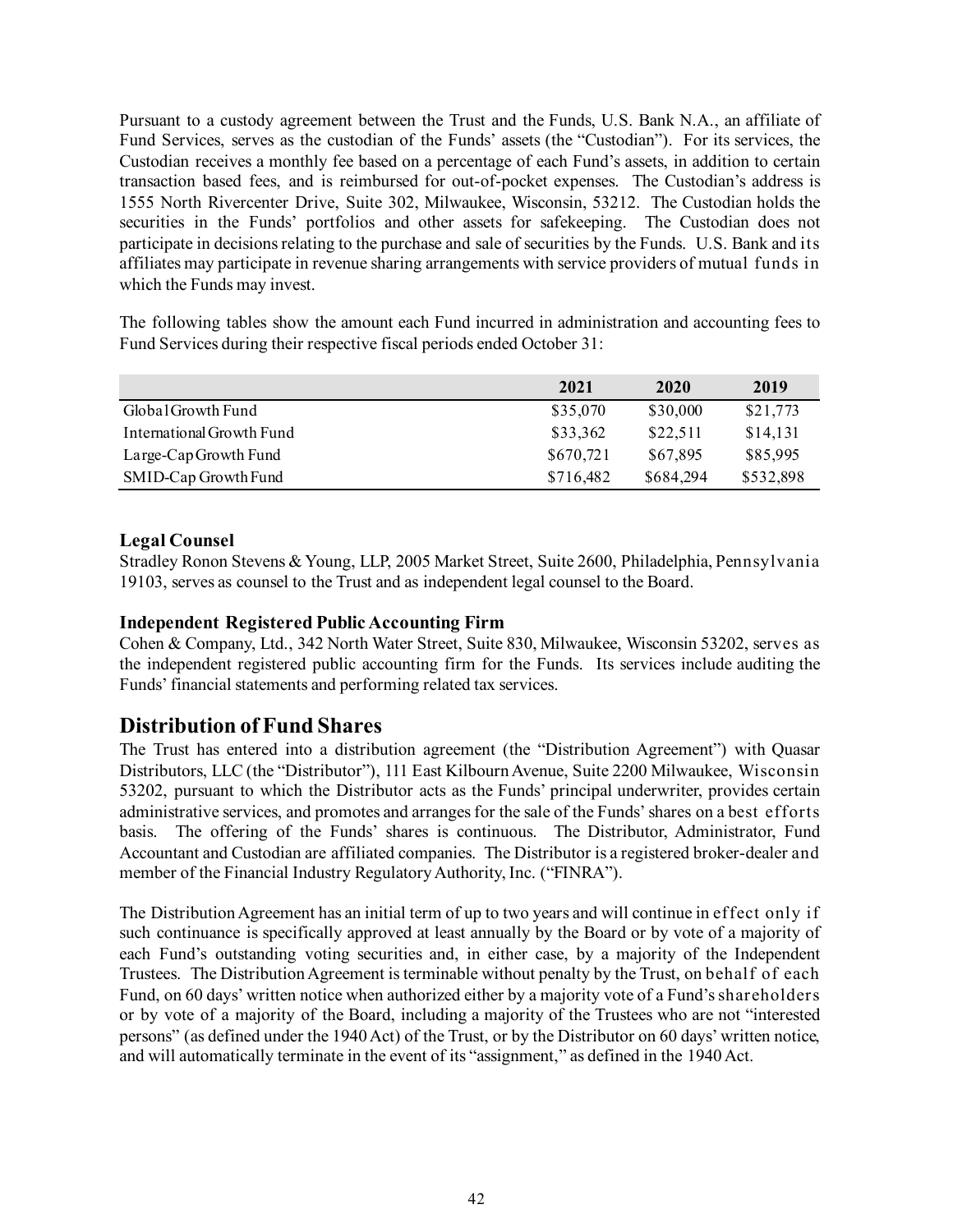### **Distribution (Rule 12b-1) Plan**

The Funds have adopted a distribution plan for Investor Class shares pursuant to Rule 12b-1 under the 1940 Act (the "12b-1 Plan"). Under the 12b-1 Plan, each Fund pays a fee to the Distributor for distribution and/or shareholder services (the "Distribution and Servicing Fee") at an annual rate of 0.25% of the Fund's average daily net assets of the Fund's Investor Class. The 12b-1 Plan provides that the Distributor may use all or any portion of a Fund's Distribution and Servicing Fee to finance any activity that is principally intended to result in the sale of the Fund's shares, subject to the terms of the 12b-1 Plan, or to provide certain shareholder services. The 12b-1 Plan is intended to benefit each Fund by increasing its assets and thereby reducing the Fund's expense ratio.

The Distribution and Servicing Fee is payable to the Distributor regardless of the distribution-related expenses actually incurred. Because the Distribution and Servicing Fee is not directly tied to expenses, the amount of distribution fees paid by Investor Class shares during any year may be more or less than actual expenses incurred pursuant to the 12b-1 Plan. For this reason, this type of distribution fee arrangement is characterized by the staff of the SEC as a "compensation" plan.

The Distributor may use the Distribution and Servicing Fee to pay for services covered by the 12b-1 Plan including, but not limited to, advertising; compensating underwriters, dealers and selling personnel engaged in the distribution of Fund shares; the printing and mailing of prospectuses, statements of additional information, and reports; the printing and mailing of sales literature pertaining to the Funds; and obtaining whatever information, analyses, and reports with respect to marketing and promotional activities that a Fund may, from time to time, deem advisable.

The 12b-1 Plan provides that it will continue from year to year upon approval by the majority vote of the Board, including a majority of the Independent Trustees cast in person at a meeting called for that purpose, provided that such trustees have made a determination that there is a reasonable likelihood that the 12b-1 Plan will benefit each Fund and its shareholders. It is also required that the Independent Trustees, select and nominate all other trustees who are not "interested persons" of the Funds. The 12b-1 Plan and any related agreements may not be amended to materially increase the amounts to be spent for distribution expenses without approval of shareholders holding a majority of a Fund's shares outstanding. All material amendments to the 12b-1 Plan or any related agreements must be approved by a vote of a majority of the Board and the Independent Trustees, cast in person at a meeting called for the purpose of voting on any such amendment.

The 12b-1 Plan requires that the Distributor provide to the Board, at least quarterly, a written report on the amounts and purpose of any payment made under the 12b-1 Plan. The Distributor is also required to furnish the Board with such other information as may reasonably be requested in order to enable the Board to make an informed determination of whether the 12b-1 Plan should be continued.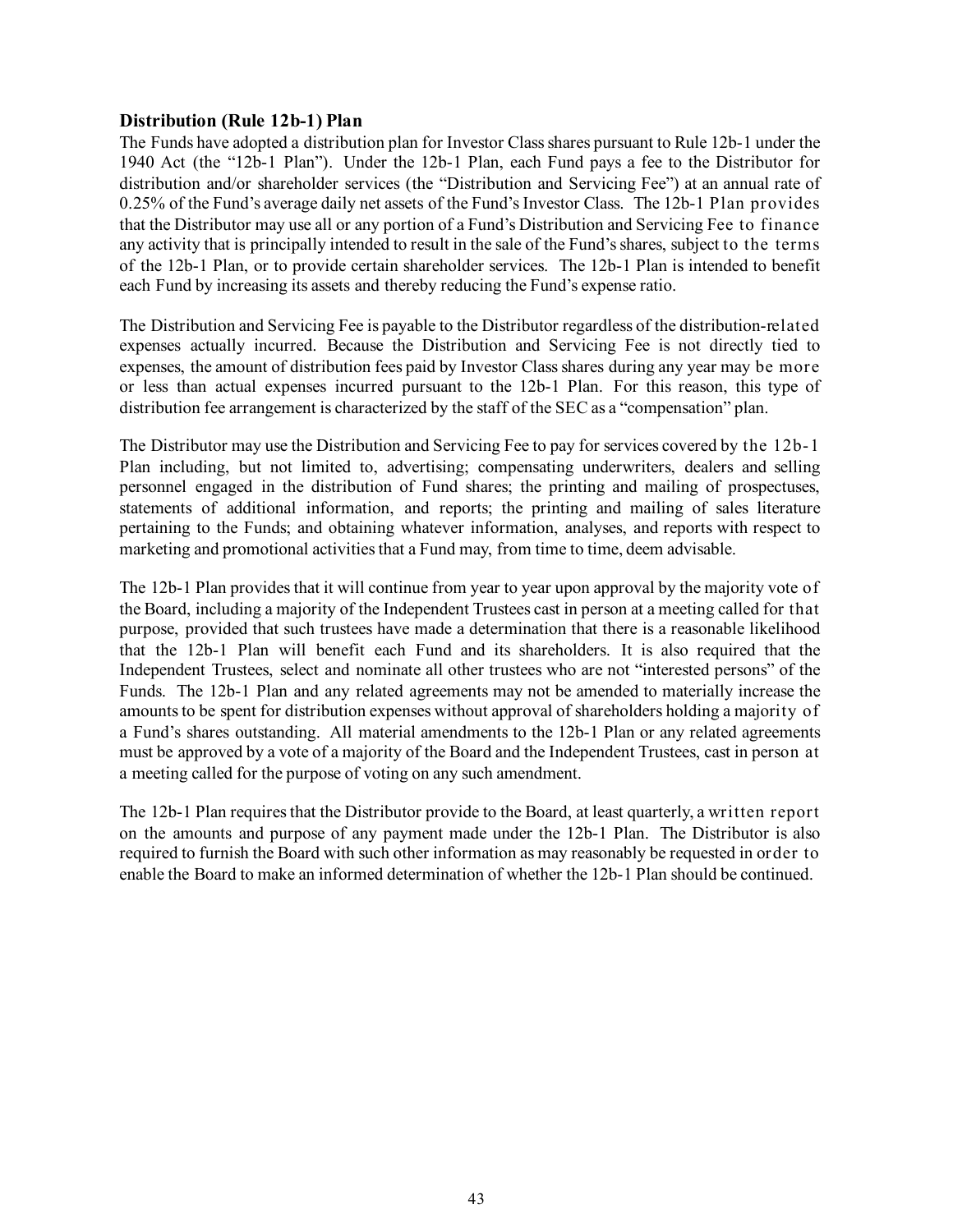As noted above, the 12b-1 Plan provides for the ability to use Fund assets to pay financial intermediaries (including those that sponsor mutual fund supermarkets (as discussed below) and affiliates of the Adviser), plan administrators, and other service providers to finance any activity that is principally intended to result in the sale of Fund shares (distribution services) and for the provision of personal services to shareholders. The payments made by a Fund to financial intermediaries are based primarily on the dollar amount of assets invested in the Fund through the financial intermediaries. These financial intermediaries may pay a portion of the payments that they receive from the Fund to their investment professionals. In addition to the ongoing asset-based fees paid to these financial intermediaries under the 12b-1 Plan, a Fund may, from time to time, make payments under the 12b-1 Plan that help defray the expenses incurred by these intermediaries for conducting training and educational meetings about various aspects of the Fund for their employees. In addition, a Fund may make payments under the 12b-1 Plan for exhibition space and otherwise help defray the expenses these financial intermediaries incur in hosting client seminars where the Funds are discussed.

In addition, a Fund may participate in various "mutual fund supermarkets" in which a mutual fund supermarket sponsor (usually a broker-dealer) offers many mutual funds to the sponsor 's customers without charging the customers a sales charge. In connection with its participation in such platforms, the Distributor may use all or a portion of the Distribution and Servicing Fee to pay one or more supermarket sponsors a negotiated fee for distributing the Fund's shares. In addition, in its discretion, the Adviser may pay additional fees to such intermediaries from its own assets.

The following table shows the 12b-1 fees incurred by each Fund during the fiscal year ended October 31, 2021.

| Global Growth Fund        | \$1       |
|---------------------------|-----------|
| International Growth Fund | \$1       |
| Large-Cap Growth Fund     | \$565,153 |
| SMID-Cap Growth Fund      | \$283,780 |

The following table shows the allocation of the 12b-1 fees paid by each Fund during the fiscal year ended October 31, 2021.

|                                 | <b>Global Growth</b><br>Fund | <b>International</b><br><b>Growth Fund</b> | Large-Cap<br>Growth<br>Fund | SMID-Cap<br>Growth<br><b>Fund</b> |
|---------------------------------|------------------------------|--------------------------------------------|-----------------------------|-----------------------------------|
| Advertising/Marketing           |                              |                                            |                             |                                   |
| Printing/Postage                |                              |                                            |                             |                                   |
| Payment to distributor          |                              |                                            |                             |                                   |
| Payment to dealers              |                              |                                            | \$565,153                   | \$283,780                         |
| Compensation to sales personnel |                              |                                            |                             |                                   |
| Other                           |                              |                                            |                             |                                   |
| Total                           |                              |                                            | \$565,153                   | \$283,780                         |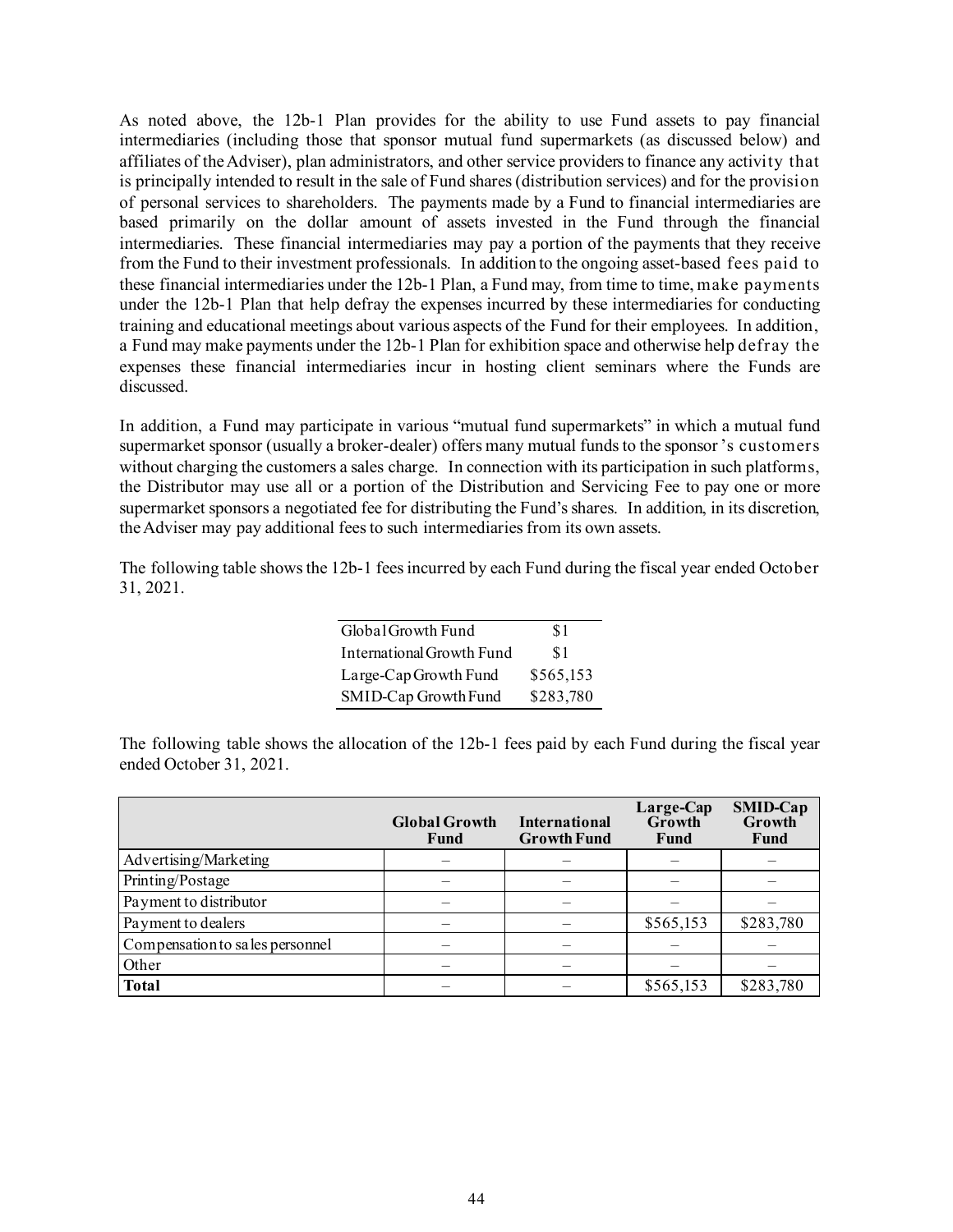# <span id="page-46-0"></span>**Shareholder Servicing Plan**

Pursuant to a Shareholder Service Plan (the "Plan") adopted by the Trust on behalf of the Funds, the Adviser is authorized to provide, or arrange for others to provide personal shareholder services relating to the servicing and maintenance of shareholder accounts not otherwise provided to the Funds ("Shareholder Servicing Activities"). Under the Plan, the Adviser may enter into shareholder service agreements with securities broker-dealers and other securities professionals ("Service Organizations") who provide Shareholder Servicing Activities for their clients invested in the Funds, including affiliates of the Adviser.

Shareholder Servicing Activities shall include one or more of the following: (1) establishing and maintaining accounts and records relating for shareholders of the Funds; (2) aggregating and processing orders involving the shares of the Funds; (3) processing dividend and other distribution payments from the Funds on behalf of shareholders; (4) providing information to shareholders as to their ownership of Fund shares or about other aspects of the operations of the Funds; (5) preparing tax reports or forms on behalf of shareholders; (6) forwarding communications from the Funds to shareholders; (7) assisting shareholders in changing the Funds' records as to their addresses, dividend options, account registrations or other data; (8) providing sub-accounting with respect to shares beneficially owned by shareholders, or the information to the Fund necessary for sub-accounting; (9) responding to shareholder inquiries relating to the services performed; (10) providing shareholders with a service that invests the assets of their accounts in shares pursuant to specific or pre-authorized instructions; and (11) providing such other similar services as the Adviser may reasonably request to the extent the Service Organization is permitted to do so under applicable statutes, rules or regulations.

As compensation for the Shareholder Servicing Activities, each Fund pays Service Organizations or the Adviser an annual fee of up to 0.10% of the respective average daily net assets of the Fund's Investor and Institutional Class shares owned by investors for which the Service Organization maintains a servicing relationship.

The following table shows the shareholder servicing fees incurred by each Fund during the fiscal year ended October 31:

|                           | 2021        |
|---------------------------|-------------|
| Global Growth Fund        | \$357       |
| International Growth Fund | \$50        |
| Large-Cap Growth Fund     | \$797,496   |
| SMID-Cap Growth Fund      | \$1,054,293 |

# <span id="page-46-1"></span>**Portfolio Transactions and Brokerage**

Pursuant to the Advisory Agreement, the Adviser determines which securities are to be purchased and sold by the Funds and which broker-dealers are eligible to execute a Fund's portfolio transactions. Purchases and sales of securities on an exchange are affected through brokers that charge a commission while purchases and sales of securities in the OTC market will generally be executed directly with the primary "market-maker" unless, in the opinion of the Adviser, a better price and execution can otherwise be obtained by using a broker for the transaction. Purchases and sales of portfolio securities that are fixed income securities (for instance, money market instruments and bonds, notes and bills) usually are principal transactions. In a principal transaction, the party from whom a Fund purchases or to whom the Fund sells is acting on its own behalf (and not as the agent of some other party, such as its customers). These securities normally are purchased directly from the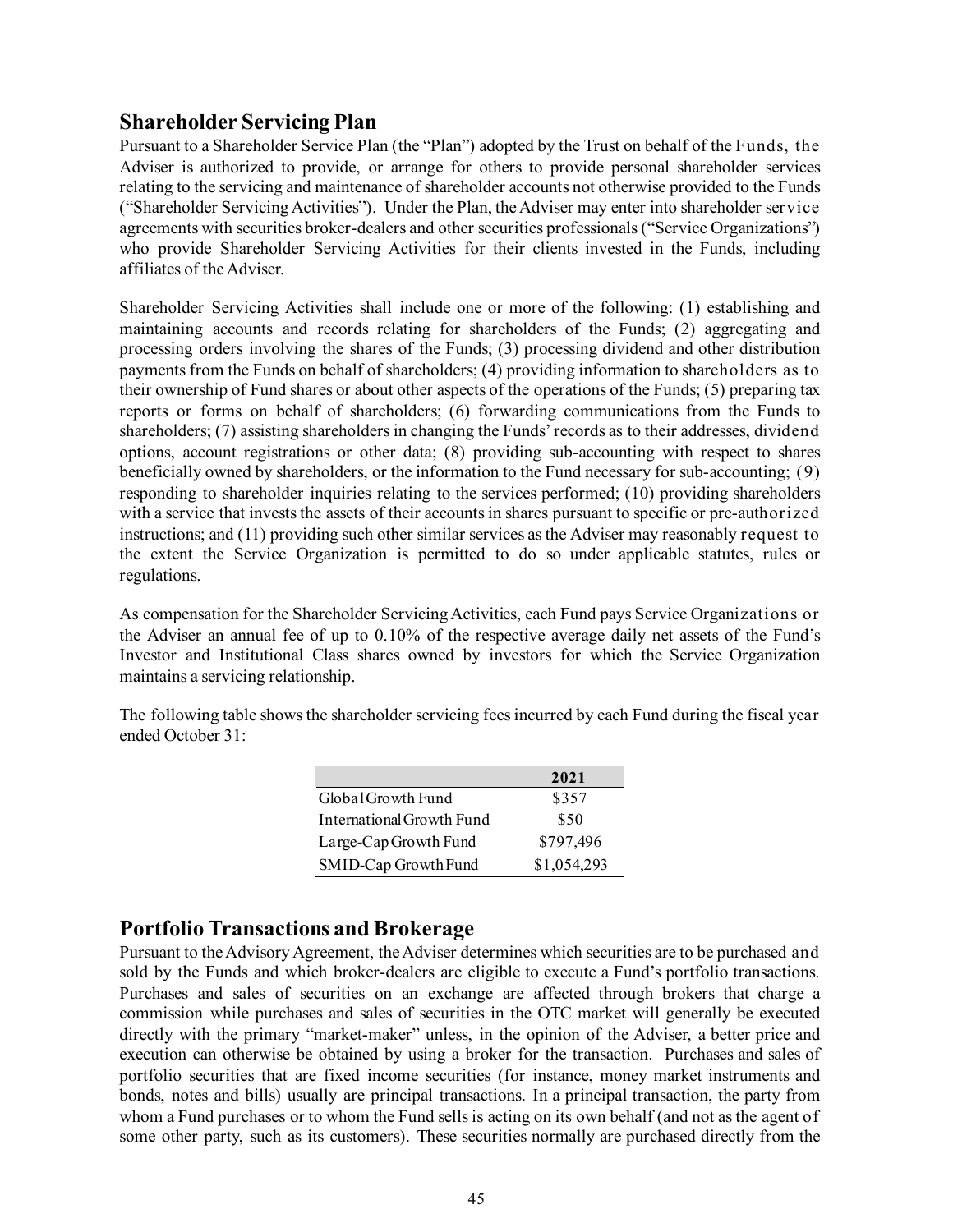issuer or from an underwriter or market maker for the securities. The price of securities purchased from underwriters includes a disclosed fixed commission or concession paid by the issuer to the underwriter, and prices of securities purchased from dealers serving as market makers reflects the spread between the bid and asked price. The price of OTC securities usually includes an undisclosed commission or markup.

Purchases of portfolio securities for a Fund will be effected through broker-dealers (including banks) that specialize in the types of securities that the Fund will be holding, unless better executions are available elsewhere. Dealers usually act as principal for their own accounts. Purchases from dealers will include a spread between the bid and the asked price. If the execution and price offered by more than one dealer are comparable, the order may be allocated to a dealer that has provided research or other services as discussed below.

In placing portfolio transactions, the Adviser will use reasonable efforts to choose broker-dealers capable of providing the services necessary to obtain the most favorable price and execution available. The full range and quality of services, such as the size of the order, the difficulty of execution, the operational facilities of the firm involved, the firm's risk in positioning a block of securities, and other factors available, will be considered in making these determinations. In those instances where it is reasonably determined that more than one broker-dealer can offer the services needed to obtain the most favorable price and execution available, consideration may be given to those broker-dealers that furnish or supply research and statistical information to the Adviser that it may lawfully and appropriately use in its investment advisory capacities, as well as provide other brokerage services incidental to execution services. Research and statistical information may include reports that are common in the industry such as industry research reports and periodicals, quotation systems, software for portfolio management and formal databases. Typically, the research will be used to service all of the Adviser's accounts, although a particular client may not benefit from all the research received on each occasion. The Adviser considers research information, which is in addition to and not in lieu of the services required to be performed by it under its Advisory Agreement with the Funds, to be useful in varying degrees, but of indeterminable value.

While it is the Funds' general policy to first seek to obtain the most favorable price and execution available in selecting a broker-dealer to execute portfolio transactions for a Fund, weight may also be given to the ability of a broker-dealer to furnish brokerage and research services to the Fund or to the Adviser, even if the specific services are not directly useful to the Fund and may be useful to the Adviser in advising other clients. In negotiating commissions with a broker or evaluating the spread to be paid to a dealer, a Fund may therefore pay a higher commission or spread than would be the case if no weight were given to the furnishing of these supplemental services, provided that the amount of such commission or spread has been determined in good faith by the Adviser to be reasonable in relation to the value of the brokerage and/or research services provided by such brokerdealer. The standard of reasonableness is to be measured in light of the Adviser's overall responsibilities to the Funds.

Investment decisions for each Fund are made independently from those of other client accounts of the Adviser and its affiliates. Nevertheless, it is often the case that identical securities will be acceptable for both the Fund and one or more of such other client accounts. In such event, the position of a Fund and such other client account(s) in the same issuer may vary and the length of time that each may choose to hold its investment in the same issuer may likewise vary. However, to the extent any of these client accounts seek to acquire the same security as a Fund at the same time, the Fund may not be able to acquire as large a portion of such security as it desires, or it may have to pay a higher price or obtain a lower yield for such security. Similarly, a Fund may not be able to obtain as high a price for, or as large an execution of, an order to sell any particular security at the same time. If one or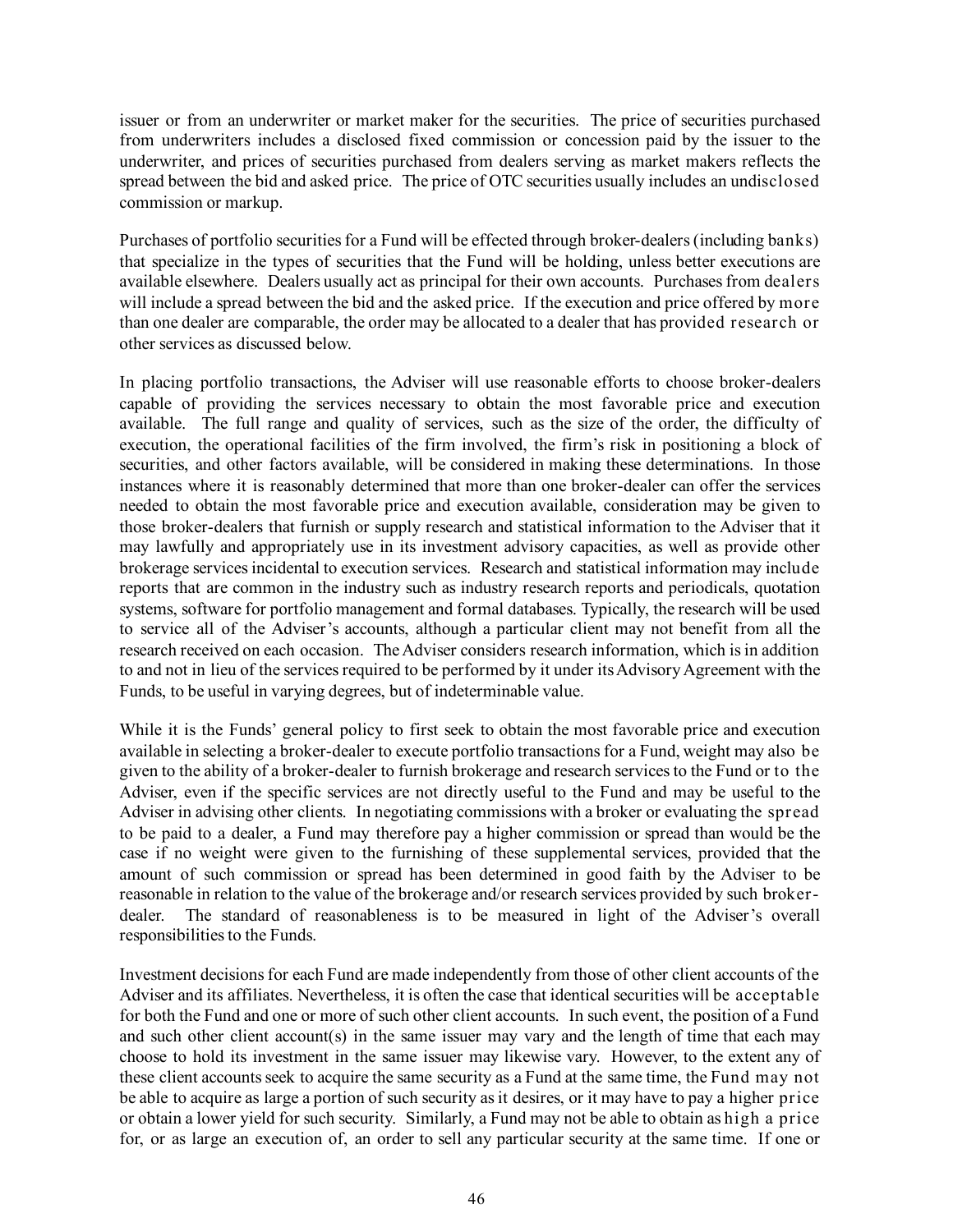more of such client accounts simultaneously purchases or sells the same security that a Fund is purchasing or selling, each day's transactions in such security will be allocated between the Fund and all such client accounts in a manner deemed equitable by the Adviser, taking into account the respective sizes of the accounts and the amount being purchased or sold. It is recognized that in some cases this system could have a detrimental effect on the price or value of the security insofar as the Funds are concerned. In other cases, however, it is believed that the ability of a Fund to participate in volume transactions may produce better executions for the Fund. Notwithstanding the above, the Adviser may execute buy and sell orders for accounts and take action in performance of its duties with respect to any of its accounts that may differ from actions taken with respect to another account, so long as the Adviser shall, to the extent practical, allocate investment opportunities to accounts, including the Funds, over a period of time on a fair and equitable basis and in accordance with applicable law.

Portfolio transactions may be placed with broker-dealers who sell shares of the Funds subject to rules adopted by FINRA and the SEC. Portfolio transactions may also be placed with broker-dealers in which the Adviser has invested on behalf of the Funds and/or client accounts.

The following table shows the amount of brokerage commissions paid by each Fund during the fiscal periods ended October 31. With respect to the Large-Cap Growth Fund, DMC, or the Adviser, as the case may have been, selected broker/dealers to execute transactions on behalf of the Predecessor Fund for the purchase or sale of portfolio securities on the basis of its judgment of their professional capability to provide the service.

| Year | <b>Global Growth</b><br>Fund | <b>International</b><br><b>Growth Fund</b> | Large-Cap<br><b>Growth Fund</b> | <b>SMID-Cap</b><br><b>Growth Fund</b> |
|------|------------------------------|--------------------------------------------|---------------------------------|---------------------------------------|
| 2021 | \$6,216                      | \$14,771                                   | $$490,582^{(2)}$$               | $$1,181,714^{(1)}$                    |
| 2020 | \$8,640                      | \$4,837                                    | \$1,002,347                     | $$812,287^{(1)}$                      |
| 2019 | \$4,047                      | \$3,498                                    | \$641,480                       | $$627,904^{(1)}$                      |

(1) The SMID-Cap Growth Fund's brokerage commissions increased for the fiscal years ended October 31, 2019, 2 0 2 0 , and 2021 due to the increase in the SMID-Cap Growth Fund's assets.

(2) The Large-Cap Growth Fund's brokerage commissions decreased for the fiscal year ended October 31, 2021 due to the decrease in the Fund's portfolio turnover.

Delaware Distributors, L.P. ("Delaware Distributors") served as the national distributor of the Predecessor Fund of the Large-Cap Growth Fund. Delaware Distributors is an affiliate of the DMC and bore all of the costs of promotion and distribution, except for payments by the Predecessor Fund's retail share classes under their respective Rule 12b-1 Plans. During the Predecessor Fund's fiscal years ended October 31, 2019 and October 31, 2020, and for the period November 1, 2020 through April 16, 2021, the Delaware Distributors received net commissions from the Predecessor Fund on behalf of its respective Class A shares, after reallowances to dealers, as follows:

|                                          | 2021     | 2020      | 2019      |
|------------------------------------------|----------|-----------|-----------|
| Total Amount of Underwriting Commissions | \$50,582 | \$112,091 | \$94,022  |
| Amounts Reallowed to Dealers             | \$42,267 | \$143,509 | \$121,387 |
| Net Commission to Distributor            | \$8,315  | \$123,100 | \$103,621 |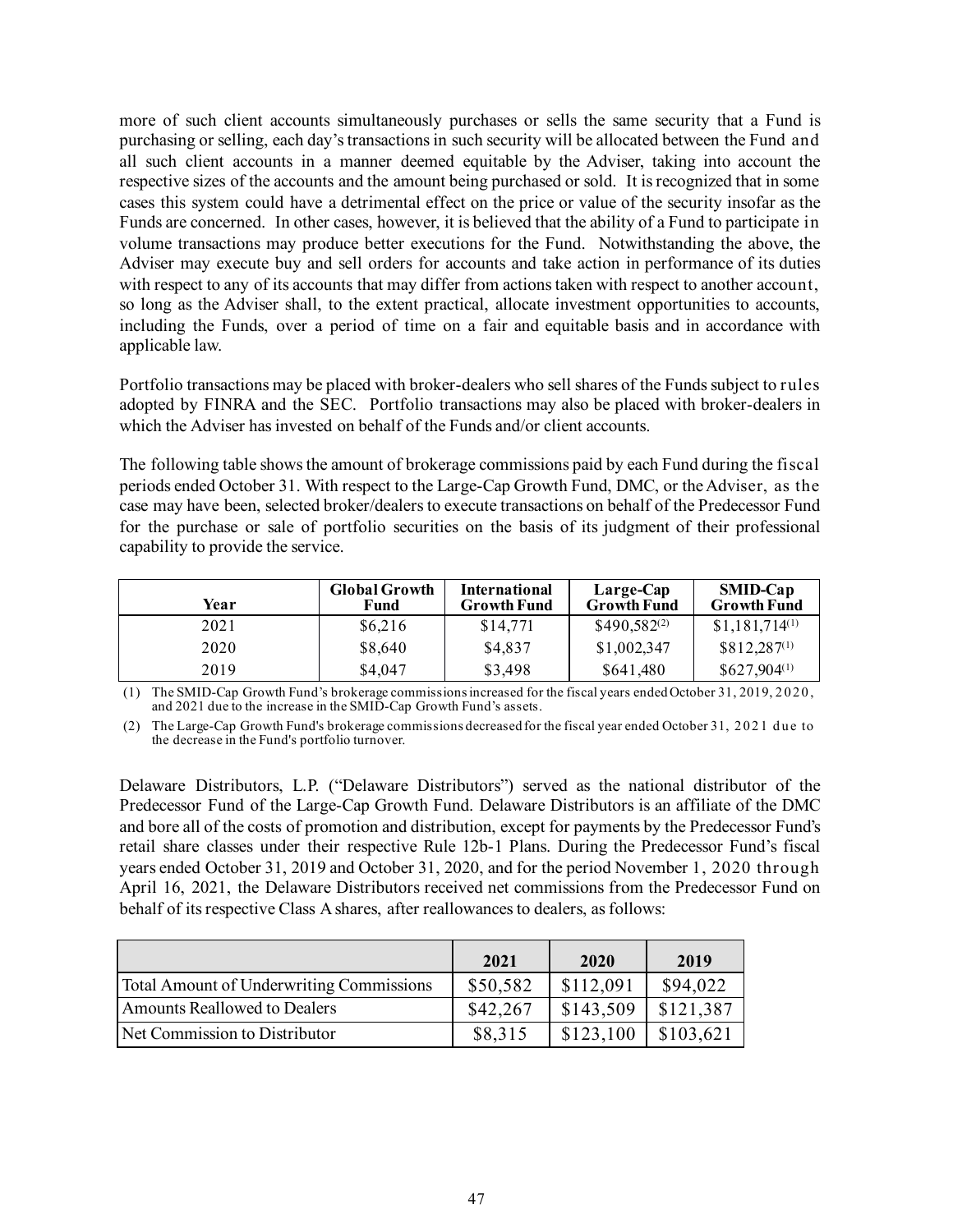During the Predecessor Fund's fiscal years ended October 31, 2019 and October 31, 2020, and for the period November 1, 2020 through April 16, 2021, Delaware Distributors received, in the aggregate, limited contingent deferred sales charge ("Limited CDSC") payments with respect to Class A shares and contingent deferred sales charge ("CDSC") payments with respect to Class C shares as follows:

|         | 2021  | 2020  | 2019     |
|---------|-------|-------|----------|
| Class A | \$13  | \$7   | \$13,640 |
| Class C | \$595 | \$847 | \$656    |

# <span id="page-49-0"></span>**Portfolio Turnover**

Although the Funds generally will not invest for short-term trading purposes, portfolio securities may be sold without regard to the length of time they have been held when, in the opinion of the Adviser, investment considerations warrant such action. Portfolio turnover rate is calculated by dividing (1) the lesser of purchases or sales of portfolio securities for the fiscal year by (2) the monthly average of the value of portfolio securities owned during the fiscal year. A 100% turnover rate would occur if all the securities in a Fund's portfolio, with the exception of securities whose maturities at the time of acquisition were one year or less, were sold and either repurchased or replaced within one year. A high rate of portfolio turnover (100% or more) generally leads to above-average transaction costs and could generate capital gains that must be distributed to shareholders as short-term capital gains taxed at ordinary income rates (currently as high as 37%). To the extent that a Fund experiences an increase in brokerage commissions due to a higher portfolio turnover rate, the performance of the Fund could be negatively impacted by the increased expenses incurred by the Fund and may result in a greater number of taxable transactions.

The following table shows each Fund's portfolio turnover rate during the fiscal years ended October 31:

|                                      | 2021         | 2020 |
|--------------------------------------|--------------|------|
| Global Growth Fund                   | $31\%$       | 41%  |
| International Growth Fund            | $80\%^{(1)}$ | 59%  |
| Large-Cap Growth Fund <sup>(2)</sup> | 28%          | 54%  |
| SMID-Cap Growth Fund                 | 56%          | 49%  |

(1) The International Growth Fund experienced high portfolio turnover for the fiscal year ended October 31, 2021 due to the repositioning of the All-Cap Growth Fund to the International Growth Fund.

(2) Reflects the portfolio turnover of the Predecessor Fund of the Large-Cap Growth Fund for the fiscal year ended October 31, 2020 and for the period from November 1, 2020 to April 16, 2021.

# <span id="page-49-1"></span>**Code of Ethics**

The Trust, the Adviser and the Distributor have each adopted Codes of Ethics under Rule 17j-1 of the 1940 Act. These codes permit, subject to certain conditions, personnel of the Trust, Adviser and Distributor to invest in securities that may be purchased or held by a Fund.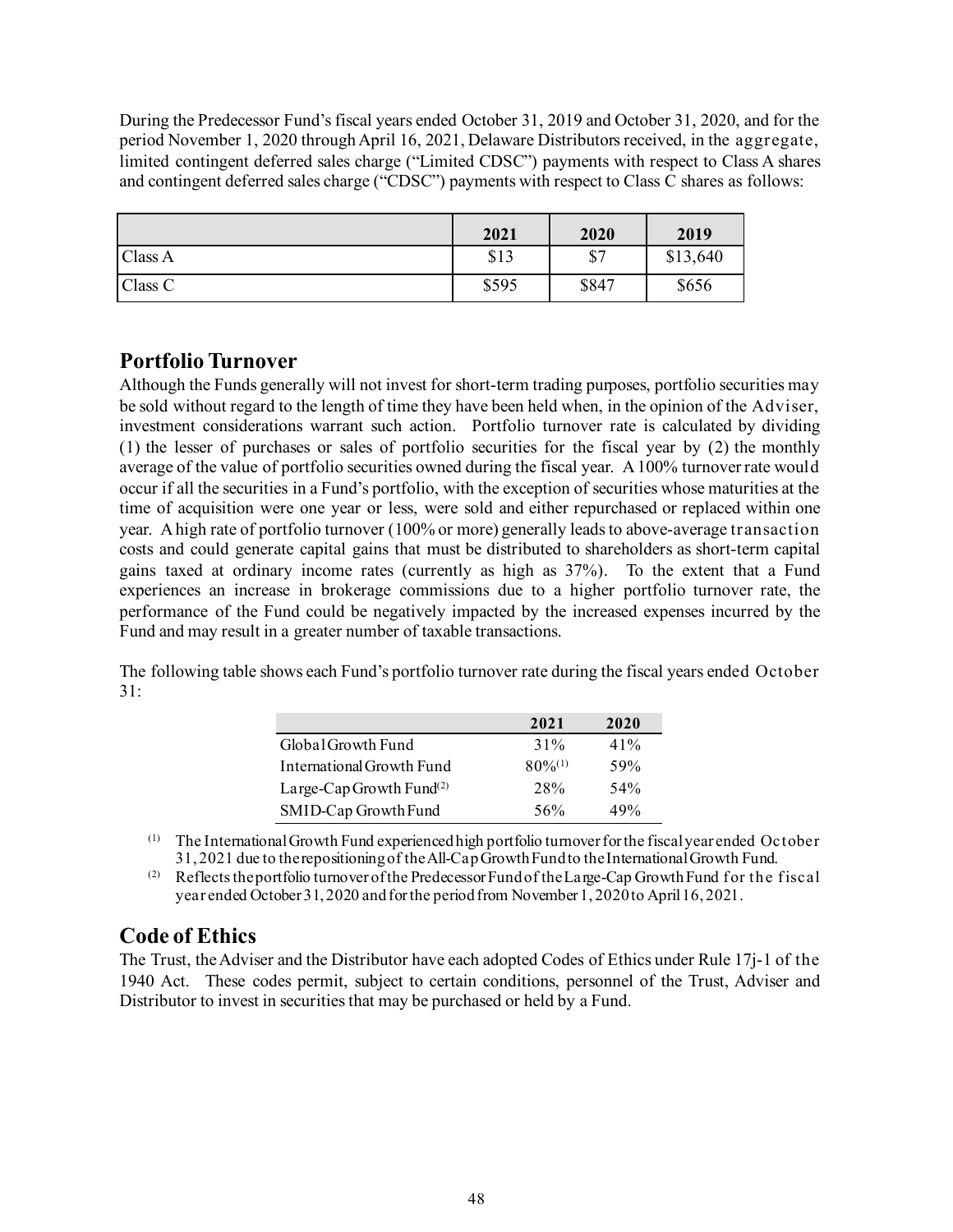# <span id="page-50-0"></span>**Proxy Voting Procedures**

The Board has adopted proxy voting policies and procedures ("Proxy Policies") wherein the Trust has delegated to the Adviser the responsibility for voting proxies relating to portfolio securities held by the Funds as part of the Adviser's investment advisory services, subject to the supervision and oversight of the Board. Notwithstanding this delegation of responsibilities, however, each Fund retains the right to vote proxies relating to its portfolio securities. The fundamental purpose of the Proxy Policies is to ensure that each vote will be in a manner that reflects the best interest of a Fund and its shareholders, taking into account the value of the Fund's investments.

The actual voting records relating to portfolio securities during the most recent 12-month period ended June 30 are available without charge, upon request, by calling toll-free, 844-577-3863 or by accessing the SEC's website at www.sec.gov.

### *The Adviser's Proxy Voting Policies and Procedures*

The Adviser has adopted written proxy voting policies and procedures (the "Procedures") that govern the voting of client securities. The Procedures have been designed to ensure that the Adviser votes proxies or gives proxy voting advice that is in the best interests of its clients. The Adviser generally votes proxies with the goal of promoting high levels of corporate governance and adequate disclosure of company policies and practices.

The Procedures include specific proxy voting guidelines that set forth the general principles the Adviser uses to determine how to vote in client accounts for which it has proxy voting responsibility. The Proxy Committee (the "Committee"), which includes the Chief Compliance Officer, reviews the Procedures to help ensure that they are designed to allow the Adviser to vote proxies in a manner consistent with the best interests of its clients.

The Adviser generally expects that its clients will authorize it to vote all proxies relating to shares held in an account over which it has investment discretion. At times, however, certain clients may direct the Adviser how to vote on a particular proxy for a security held in the client's account. Where a client has reserved the right to vote proxies, the Adviser will not participate in voting of proxies.

The Adviser reserves the right, on occasion, to abstain from voting a proxy or a specific proxy item when it concludes that the cost of voting outweighs the potential benefit or when the Adviser otherwise believes that voting does not serve its clients' best interests. Clients should also be aware that voting proxies of issuers in non-U.S. markets may give rise to a number of administrative issues that may prevent the Adviser from voting proxies for certain companies in these jurisdictions. For example, the Adviser may receive shareholder meeting notices without enough time to fully consider the proxy or after the cut-off date for voting. Other markets may require the Adviser to provide local agents with power of attorney prior to implementing its voting instructions.

In order to facilitate the process of voting proxies, the Adviser has contracted with Institutional Shareholder Services ("ISS"). Most proxies that the Adviser receives on behalf of clients are voted by ISS in accordance with the proxy voting guidelines established by ISS. In these circumstances, ISS will review the relevant facts and circumstances and research the issue to determine how the proxy should be voted. The Committee and portfolio managers will also review such proxies and assess whether to override the ISS vote recommendations. Although the Adviser generally votes proxies in accordance with the ISS vote recommendations, the Adviser reserves the right to vote certain issues counter the ISS guidelines if, after a review of the matter, the Adviser determines that such a vote would better serve the client's best interests.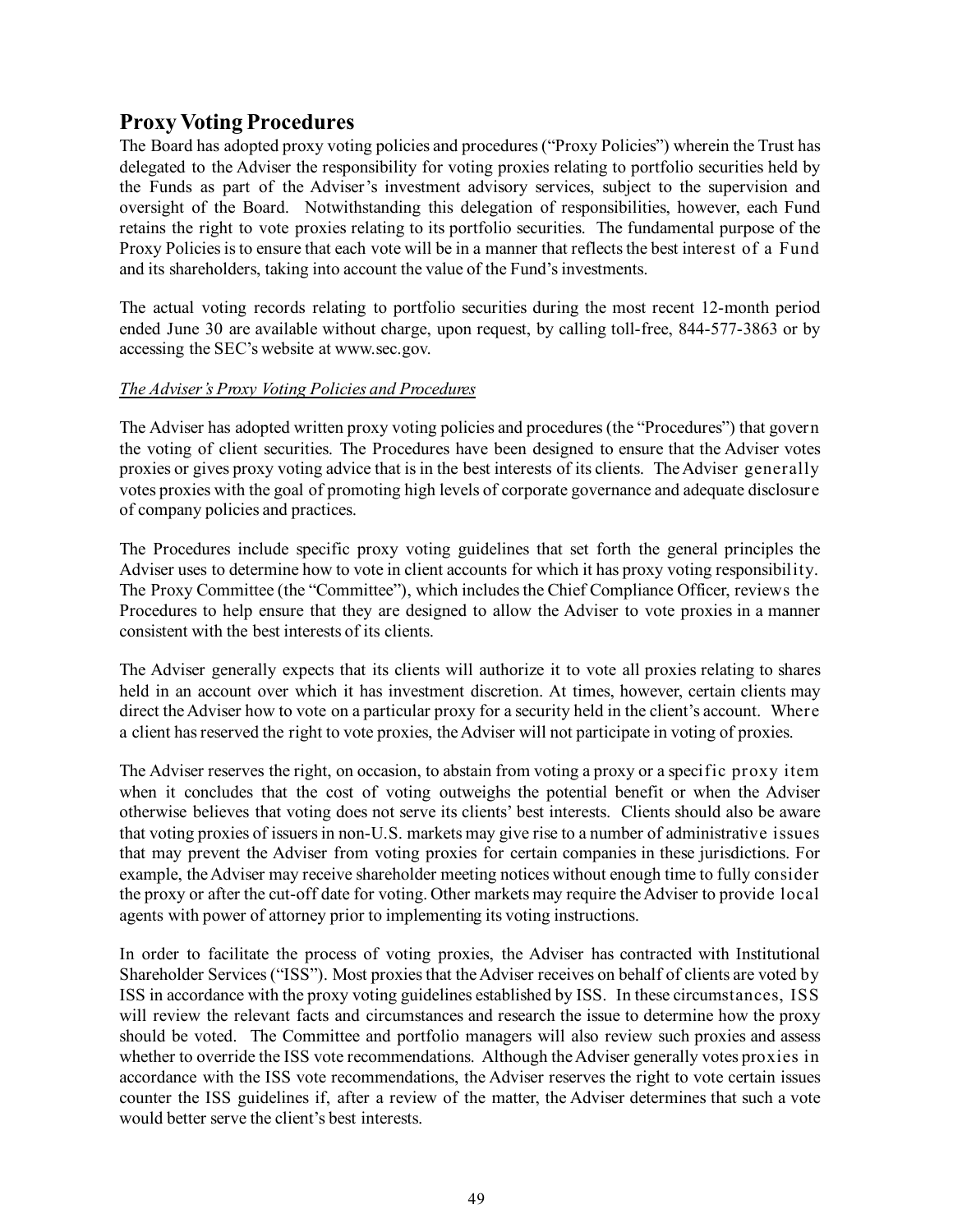Because the majority of proxies are voted by ISS pursuant to the pre-determined guidelines, it normally is not be necessary for the Adviser to make an actual determination of how to vote a particular proxy, thereby reducing conflicts of interest for the Adviser during the proxy voting process. Nevertheless, the Procedures include a section to address the possibility of conflicts of interest between the Adviser and its clients. In the instances where the Adviser may consider voting a proxy contrary to the ISS recommendation, the Committee will first take steps to identify any possible conflict of interest. If there is no perceived conflict of interest, the Committee will vote the proxy according to its internal procedures. If the members of the Committee have actual knowledge of a conflict of interest, the Committee will normally use another independent third party to do additional research on the particular proxy issue in order to make a recommendation on how to vote the proxy in the best interest of the client. The Committee will then review the proxy voting materials and recommendation provided by ISS and the independent third party to determine how to vote the issue in a manner that the Committee believes is consistent with the Procedures and in the best interests of the client.

After a proxy has been voted for a client, ISS will create a record of the vote. The Committee is responsible for overseeing ISS's proxy voting activities.

### <span id="page-51-0"></span>**Availability of Proxy Voting Information and Record Keeping**

Clients of the Adviser will be directed to their client relationship manager to obtain information from the Adviser on how their securities were voted.

The Adviser generally considers that clients' best interests are served by the promotion of high levels of corporate governance and adequate disclosure of company policies and practices.

# <span id="page-51-1"></span>**Anti-Money Laundering Compliance Program**

The Trust has established an Anti-Money Laundering Compliance Program (the "Program") as required by the Uniting and Strengthening America by Providing Appropriate Tools Required to Intercept and Obstruct Terrorism Act of 2001 ("USA PATRIOT Act"). To ensure compliance with this law, the Trust's Program provides for the development of internal practices, procedures and controls, designation of anti-money laundering compliance officers, an ongoing training program and an independent audit function to determine the effectiveness of the Program. Ms. Deborah Ward has been designated as the Trust's Anti-Money Laundering Compliance Officer.

Procedures to implement the Program include, but are not limited to: determining that the Distributor and the Transfer Agent have established proper anti-money laundering procedures; reporting suspicious and/or fraudulent activity checking shareholder names against designated government lists, including Office of Foreign Asset Control ("OFAC"), and a complete and thorough review of all new opening account applications. The Funds will not transact business with any person or legal entity whose identity and beneficial owners, if applicable, cannot be adequately verified under the provisions of the USA PATRIOT Act.

As a result of the Program, a Fund may be required to "freeze" the account of a shareholder if the shareholder appears to be involved in suspicious activity or if certain account information matches information on government lists of known terrorists or other suspicious persons, or the Fund may be required to transfer the account or proceeds of the account to a governmental agency.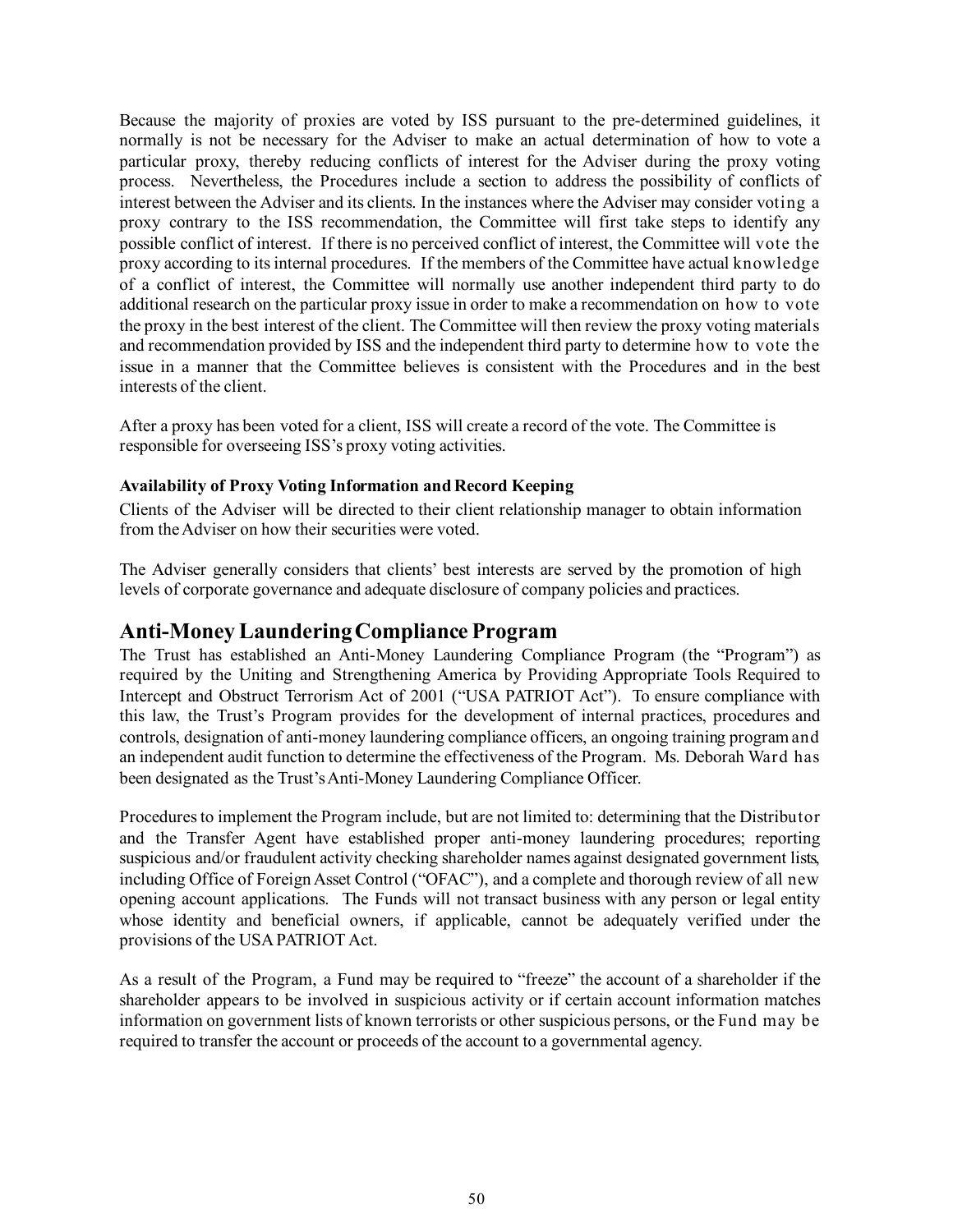# <span id="page-52-0"></span>**Portfolio Holdings Information**

The Trust, on behalf of the Funds, has adopted portfolio holdings disclosure policies ("Portfolio Holdings Policies") that govern the timing and circumstances of disclosure of portfolio holdings of the Funds. Information about a Funds' portfolio holdings will not be distributed to any third party except in accordance with these Portfolio Holdings Policies. The Board has considered the circumstances under which a Fund's portfolio holdings may be disclosed under the Portfolio Holdings Policies. The Board has also considered actual and potential material conflicts that could arise in such circumstances between the interests of a Fund's shareholders and the interests of the Adviser, Distributor or any other affiliated person of the Fund. After due consideration, the Board has determined that the Funds have a legitimate business purpose for disclosing portfolio holdings to persons described in the Portfolio Holdings Policies. The Board also has authorized its CCO to consider and authorize dissemination of portfolio holdings information to additional parties, after considering the best interests of the Funds' shareholders and potential conflicts of interest in making such disclosures.

The Board exercises continuing oversight of the disclosure of the Funds' portfolio holdings by (1) overseeing the implementation and enforcement of the Portfolio Holdings Policies, codes of ethics, and other relevant policies of the Funds and their service providers by the CCO, (2) by considering reports and recommendations by the CCO concerning any material compliance matters (as defined in Rule 38a-1 under the 1940 Act), and (3) by considering whether to approve any amendment to these Portfolio Holdings Policies. The Board reserves the right to amend the Portfolio Holdings Policies at any time without prior notice in its sole discretion.

Disclosure of each Fund's complete holdings is required to be made monthly within 10 days of the end of each month, in the annual and semi-annual reports to Fund shareholders, and in the quarterly holdings report on Form N-PORT. These reports will be made available, free of charge, on the EDGAR database on the SEC's website at www.sec.gov. In addition, each Fund's complete holdings will be made available on a month end basis with a 10 day lag on the Funds' website, www.jspfunds.com. Approximately seven business days following the end of each calendar quarter, each Fund will post their top ten holdings to www.jspfunds.com.

In the event of a conflict between the interests of a Fund and its shareholders and the interests of the Adviser or an affiliated person of the Adviser, the CCO of the Adviser, in consultation with the Trust's CCO, shall make a determination in the best interests of the Fund and its shareholders, and shall report such determination to the Board at the end of the quarter in which such determination was made. Any employee of the Adviser who suspects a breach of this obligation must report the matter immediately to the Adviser's CCO or to his or her supervisor.

In addition, material non-public holdings information may be provided without a lag as part of the normal investment activities of the Funds to each of the following entities which, by explicit agreement or by virtue of their respective duties to the Funds, are required to maintain the confidentiality of the information disclosed: the Administrator; the Fund Accountant; the Custodian; the Transfer Agent; the Funds' independent registered public accounting firm; counsel to the Funds or the Board (current parties are identified in this SAI); broker-dealers (in connection with the purchase or sale of securities or requests for price quotations or bids on one or more securities); mutual fund rating and/or ranking organizations; and regulatory authorities. Portfolio holdings information not publicly available with the SEC or on the Fund's web site may only be provided to additional third parties, in accordance with the Portfolio Holdings Policies, when a Fund has a legitimate business purpose, and the third party recipient is subject to a confidentiality agreement. Such portfolio holdings disclosure must be approved under the Portfolio Holdings Policies by the Trust's CCO.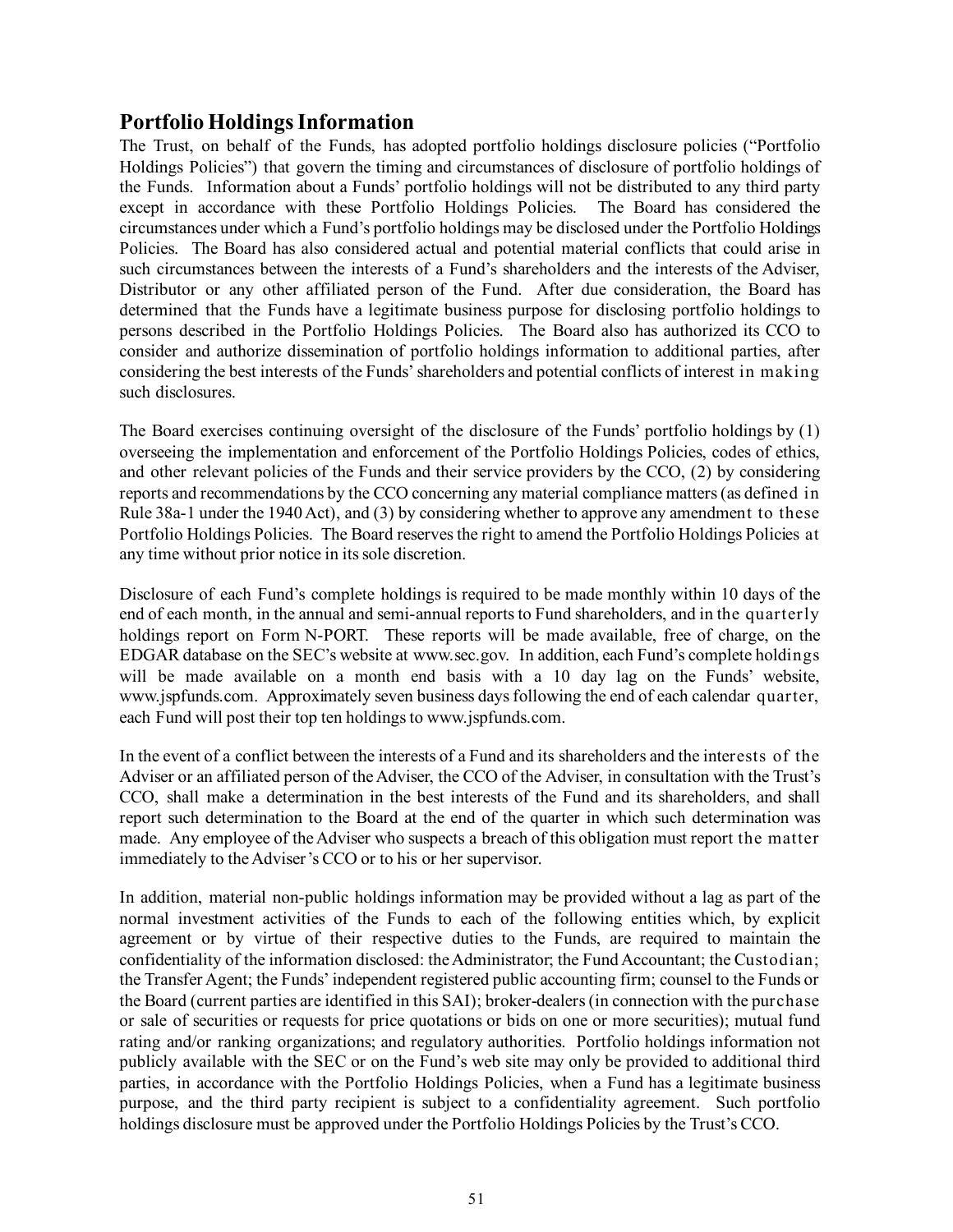In no event shall the Adviser, its affiliates or employees, or a Fund receive any direct or indirect compensation or other consideration in connection with the disclosure of information about the Fund's portfolio holdings.

There can be no assurance that the Portfolio Holdings Policies and these procedures will protect a Fund from potential misuse of Fund information by individuals or entities to which it is disclosed.

## <span id="page-53-0"></span>**Determination of Net Asset Value**

The NAV of each class of shares will fluctuate and is determined by the Fund Accountant as of the close of general trading on the New York Stock Exchange (the "NYSE") (generally 4:00 p.m., Eastern time) each business day. The NYSE annually announces the days on which it will not be open for trading. The most recent announcement indicates that it will not be open on the following days: New Year's Day, Martin Luther King, Jr. Day, Presidents' Day, Good Friday, Memorial Day, Juneteenth National Independence Day, Independence Day, Labor Day, Thanksgiving Day and Christmas Day. However, the NYSE may close on days not included in that announcement.

The NAV of each class of shares is computed by determining the "Net Assets" of each class and dividing by the total number of shares outstanding of each class at such time. The Net Assets of each class are calculated by (1) taking the value of all assets, less liabilities, held by each Fund and allocating such value to each share class based on the number of shares outstanding in each share class; (2) subtracting "Class Expenses" from each respective share class as defined and approved by the Board and a majority of the Independent Trustees under the Trust's Rule 18f-3 Multiple-Class Plan; and (3) subtracting from each share class non-class specific "Other Expenses" that are allocated to each class based on the net asset value of each class relative to the net asset value of a Fund or the Trust, as the case may be.

> Net Assets Per Share Class  $\frac{1}{2}$  = Net Asset Value Per Share Class Shares Outstanding Per Share Class

A Fund's assets are valued at their market price on the valuation date and are based on valuations provided by independent pricing services consistent with the Trust's valuation procedures. When market prices are not readily available, a security or other asset is valued at its fair value as determined under fair value pricing procedures approved by the Board.

Each security owned by a Fund that is listed on a securities exchange is valued at its last sale price on that exchange on the date as of which assets are valued. Where the security is listed on more than one exchange, a Fund will use the price of the exchange that the Fund generally considers to be the principal exchange on which the stock is traded. If no sale is reported, the security is valued at the mean between the last available bid and asked price.

Portfolio securities primarily traded on the NASDAQ Stock Market ("NASDAQ") shall be valued using the NASDAQ Official Closing Price ("NOCP"), which may not necessarily represent the last sale price. If the NOCP is not available, such securities shall be valued at the last sale price on the day of valuation, or if there has been no sale on such day, at the mean between the bid and asked prices. OTC securities that are not traded on NASDAQ shall be valued at the most recent trade price.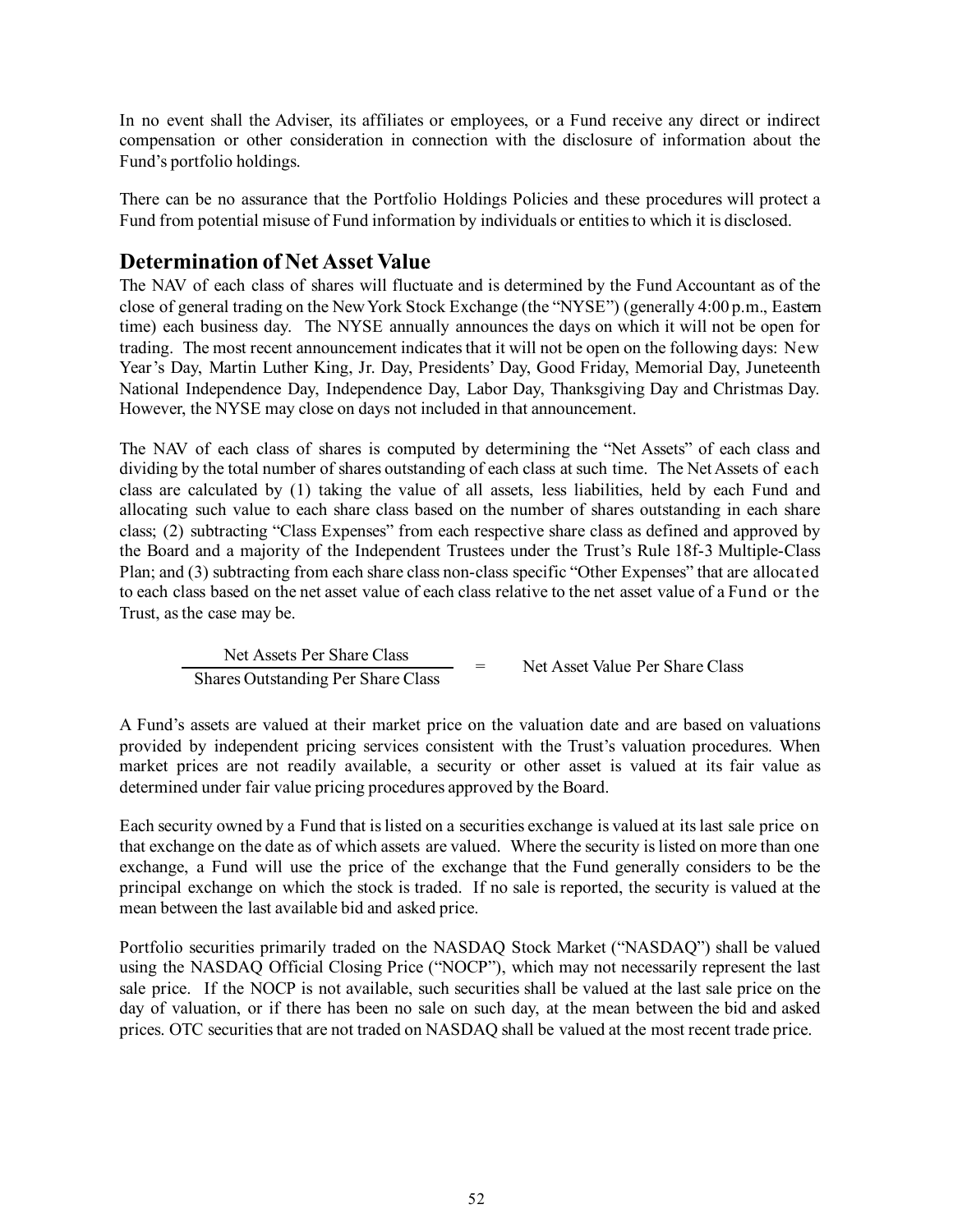Fixed income securities are generally valued at the mean of the bid and asked prices as determined by an independent pricing service, taking into consideration recent transactions, yield, liquidity, risk, credit quality, coupon, maturity, type of issue and any other factors or market data the pricing service deems relevant. Participation Notes are valued at the mean between bid and ask prices. Investments in other investment companies, including money market funds, are valued at their NAV per share. Fixed income securities with remaining maturities of 60 days or less are valued at amortized cost, which approximates fair value.

Foreign securities are generally valued in the same manner as the securities described above. Foreign securities are priced in the local currencies as of the close of their primary exchange or market or as of the close of trading on the NYSE, whichever is earlier. Foreign currencies are translated into U.S. dollars at the exchange rate as provided by a pricing service as of the close of trading on the NYSE.

All other assets of a Fund are valued in such manner as the Board in good faith deems appropriate to reflect their fair value.

# <span id="page-54-0"></span>**Purchase and Redemption of Fund Shares**

Shares of each Fund are sold in a continuous offering and shares may be purchased or redeemed on any business day that a Fund calculates its NAV. A Fund may also authorize one or more financial intermediaries to accept purchase and redemption orders on its behalf ("Authorized Intermediaries"). Authorized Intermediaries are authorized to designate other Authorized Intermediaries to accept orders on a Fund's behalf. An order is deemed to be received when a Fund or an Authorized Intermediary accepts the order.

Orders received by a Fund or an Authorized Intermediary by the close of trading on the NYSE (generally 4:00 p.m., Eastern Time) on a business day will be effected at the NAV per share determined as of the close of trading on the NYSE on that day. Otherwise, the orders will be processed at the next determined NAV.

Orders received by financial intermediaries that are not Authorized Intermediaries will be processed at the NAV next calculated after the Transfer Agent receives the order from the financial intermediary.

### **Purchase Requests Must be Received in Good Order**

"Good order" means that your purchase request includes:

- The name of the Fund;
- The class of shares to be purchased;
- The dollar amount of shares to be purchased;
- Your account application or investment stub; and
- A check payable to the name of the Fund.

Shares of the Funds have not been registered for sale outside of the United States. The Funds generally do not sell shares to investors residing outside the United States, even if they are United States citizens or lawful permanent residents, except to investors with United States military APO or FPO addresses or in certain other circumstances where the Chief Compliance Officer and Anti-Money Laundering Officer for the Trust conclude that such sale is appropriate and is not in contravention of United States law.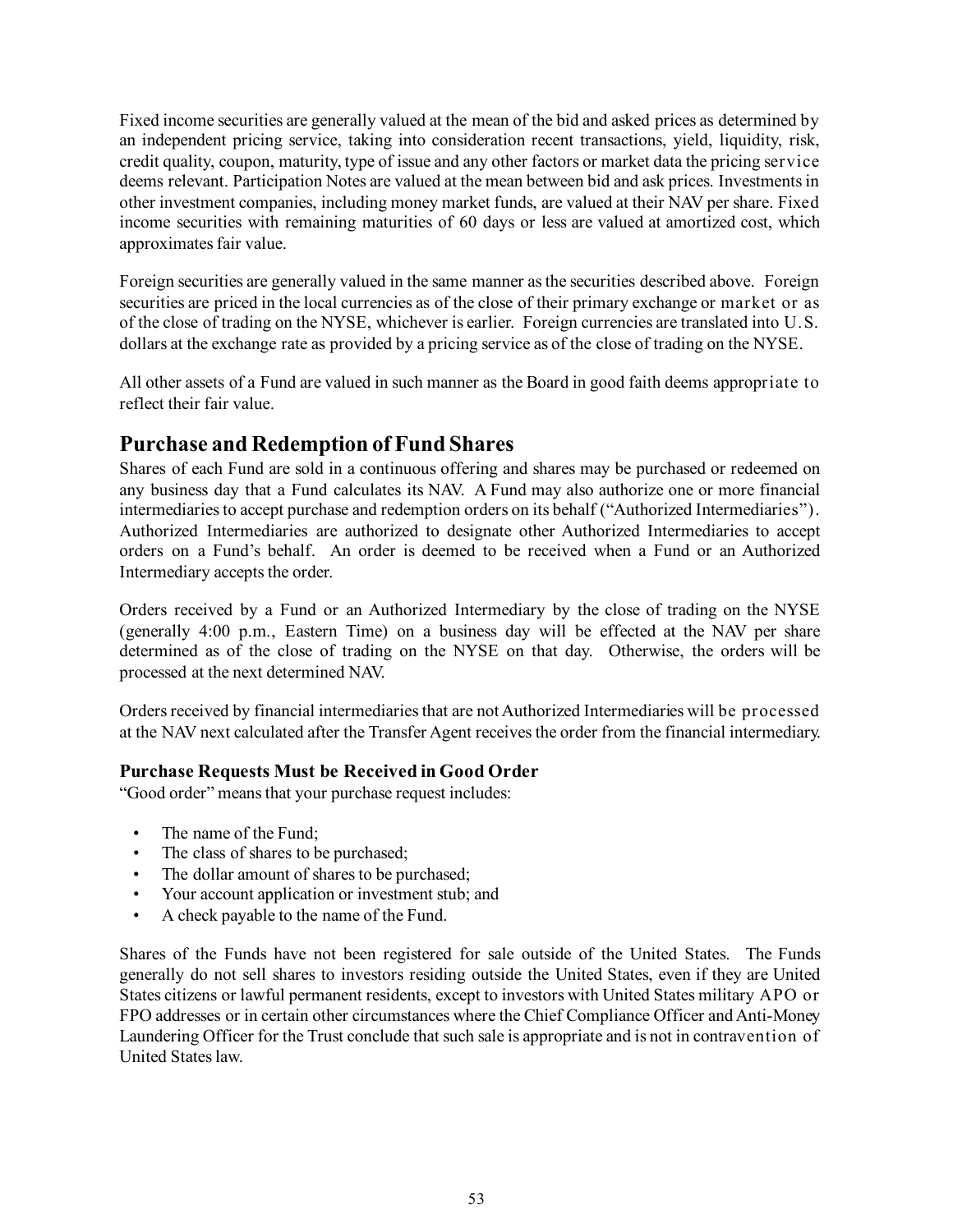### **Redemption Requests Must be Received in Good Order**

Your share price will be based on the next NAV per share calculated after the Transfer Agent or an Authorized Intermediary receives your redemption request in good order. A redemption request will be deemed in "good order" if it includes:

- The shareholder's name;
- The name of the Fund you are redeeming;
- The class of shares to be redeemed:
- The account number:
- The share or dollar amount to be redeemed; and
- Signatures by all shareholders on the account (with signature(s) guaranteed, if applicable).

Unless you instruct the Transfer Agent otherwise, redemption proceeds will be sent to the address of record. The Funds will not be responsible for interest lost on redemption amounts due to lost or misdirected mail.

A signature guarantee of each owner is required in the following situations:

- If ownership is changed on your account;
- When redemption proceeds are payable or sent to any person, address or bank account not on record;
- When a redemption is received by the Transfer Agent and the account address has changed within the last 15 calendar days; or
- For all redemptions in excess of \$100,000 from any shareholder account where the proceeds are requested to be sent by check.

A signature guarantee is not required on redemptions at any amount when proceeds are sent via Fed Wire or ACH to bank of record.

Non-financial transactions, including establishing or modifying certain services on an account, may require a signature guarantee, signature verification from a Signature Validation Program member, or other acceptable form of authentication from a financial institution source. Signature guarantees, from either a Medallion program member or a non Medallion program member, can be obtained from domestic banks, brokers, dealers, credit unions, national securities exchanges, registered securities associations, clearing agencies and savings associations, as well as from participants in the New York Stock Exchange Medallion Signature Program and the Securities Transfer Agents Medallion Program ("STAMP"), but not from a notary public.

The Funds may elect in the future to limit eligible signature guarantors to institutions that are members of a signature guarantee program. The Fund and the Transfer Agent reserve the right to amend these standards at any time without notice.

### **Redemption-In-Kind**

Under normal circumstances, the Funds do not intend to redeem shares in any form except cash. The Trust, however, has filed a notice of election under Rule 18f-1 of the 1940 Act that allows a Fund to redeem in-kind redemption requests during any 90-day period in excess of the lesser of \$250,000 or 1% of the net assets of the Fund, valued at the beginning of such period. If a Fund pays your redemption proceeds by a distribution of securities, you could incur brokerage or other charges in converting the securities to cash, and will bear any market risks associated with such securities until they are converted into cash.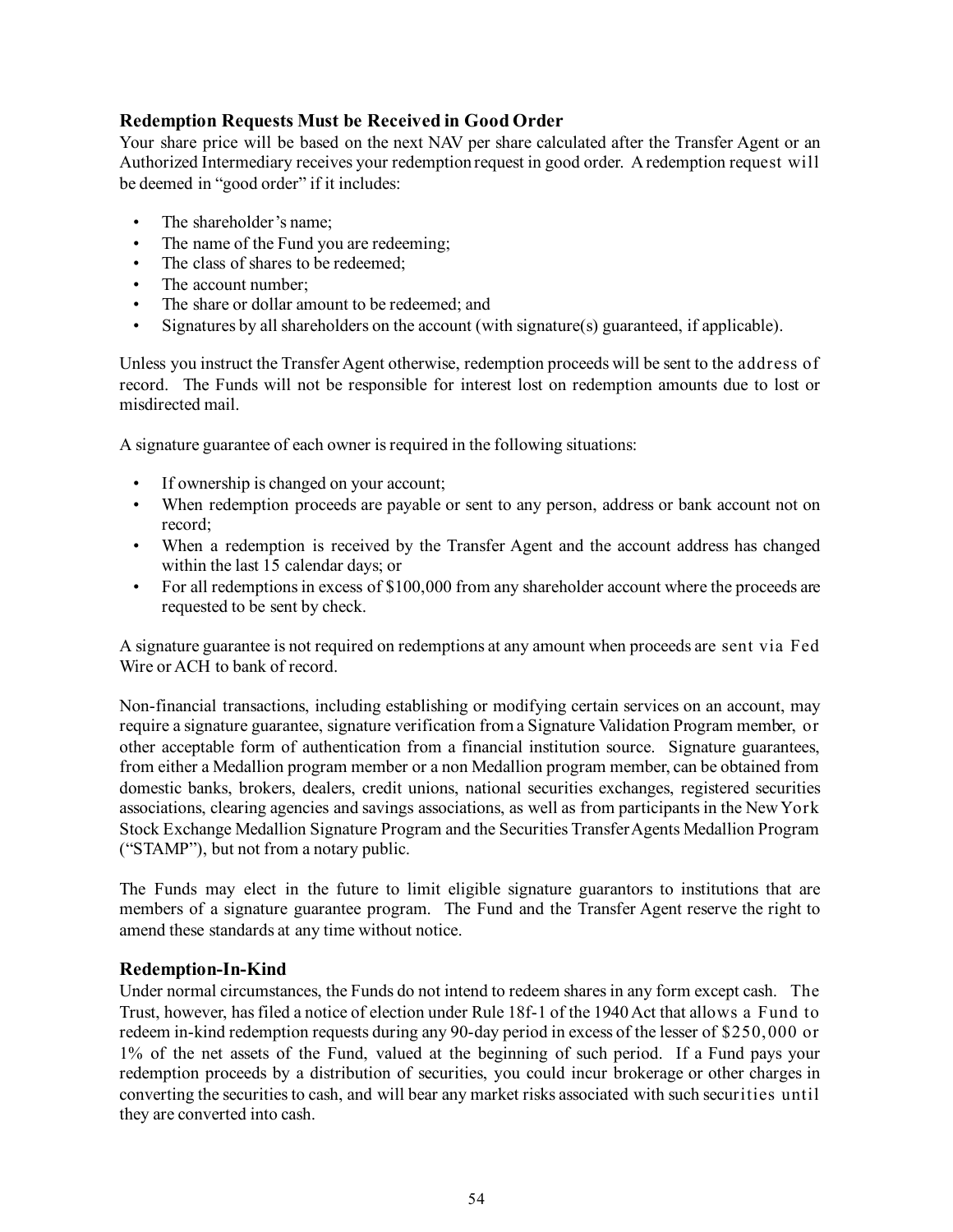### **Cancellations and Modifications**

The Funds will not accept a request to cancel or modify a written transaction once processing has begun.

# <span id="page-56-0"></span>**Tax Matters**

The following discussion is a summary of certain U.S. federal income tax considerations affecting the Funds and their shareholders. The discussion reflects applicable U.S. federal income tax laws of the U.S. as of the date of this SAI, which tax laws may be changed or subject to new interpretations by the courts or the Internal Revenue Service (the "IRS"), possibly with retroactive effect. No attempt is made to present a detailed explanation of all U.S. federal income, estate or gift, or state, local or foreign tax concerns affecting the Funds and their shareholders (including shareholders owning large positions in the Funds). The discussion set forth herein does not constitute tax advice. Investors are urged to consult their own tax advisers to determine the tax consequences to them of investing in the Funds.

Each series of the Trust is treated as a separate entity for federal income tax purposes. Each Fund, a series of the Trust, intends to qualify and elect to be treated as a RIC under Subchapter M of the Code, provided it complies with all applicable requirements regarding the source of its income, diversification of its assets and timing of distributions, as discussed below.

If for any taxable year a Fund fails to qualify for the special federal income tax treatment afforded to RICs, all of its taxable income will be subject to federal income tax at the applicable corporate income tax rate (without any deduction for distributions to the Fund's shareholders) and its income available for distribution will be reduced.

As long as the Funds meet certain requirements that govern the Funds' source of income, diversification of assets and distribution of earnings to their shareholders, the Funds will not be subject to U.S. federal income tax on income distributed (or treated as distributed, as described below) to their shareholders. With respect to the source of income requirement, the Funds must derive in each taxable year at least 90% of its gross income (including tax-exempt interest) from (i) dividends, interest, payments with respect to certain securities loans, and gains from the sale or other disposition of stock, securities or foreign currencies, or other income derived with respect to its business of investing in such shares, securities or currencies and (ii) net income derived from interests in qualified publicly traded partnerships ("QPTP"). A QPTP is generally defined as a publicly traded partnership under Section 7704 of the Code, but does not include a publicly traded partnership if 90% or more of its income is described in (i) above.

With respect to the diversification of assets requirement, the Funds must diversify their holdings so that, at the end of each quarter of each taxable year, (i) at least 50% of the value of each Fund's total assets isrepresented by cash and cash items, U.S. government securities, the securities of other RICs and other securities, with such other securities limited for purposes of such calculation, in respect of any one issuer, to an amount not greater than 5% of the value of each Fund's total assets and not more than 10% of the outstanding voting securities of such issuer at time of purchase and (ii) not more than 25% of the value of each Fund's total assets is invested in the securities of any one issuer (other than U.S. government securities or the securities of other RICs), the securities (other than the securities of other RICs) of any two or more issuers that the Fund controls and that are determined to be engaged in the same, similar or related trades or businesses, or the securities of one or more QPTPs.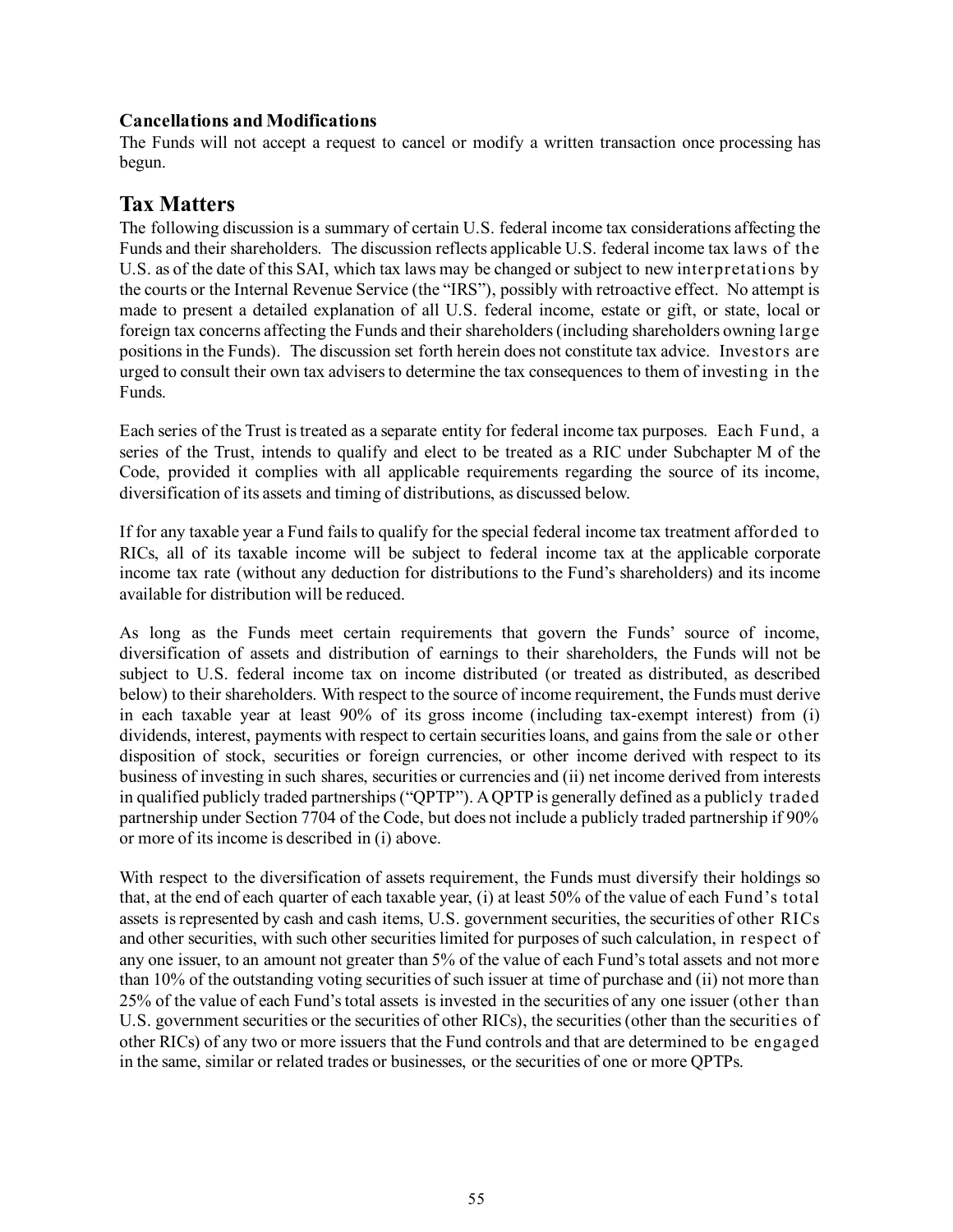In addition, pursuant to the Code, the Funds may invest no more than 25% of their total assets in the securities of MLPs and other entities treated as QPTPs. The Funds will not be required to reduce a position due solely to market value fluctuations in order to comply with the 25% limitation in publicly traded partnerships, inclusive of MLP investments, but will not be able to purchase additional MLP securities unless the Funds are in compliance with the restriction.

The Funds' policy is to distribute to its shareholders substantially all of its net investment company taxable income and any net realized long-term capital gains for each fiscal year in a manner that complies with the distribution requirements of the Code, so that a Fund will not be subject to any federal income or excise taxes based on net income. However, a Fund can give no assurances that its anticipated distributions will be sufficient to eliminate all taxes. If a Fund does not qualify as a RIC, it would be taxed as a corporation and, in such case, it would be more beneficial for a shareholder to directly own the Fund's underlying investments rather than indirectly owning the underlying investments through the Fund. If a Fund fails to distribute (or be deemed to have distributed) by December 31 of each calendar year (i) at least 98% of its ordinary income for such year, (ii) at least 98.2% of the excess of its realized capital gains over its realized capital losses for the 12-month period ending on October 31 during such year and (iii) any amounts from the prior calendar year that were not distributed and on which the Fund paid no federal income tax, the Fund will be subject to a 4% excise tax.

Net investment income consists of interest, dividends, and short-term capital gains, less expenses. Net realized capital gains for a fiscal period are computed by taking into account any capital loss carryforward of a Fund.

Distributions of net investment income are taxable to shareholders as ordinary income. For individual shareholders, a portion of the distributions paid by a Fund may consist of qualified dividends eligible for taxation at the rate applicable to long-term capital gains to the extent a Fund designates the amount distributed as a qualified dividend and the shareholder meets certain holding period requirements with respect to his or her Fund shares. In the case of corporate shareholders, a portion of the distributions may qualify for the intercorporate dividends-received deduction to the extent that the Fund designates the amount distributed as eligible for deduction and the shareholder meets certain holding period requirements with respect to its Fund shares. The aggregate amount so designated to either individuals or corporate shareholders cannot, however, exceed the aggregate amount of such dividends received by the Fund for its taxable year. In view of each Fund's investment policies, it is expected that part of the distributions by a Fund may be eligible for the qualified dividend income treatment for individual shareholders and the dividends-received deduction for corporate shareholders. Any distributions to you in excess of the Funds' investment company taxable income and net capital gains will be treated by you, first, as a tax-deferred return of capital, which is applied against and will reduce the adjusted tax basis of your shares and, after such adjusted tax basis is reduced to zero, will generally constitute capital gains.

Any long-term capital gain distributions are taxable to shareholders as long-term capital gains regardless of the length of time shares have been held. Net capital gains distributions are not eligible for the qualified dividend income treatment or the dividends-received deduction referred to in the previous paragraph.

Any distributions to you in excess of the Funds' investment company taxable income and net capital gains will be treated by you, first, as a tax-deferred return of capital, which is applied against and will reduce the adjusted tax basis of your shares and, after such adjusted tax basis is reduced to zero, will generally constitute capital gains to you.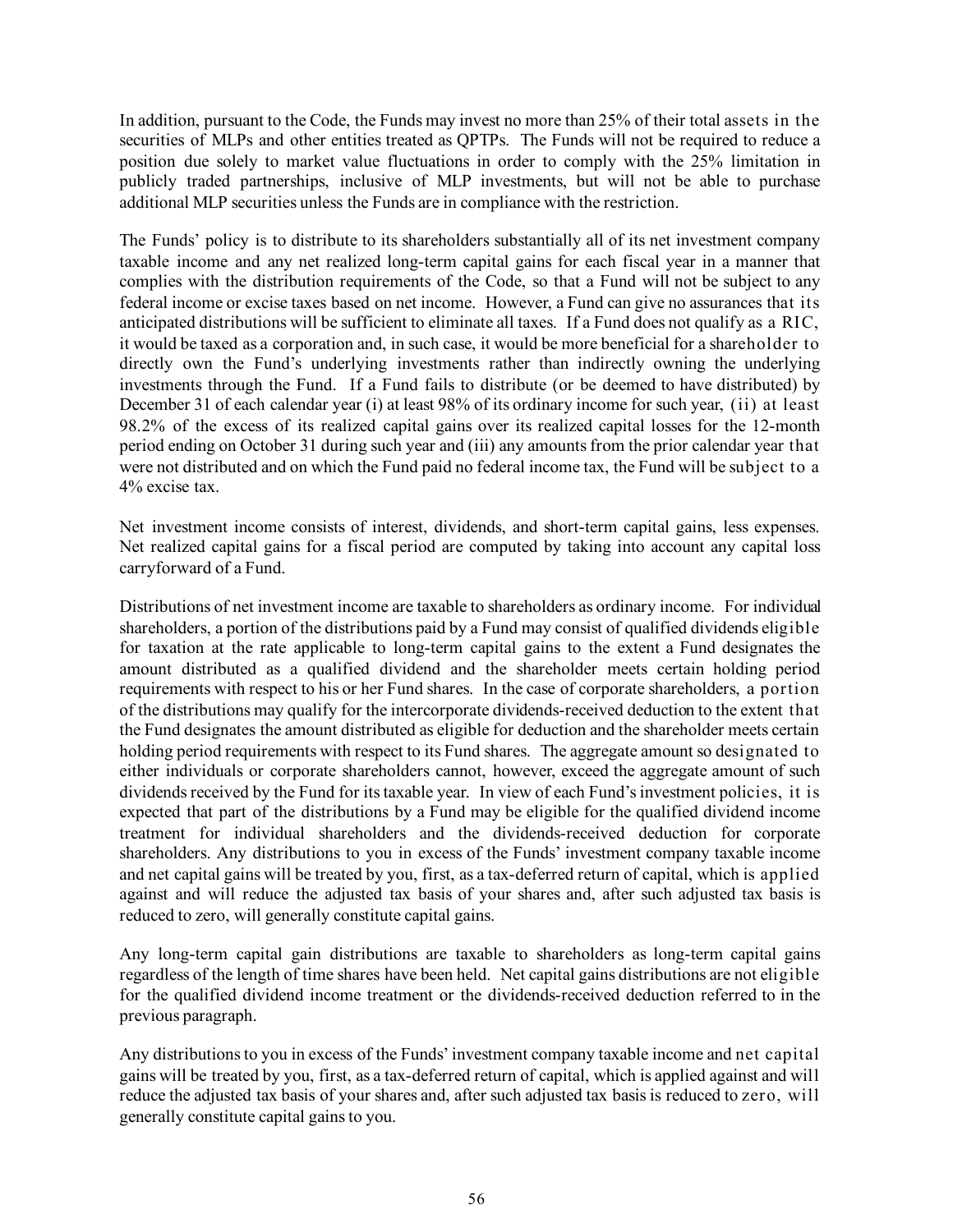Under the Tax Cuts and Jobs Act "qualified REIT dividends" (i.e., ordinary REIT dividends other than capital gain dividends and portions of REIT dividends designated as qualified dividend income) are treated as eligible for a 20% deduction by noncorporate taxpayers. The TCJA does not contain a provision permitting a RIC, such as a Fund, to pass the special character of this income through to its shareholders. It is uncertain whether a future technical corrections bill or regulations issued by the IRS will address this issue to enable a Fund to pass through the special character of "qualified REIT dividends" to its shareholders.

Distributions of any net investment income and net realized capital gains will be taxable as described above, whether received in shares or in cash. Shareholders who choose to receive distributions in the form of additional shares will have a cost basis for federal income tax purposes in each share so received equal to the NAV of a share on the reinvestment date. Distributions are generally taxable when received. However, distributions declared in October, November or December to shareholders of record on a date in such a month and paid the following January are taxable as if received on December 31. Distributions are includable in alternative minimum taxable income in computing a shareholder's liability for the alternative minimum tax. (Under the TCJA corporations are no longer subject to the alternative minimum tax for taxable years of the corporation beginning after December 31, 2017.)

Investment income received by the Funds from sources within foreign countries may be subject to foreign income tax withheld at the source and the amount of tax withheld generally will be treated as an expense of the Funds. The U.S. has entered into tax treaties with many foreign countries that entitle the Funds to a reduced rate of, or exemption from, tax on such income. Some countries require the filing of a tax reclaim or other forms to receive the benefit of the reduced tax rate; whether or when the Funds will receive the tax reclaim is within the control of the individual country. Information required on these forms may not be available to the Funds, such as shareholder information; therefore, the Funds may not receive the reduced treaty rates or potential reclaims. Other countries have conflicting and changing instructions and restrictive timing requirements which may cause the Funds not to receive the reduced treaty rates or potential reclaims. Other countries may subject capital gains realized by the Funds on sale or disposition of securities of that country to taxation. It is impossible to determine the effective rate of foreign tax in advance since the amount of the Funds' assets to be invested in various countries is not known.

A redemption of Fund shares may result in recognition of a taxable gain or loss and, if held as a capital asset, capital gain or loss. Any loss realized upon a redemption of shares within six months from the date of their purchase will be treated as a long-term capital loss to the extent of any amounts treated as distributions of long-term capital gains received on those shares. Any loss realized upon a redemption may be disallowed under certain wash sale rules to the extent Fund shares are purchased (through reinvestment of distributions or otherwise) within 30 days before or after the redemption.

The Funds are required to report to you and the IRS annually on Form 1099-B the cost basis of shares purchased or acquired. However, cost basis reporting is not required for certain shareholders, including shareholders investing in the Funds through a tax-advantaged retirement account, such as a 401(k) plan or an individual retirement account. Each Fund will calculate cost basis using the Fund's default method, unless you instruct the Fund to use a different calculation method. For additional information regarding the Funds' available cost basis reporting methods, including its default method, please contact the Funds. If you hold your Fund shares through a broker (or other nominee), please contact that broker (nominee) with respect to reporting of cost basis and available elections for your account.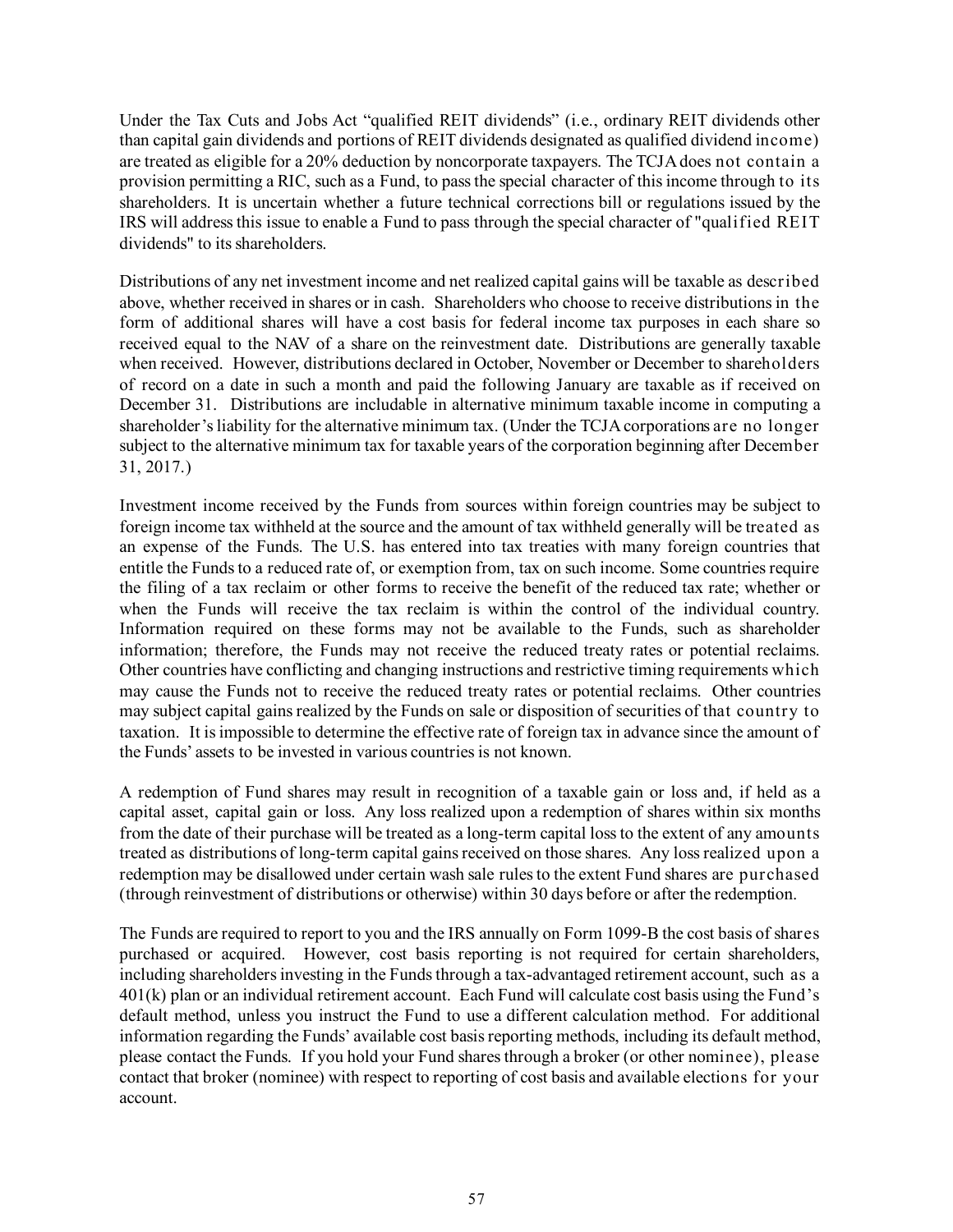Except in the case of certain exempt shareholders, if a shareholder does not furnish a Fund with its correct Taxpayer Identification Number and certain certifications or the Fund receives notification from the Internal Revenue Service requiring back-up withholding, the Fund is required by federal law to withhold federal income tax from the shareholder's distributions and redemption proceeds currently at a rate of 24% for U.S. residents.

Gain or loss recognized by the Funds on the sale or other disposition of portfolio investments will be a capital gain or loss. Such capital gain and loss may be long-term or short-term depending, in general, upon the length of time a particular investment position is maintained and, in some cases, upon the nature of the transaction. Property held for more than one year generally will be eligible for long-term capital gain or loss treatment. The application of certain rules described below may serve to alter the manner in which the holding period for a security is determined or may otherwise affect the characterization as long-term or short-term, and also the timing of the realization and/or character, of certain gains or losses.

The Funds' transactions in foreign currencies and foreign currency-denominated debt obligations may give rise to ordinary income or loss to the extent such income or loss results from fluctuations in the value of the foreign currency concerned. This treatment could increase or decrease a Fund's ordinary income distributions to you, and may cause some or all of the Fund's previously distributed income to be classified as a return of capital. In certain cases, the Funds may make an election to treat such gain or loss as capital.

While securities are loaned out by a fund, the fund generally will receive from the borrower amounts equal to any dividends or interest paid on the borrowed securities. For federal income tax purposes, payments made "in lieu of" dividends are not considered dividend income. These distributions will neither qualify for the reduced rate of taxation for individuals on qualified dividends nor the 50% dividends-received deduction for corporations.

The Funds may invest in securities of foreign companies that may be classified under the Code as a passive foreign investment company ("PFIC"). In general, a foreign company is classified as a PFIC if at least one-half of its assets constitute investment-type assets or 75% or more of its gross income is investment-type income. When investing in PFIC securities, the Funds intend to mark-to-market these securities under certain provisions of the Code and recognize any unrealized gains as ordinary income at the end of the Funds' fiscal and excise tax years. Deductions for losses are allowable only to the extent of any current or previously recognized gains. These gains (reduced by allowable losses) are treated as ordinary income that the Funds are required to distribute, even though it has not sold or received dividends from these securities. You should also be aware that the designation of a foreign security as a PFIC security will cause its income dividends to fall outside of the definition of qualified foreign corporation dividends. These dividends generally will not qualify for the reduced rate of taxation on qualified dividends when distributed to you by the Funds. Foreign companies are not required to identify themselves as PFICs. Due to various complexities in identifying PFICs, the Funds can give no assurances that it will be able to identify portfolio securities in foreign corporations that are PFICs in time for the Funds to make a mark-to-market election. If the Funds are unable to identify an investment as a PFIC and thus does not make a mark-to-market election, the Funds may be subject to U.S. federal income tax on a portion of any "excess distribution" or gain from the disposition of such shares even if such income is distributed as a taxable dividend by the Funds to their shareholders. Additional charges in the nature of interest may be imposed on the Funds in respect of deferred taxes arising from such distributions or gains.